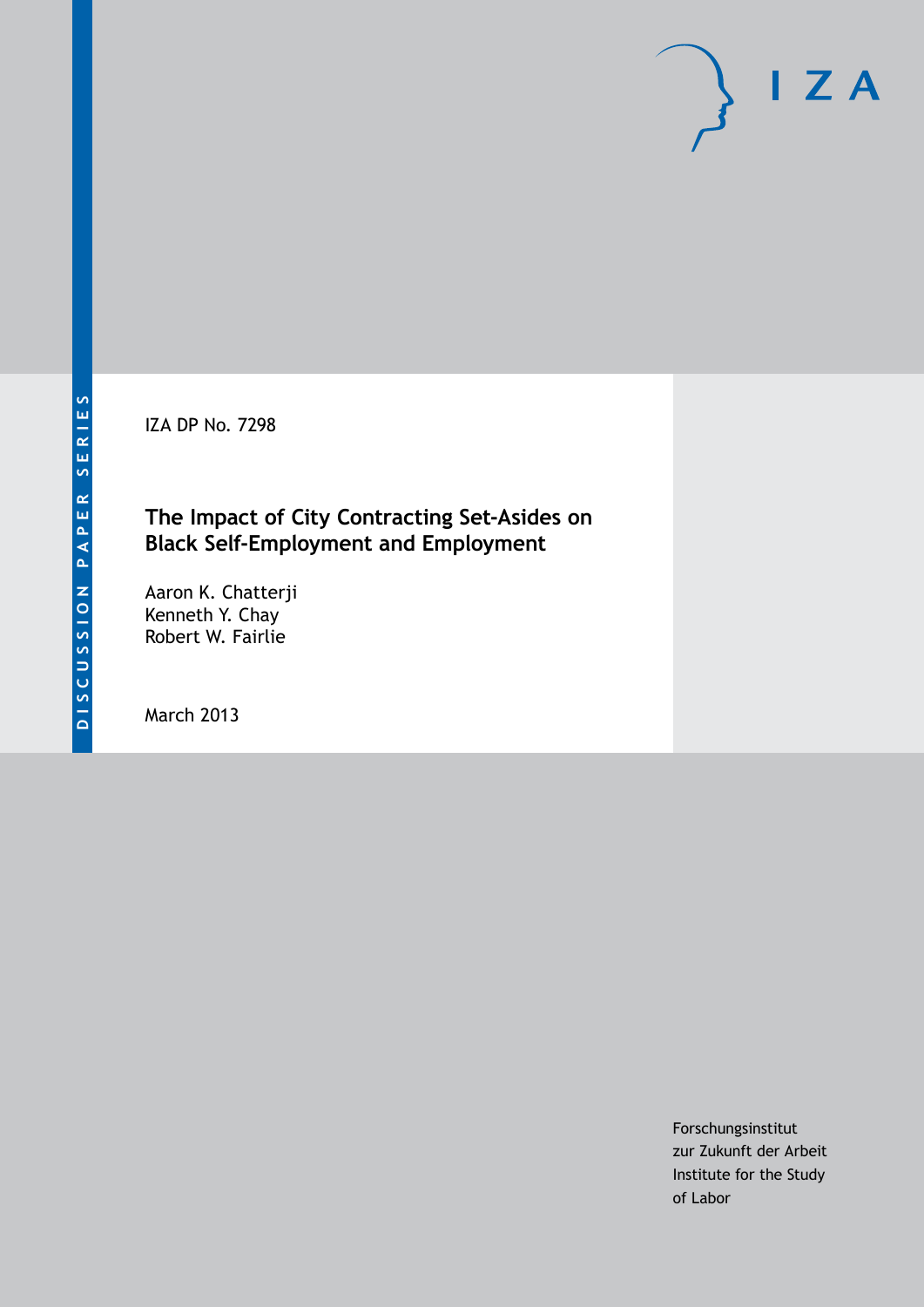# **The Impact of City Contracting Set-Asides on Black Self-Employment and Employment**

### **Aaron K. Chatterji**

*Duke University*

### **Kenneth Y. Chay**

*Brown University*

### **Robert W. Fairlie**

*University of California, Santa Cruz and IZA*

### Discussion Paper No. 7298 March 2013

IZA

P.O. Box 7240 53072 Bonn Germany

Phone: +49-228-3894-0 Fax: +49-228-3894-180 E-mail: [iza@iza.org](mailto:iza@iza.org)

Any opinions expressed here are those of the author(s) and not those of IZA. Research published in this series may include views on policy, but the institute itself takes no institutional policy positions. The IZA research network is committed to the IZA Guiding Principles of Research Integrity.

The Institute for the Study of Labor (IZA) in Bonn is a local and virtual international research center and a place of communication between science, politics and business. IZA is an independent nonprofit organization supported by Deutsche Post Foundation. The center is associated with the University of Bonn and offers a stimulating research environment through its international network, workshops and conferences, data service, project support, research visits and doctoral program. IZA engages in (i) original and internationally competitive research in all fields of labor economics, (ii) development of policy concepts, and (iii) dissemination of research results and concepts to the interested public.

<span id="page-1-0"></span>IZA Discussion Papers often represent preliminary work and are circulated to encourage discussion. Citation of such a paper should account for its provisional character. A revised version may be available directly from the author.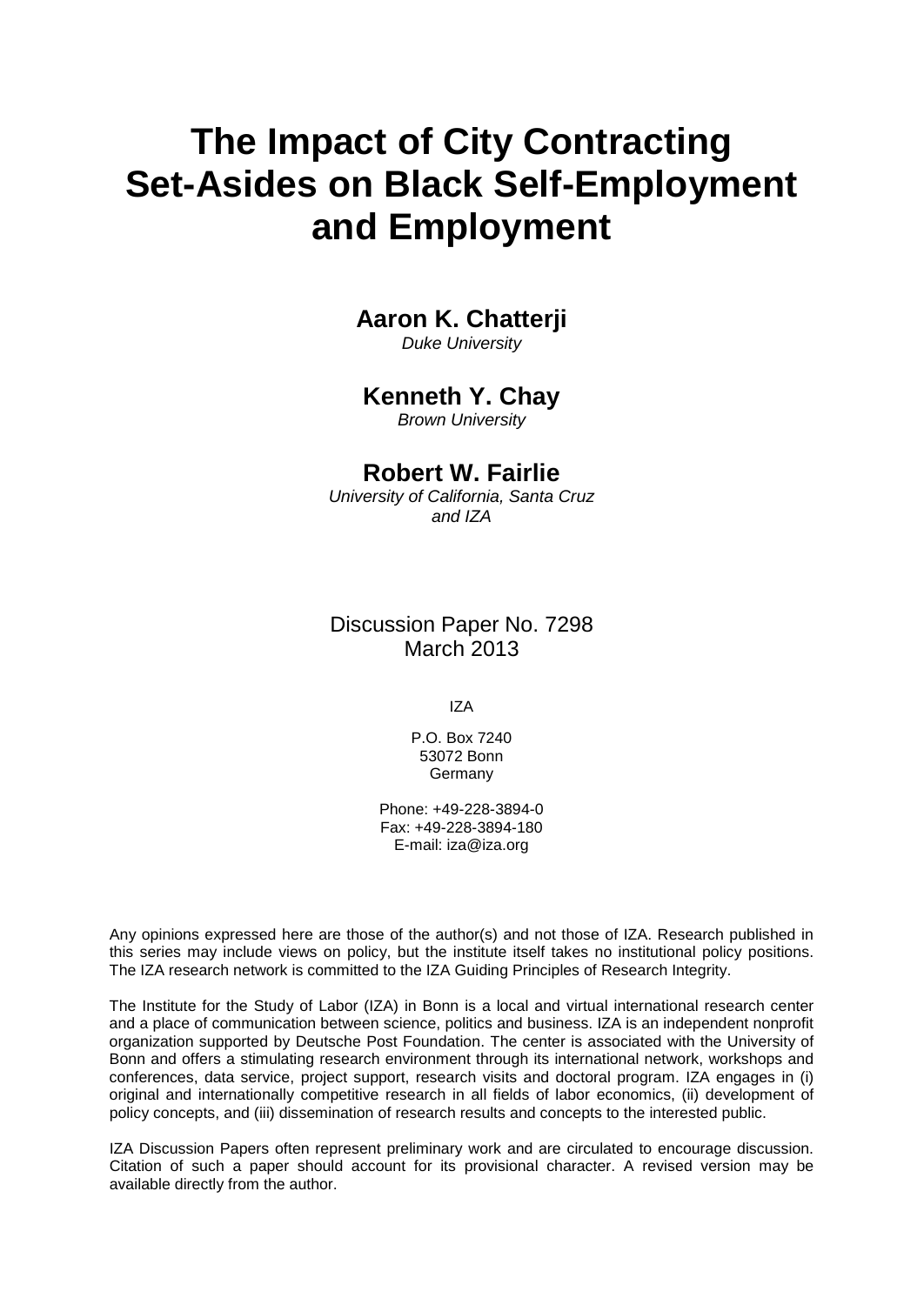IZA Discussion Paper No. 7298 March 2013

# **ABSTRACT**

## **The Impact of City Contracting Set-Asides on Black Self-Employment and Employment[\\*](#page-1-0)**

In the 1980s, many U.S. cities initiated programs reserving a proportion of government contracts for minority-owned businesses. The staggered introduction of these set-aside programs is used to estimate their impacts on the self-employment and employment rates of African-American men. Black business ownership rates increased significantly after program initiation, with the black-white gap falling three percentage points. The evidence that the racial gap in employment also fell is less clear as it is depends on assumptions about the continuation of pre-existing trends. The black gains were concentrated in industries heavily affected by set-asides and mostly benefited the better educated.

JEL Classification: J15, L26

Keywords: entrepreneurship, self-employment, race, black, African-American, contracting, affirmative action

Corresponding author:

Robert W. Fairlie Department of Economics University of California, Santa Cruz 1156 High St Santa Cruz, CA 95064 USA E-mail: [rfairlie@ucsc.edu](mailto:rfairlie@ucsc.edu)

\* We thank Tim Bates, Danny Boston, William Darity, Bart Hamilton, Mark Killingsworth, George La Noue, Michael Lechner, Steve Lewis, Mike Long, Justin Marion, Margaret Simms, John Sullivan, Jon Wainwright, Doug Wissoker, and seminar participants the NBER Working Group on Entrepreneurship Meetings, American Economic Association Meetings, Association for Public Policy Analysis and Management Meetings, the Symposium on Race and Economic Progress at Rutgers University, the United States Association for Small Business and Entrepreneurship Annual Meeting, the IZA Social Policy Evaluation Annual Conference, the Society for Labor Economists Meetings, and the Conference on Affirmative Action at the University of Minnesota for helpful comments and suggestions. Steve Anderson provided excellent research assistance.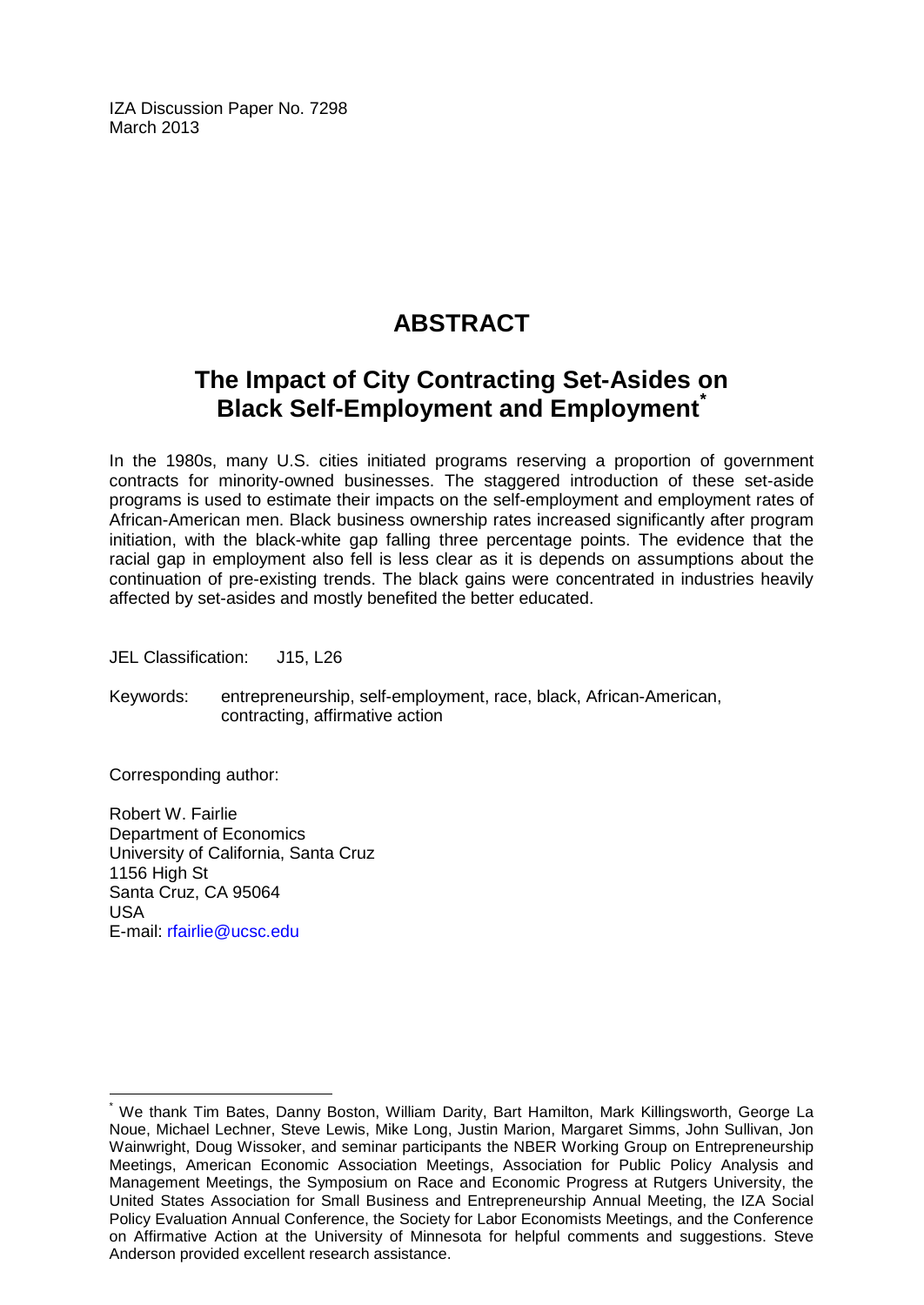#### **I. Introduction**

 $\overline{a}$ 

 Since the early 1970s hundreds of billions of dollars have been spent on programs that set aside or set percentage goals for government contracts for minority-owned firms and subcontractors. In 2008 alone, \$28.2 billion of federal procurement contracts were awarded to disadvantaged business enterprises, representing 6.3 percent of the total value of all federal contract awards (SBA 2008). The amount spent on affirmative action contracting programs for minority-owned firms dwarfs the total amount spent by the federal government on enforcement of statutes legislating antidiscrimination and affirmative action in employment, such as Title VII of the 1964 Civil Rights Act and Executive Order 11246.<sup>1</sup> The 1980s, in particular, witnessed substantial growth in the value of *city* government contracts reserved for minorityowned business. The stated purpose of these set-aside programs was to develop minority enterprise, counter the effects of past discrimination, and reduce the high unemployment rates among urban minorities during the 1980s.

Over the last two decades, the city programs established in the 1980s have been judicially and legislatively challenged and dismantled. The *City of Richmond v Croson Co.* Supreme Court decision in January 1989 invalidated the use of such programs unless they were used as narrowly tailored remedies for identified discrimination. The 1995 *Adarand Constructors, Inc. v. Peña* Supreme Court decision, and voter referenda passed in California (1996), Washington (1998) and other states, further brought into question the future of government-sponsored set-asides.

 Given the legal and political controversy surrounding these programs, there is surprisingly little quantitative evidence on their effects, especially on the formation of minority-owned businesses. We evaluate the impact of the numerous affirmative action contracting programs passed in large cities during the 1980s on business ownership and employment of African-American men. The impact on black selfemployment is of special interest since blacks continue to have substantially lower rates of business

<sup>&</sup>lt;sup>1</sup> For example, in fiscal year 2001, the Equal Employment Opportunity Commission (EEOC) obtained \$247.8 million for charges filed and resolved under all statutes enforced by the EEOC (Title VII, ADA, ADEA, and EPA); while the Office of Federal Contract Compliance Programs (OFCCP) – charged with enforcing Executive Order 11246, Section 503 of the 1973 Rehabilitation Act, and the 1974 Vietnam Era Veterans' Readjustment Assistance Act – obtained \$29.0 million in financial remedies. Procurement of city government contracts to minority-owned firms located just in Washington D.C. was \$170 million in 1985 alone.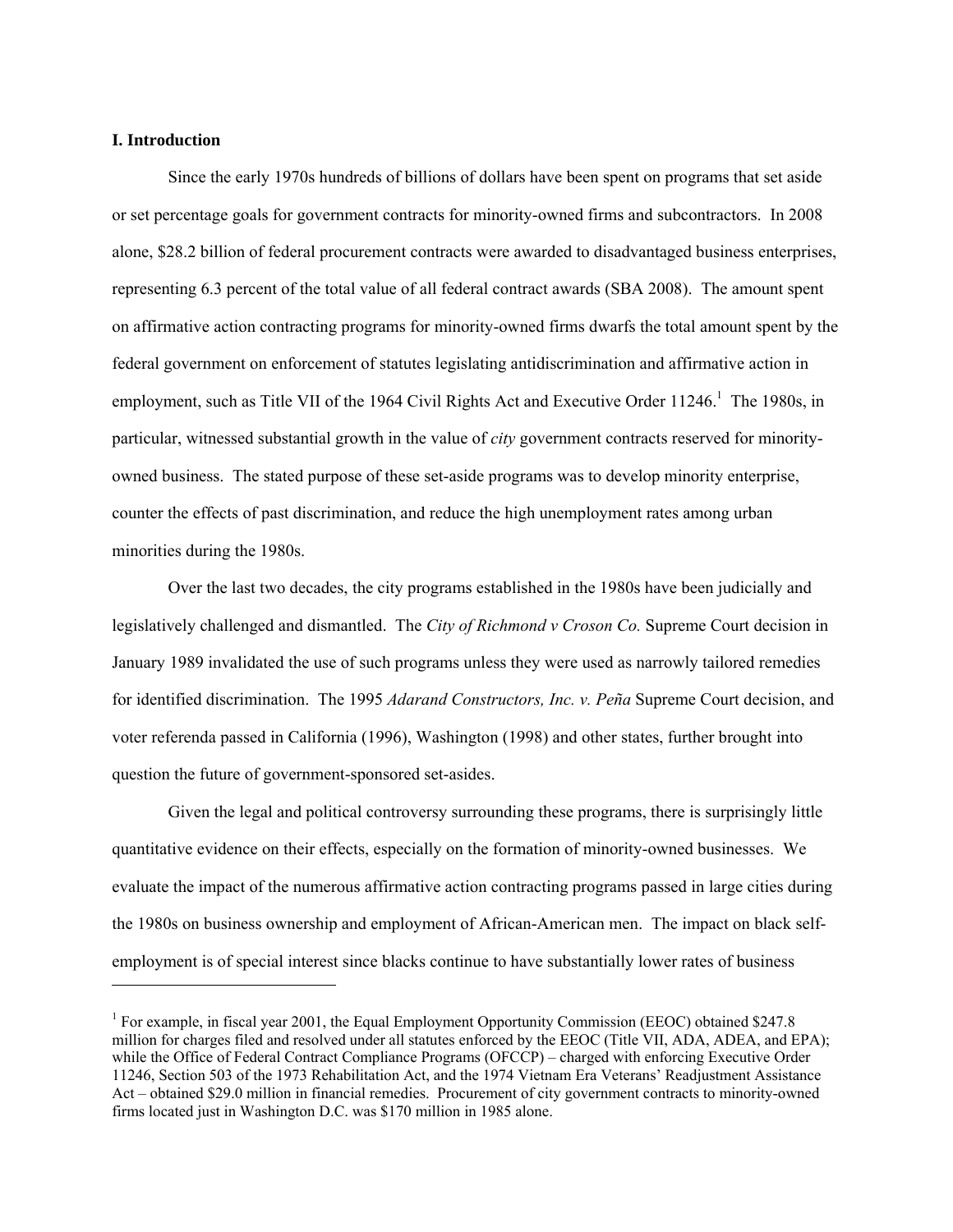ownership than whites even in light of the major gains made in education, earnings, civil rights and political representation (Fairlie and Robb 2008). As the main alternative to wage and salary employment, business ownership has important implications for earnings and wealth inequality. Prior work suggests that the self-employed accumulate more wealth than wage and salary workers and have higher savings rates (Borjas 1999, Bradford 2003).<sup>2</sup> While business owners represent roughly one-tenth of the workforce, they hold nearly 40 percent of total U.S. wealth (Bucks, Kennickell, and Moore 2006). Further, since black firms are more likely to hire minorities, it has been argued that promoting black business growth is a more effective approach to reducing black unemployment than overall economic development (Bates 1993, Boston 1999, 2006, and U.S. Census Bureau 1997).

A growing number of studies indicate that limited financial and social capital and discrimination are partly responsible for low rates of business formation among blacks.<sup>3</sup> Blacks have been found to face discrimination in credit markets, which will constrain business formation even when the return of the business exceeds the market borrowing rate. Low levels of personal wealth and liquidity constraints may also reduce opportunities to start and operate successful black businesses. Previous research further finds that black firms face consumer discrimination and have limited opportunities to penetrate networks, such as those in construction. Each of these barriers to black business creation suggests a potential for affirmative action contracting programs to address an efficiency loss.

 With Current Population Survey data on black and white men from 1979 to 1989, we use the staggered timing of set-aside programs across U.S. cities to estimate their impacts on the self-employment and employment rates of African-Americans. We use "difference-in-differences-in-differences" (DDD) and an "event study" methodology, based on the exact dates of program implementation, to estimate the program effects. The latter approach allows us to examine trends in black and white rates, before and after program initiation, and test for non-randomness in the timing and location of the programs.

 $\overline{a}$ 

 $2$ <sup>2</sup> Hamilton (2000) finds that earnings differentials between the self-employed and wage and salary workers cannot be explained by negative selection into self-employment and concludes that the nonpecuniary benefits of selfemployment are large.

<sup>&</sup>lt;sup>3</sup> For example, see Bates (1997), Fairlie (1999), Hout and Rosen (2000), Cavalluzzo, Cavalluzzo, and Wolken (2002), Blanchflower, Levine and Zimmerman (2003), and Fairlie and Robb (2008). There is little evidence that blacks have less preference for business ownership (Koellinger and Minniti 2006, Walstad and Kourilsky 1998).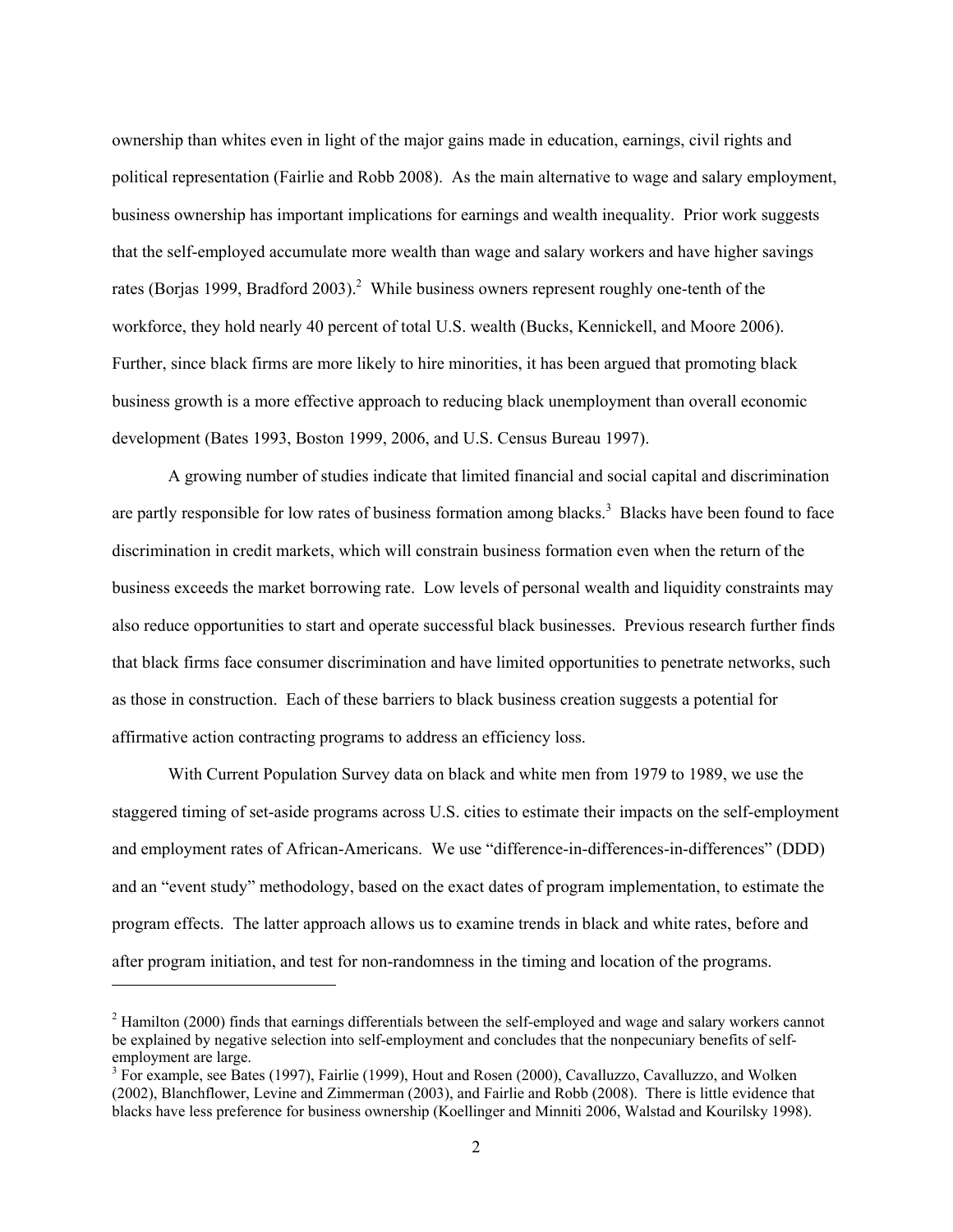Remarkably, there is little consensus in the literature on the exact start dates of city programs. We construct a new database of affirmative action program dates from four sources – in addition to two existing sources that often disagree, we conducted an extensive search of federal and state court cases and interviewed numerous government employees and officials involved with city programs. The resulting information allows us to cross-validate the program dates and investigate the impact of set-asides more comprehensively and reliably than previous studies.

 Black business ownership rates increased significantly after program initiation, with the blackwhite self-employment gap falling by three percentage points (35-40 percent). The evidence is clear, as the self-employment gap is stable in the years preceding set-asides, and the magnitudes correspond with information from other sources on the growth in, and the set-aside amounts awarded to, black-owned businesses. The racial gap in employment fell by roughly four percentage points after program initiation, but these results are sensitive to assumptions about the continuation of pre-existing trends. City programs were preceded by several years of declining black employment in the industries that did not benefit from the programs (e.g., manufacturing and government). Black employment rates in the sectors most affected by set-asides, however, are more stable in the pre-program period.

 The black gains are concentrated in industries heavily affected by set-asides and accrued mostly to the better educated. It appears that city programs led to a reallocation of self-employment from white to black men, as there is little change in the aggregate rates. This finding is sensible as overall spending by city governments did not change – that is, set-asides appear to have impacted the share of contracts awarded to minority firms but not the total amount of awards. The employment effects in the most affected sector imply that set-aside programs increased black employment more than affirmative action programs that explicitly set goals for minority hiring in firms that receive federal contracts.

 The next section describes the set-aside programs and discusses the few studies exploring their impacts. Section III details the data on set-aside program dates. Section IV discusses the CPS data and presents black self-employment and employment trends during the 1980s. Section V presents the econometric framework, and Section VI contains the empirical results. Section VII concludes.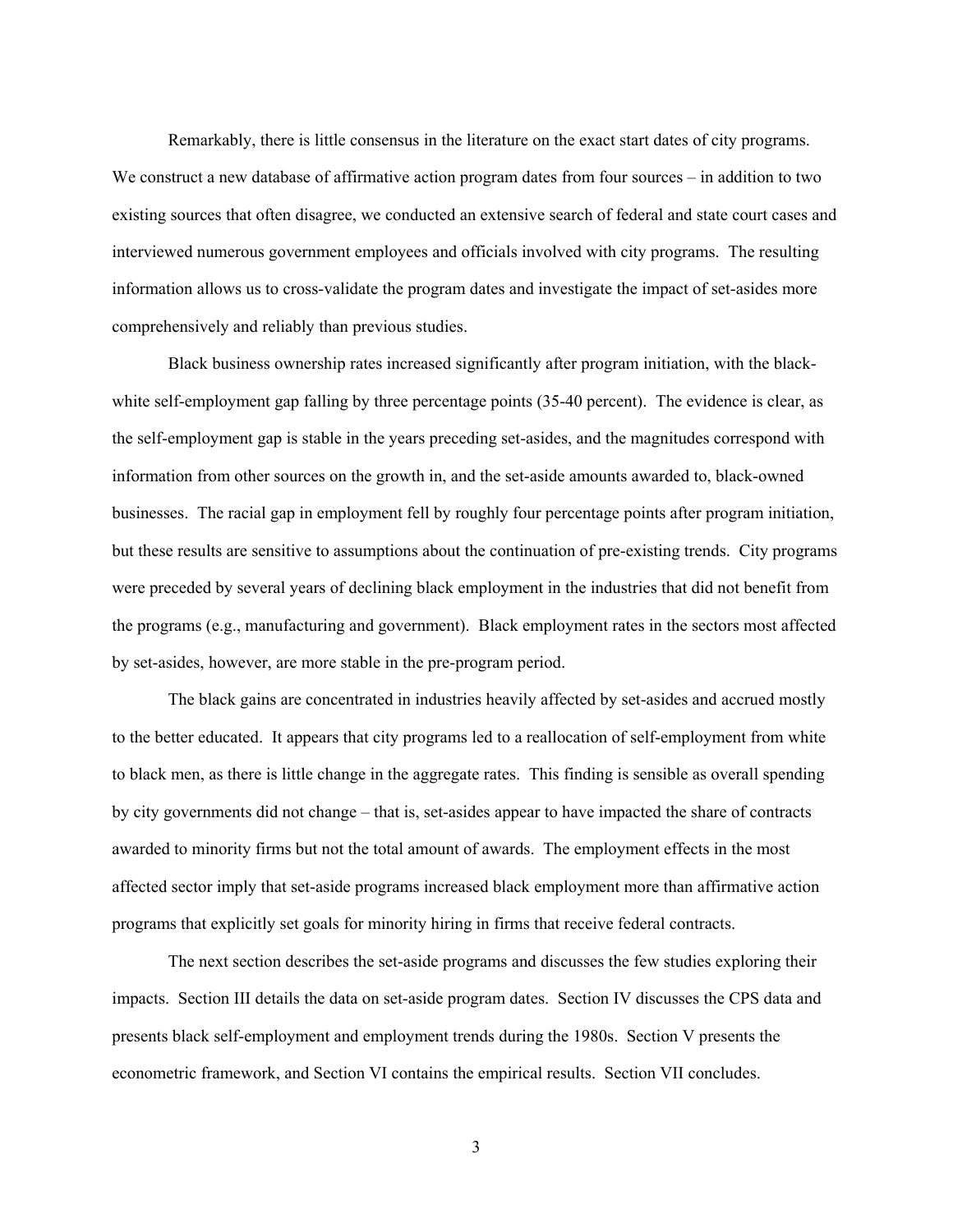#### **II. City Set-Aside Programs**

#### *Background*

-

 There are two types of set-aside programs. In one variant, a specified percentage of the number or total dollar value of government contracts is allotted to minority-owned businesses. In the other, prime contractors are required to allot a specified percentage of the total amount of government contracts to minority-owned subcontractors and/or suppliers (Rice 1991 and Myers 1997).<sup>4</sup> The percentage goals vary across programs and sometimes within programs for different purchases, such as construction contracts, procurement of goods and services, and professional services. Data on local set-aside programs listed in MBELDEF (1988) indicate that these goals range from 1 to 50 percent, with most programs having goals of 5 to 15 percent. Set-aside programs are often complemented with procurement officials who provide more general assistance to minority-owned businesses (Bates and Williams 1993).

 Set-aside programs exist at the federal, state, city, county, and special district (e.g., airport, water, sanitary, park, and school) levels. At the federal level, the Small Business Administration's (SBA) 8(a) program – established in 1968 as an amendment to section 8 of the Small Business Administration Act of 1953 – is the best-known. In 8(a), the SBA serves as the prime contractor for goods and services to various federal agencies and provides subcontracts to firms that are owned by socially and economically disadvantaged individuals.<sup>5</sup> In 1983, 8(a) contracts totaled \$2.3 billion (Bates 1985). Another federal program is the 1977 Public Works Employment Act, which required that 10 percent of all federal public works contracts be given to minority-owned businesses (Bates 1985). This program's constitutionality was soon challenged leading to the U.S. Supreme Court's ruling in *Fullilove v. Klutznick*, which upheld the federal government's use of these programs. The federal government reported \$4.4 billion in total contract awards to minority and disadvantaged firms in FY 1986 (Rice 1991).

*Fullilove v. Klutznick* sparked the creation of set-aside provisions among other federal agencies, and state and local governments. Most states created set-aside programs for minority-owned businesses

<sup>&</sup>lt;sup>4</sup> The constitutionality of this type of set-aside was challenged in the 1995 *Adarand v. Peña* Supreme Court case.  $\frac{5}{2}$  The SBA considers blocks. Highering Mating Americans and Asian Bosific Americans as socially d

<sup>&</sup>lt;sup>5</sup> The SBA considers blacks, Hispanics, Native Americans, and Asian Pacific Americans as socially disadvantaged. In 1978, 96 percent of 8(a) firms were owned by minorities (Bates 1985).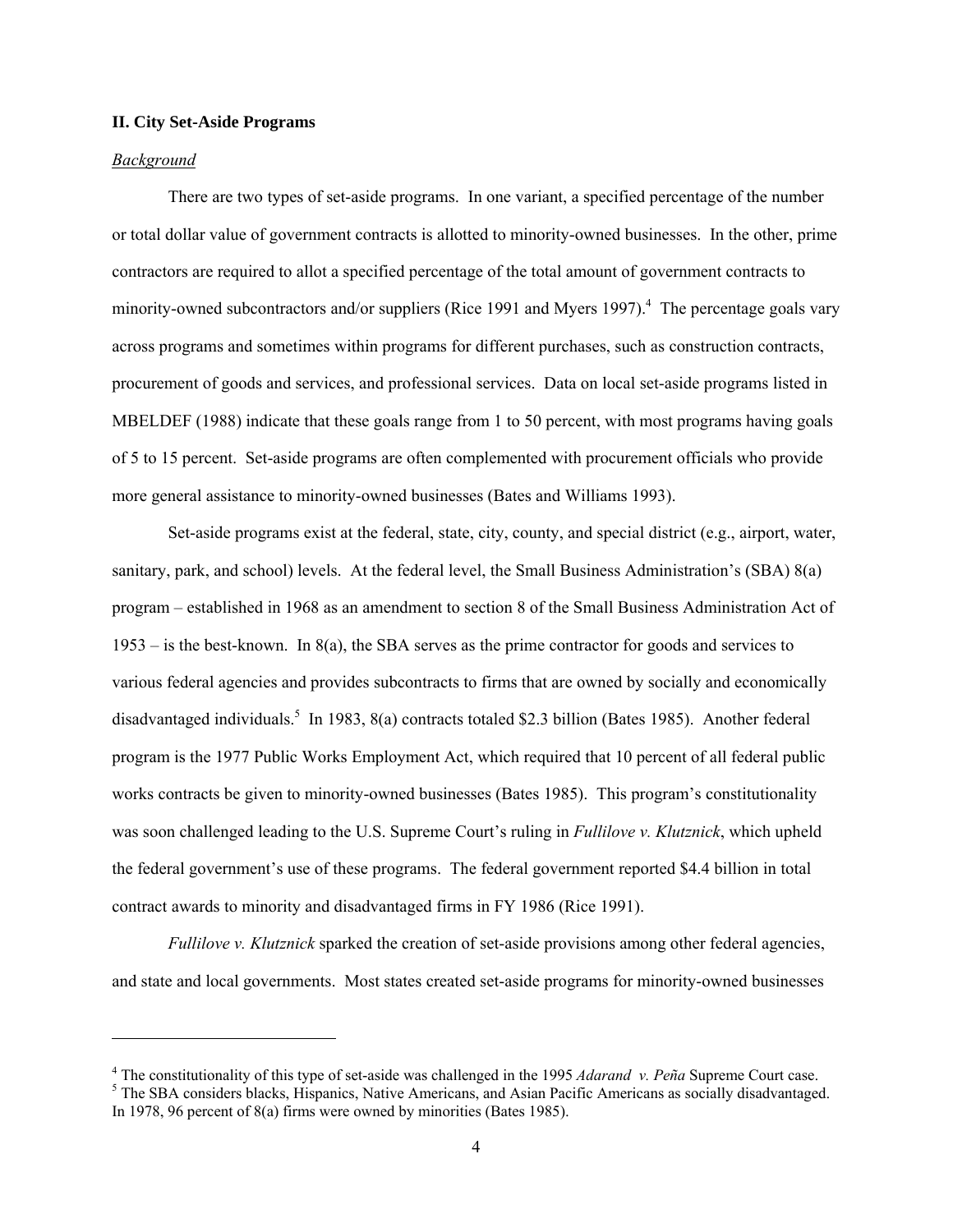as a direct response to requirements that state departments of transportation administering *federal* highway grants and contracts oversee implementation of the federal set-aside provisions (Myers 1997).<sup>6</sup> Over 200 local governments created minority business set-aside programs in response to the *Fullilove v. Klutznick* ruling (Myers 1997). Most of these programs were created in the early to mid-1980s, and many were quite substantial, especially in large central cities (Bates 1985, MBELDEF 1988). For example, Atlanta's set-aside program provided minority- and white female-owned businesses with \$191 million between 1979 and 1989 (Boston 1999), and procurement to minority-owned firms in Washington, D.C. was \$170 million in 1985 alone (Rice, 1991).

#### *Potential Effects of Programs*

1

 The primary justification for affirmative action in government contracting is that it addresses discrimination against black firms. Set-aside programs may counteract the effects of consumer discrimination against black-owned businesses (Borjas and Bronars 1989, Meyer 1990 and Kawaguchi 2005) and alleviate impediments to penetrating networks, such as those found in construction (Bates 1993, Feagin and Imani 1994, Bates and Howell 1997). Discrimination among potential suppliers, prime contractors, bonding firms and governments can also create barriers to black business entry and growth.

 Set-aside programs may reduce the well-documented liquidity constraints faced by black business-owners. Blacks have substantially lower levels of wealth than whites – the median net worth of black households (\$5,500) is fourteen times lower than that of white households (U.S. Census Bureau 2008). Previous research finds that low levels of black wealth are associated with lower levels of business ownership, and less startup capital and worse outcomes for black-owned businesses (Fairlie 1999, Bates 1997, Fairlie and Robb 2008, Bates and Lofstrom 2008).<sup>7</sup> Recent work also shows that black-owned businesses experience higher loan denial probabilities and pay higher interest rates than

 $6$  Rice (1991) reports that 36 states had set-aside programs in place by the late 1980s. As an example of their size, Myers and Chan (1996) report that the state of New Jersey awarded \$93 million (or 3.2 percent of the total amount awarded) of public procurement and construction prime contracts to minority-owned firms in 1988.

 $<sup>7</sup>$  Low levels of black wealth may limit entrepreneurship due to the importance of personal and family equity</sup> invested in the business and the common use of personal assets for collateral for business liabilities and guarantees (Avery, Bostic and Samolyk 1998, U.S. Census Bureau 2006). Cavalluzzo and Wolken (2005) find that personal wealth, primarily through home ownership, reduces the probability of loan denial among business owners.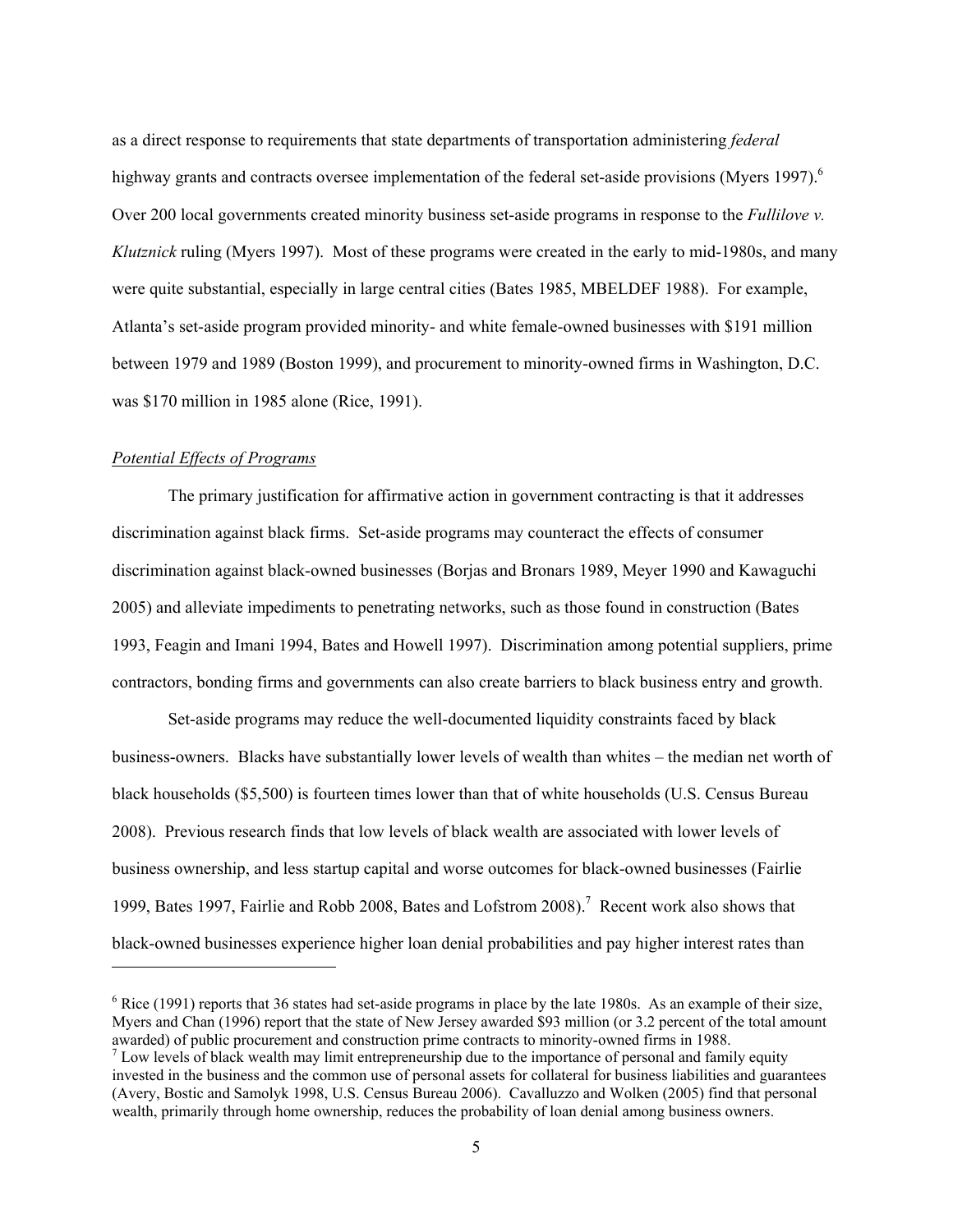white-owned businesses, even after controlling for differences in size and credit history (Blanchflower, Levine and Zimmerman 2003; Cavalluzzo, Cavalluzzo, and Wolken 2002; Blanchard, Zhao and Yinger 2008). After adjusting for credit scores, wealth and owner and firm characteristics, a loan application filed by a black business owner is twice as likely to be denied as an application from a white owner. Setaside programs may have an especially large effect on liquidity constraints in industries, such as construction, in which working capital is difficult to obtain and the posting of bonds is required (Blanchflower and Wainright 2005).

 These constraints can lead to a suboptimal level of black business formation, growth and employment. Set-aside programs may mitigate these barriers to entry for black entrepreneurs, allowing them to launch new ventures and grow to a sustainable size. They may also circumvent some of the barriers to raising capital by providing a steady expected revenue source that allows black firms to expand. The creation of new black businesses and the growth of existing businesses due to set-aside programs may also create a disproportionate number of jobs for blacks (U.S. Census Bureau 1997, Boston 1999, 2006). For example, to the extent that black-owned businesses tend to locate in predominantly black neighborhoods, these programs can reduce the contribution of spatial mismatch to black unemployment. If barriers for minority entrepreneurs are nonexistent, however, then affirmative action in the award of government contracts can result in inefficient (self-) employment and growth.

#### *Previous Literature*

 Minority business set-asides represent a multi-billion dollar, annual expenditure by governments and are controversial politically (e.g., Proposition 209 in California) and judicially (e.g., the 1995 *Adarand Constructors, Inc. v. Peña* Supreme Court decision). Little is known, however, about their actual effectiveness in promoting growth in the number of minority-owned businesses and in alleviating unemployment among blacks. Only a handful of studies have attempted to analyze whether these individual programs have met their goals.

 The first substantive question is whether set-aside programs actually increase the number and total dollar amount of government contracts received by minority-owned businesses. In a study of federal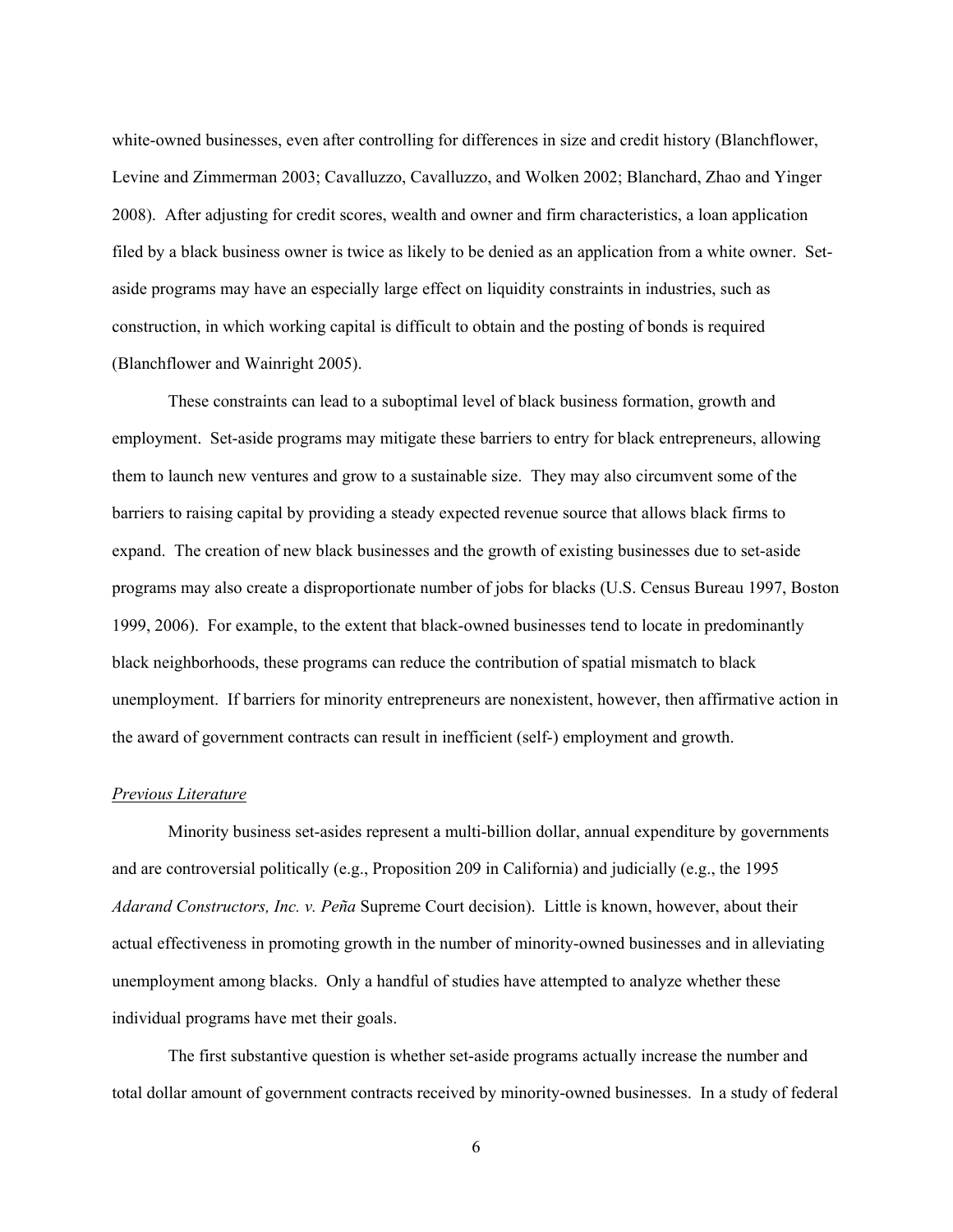and state transportation contracting, Blanchflower and Wainwright (2005) find that set-aside programs increase the value of contracts awarded to minority-owned businesses. After a program in Minnesota was eliminated in 1999, contract awards to minority men fell from \$6.5 million to less than \$1 million. After the cessation of the Chicago Water Department set aside program in 1989, contracts awarded to minority businesses fell from \$19.6 million to \$6.9 million. Blanchflower and Wainwright conclude that set-aside program removal reduces minority business participation by 80-99 percent, on average.

 Myers and Chan (1996) examine the award of public procurement and construction contracts to minority- and non-minority-owned firms before, during, and after the implementation of the state of New Jersey's set-aside program. They find that the total number of minority-owned firms receiving contracts increased, as did the volume of contracts and the number of minority-owned firms bidding for contracts. Boston (1999) finds that minority participation in government contracts in Atlanta grew from 0.13 percent in 1973 to over 38 percent in 1978 after the enactment of set-asides in 1975. During the 1980s, minorityowned firms received 15 percent (\$191 million) of the total value of all contracts awarded in Atlanta. Black-owned firms also obtained \$72 million of the \$163 million in subcontracts awarded in Atlanta between 1992 and 1995. $8$ 

 The existing literature provides little evidence on the next, natural question of whether set-aside programs impacted the number of minority-owned firms. Boston (1998) uses published data from the Survey of Minority-Owned Business Enterprises (SMOBE) to contrast the growth rate in the number of black-owned businesses in cities that implemented affirmative action programs in the 1980s relative to cities that did not. The information on the cities and dates in which affirmative action programs were initiated comes from MBELDEF (1988). He finds that from 1982 to 1992 the number of black-owned businesses grew 65 percent in cities with programs and 61 percent in cities without programs, and that this difference is not statistically significant. Unfortunately, the SMOBE data provide no information on the growth rates of white-owned firms in either group of cities.

<sup>&</sup>lt;sup>8</sup> Additional evidence on the relationship between set-aside programs and contract awards comes from a review of 58 disparity studies conducted in response to the *Richmond v. Croson* decision (Enchautegui, et al., 1996). It finds greater disparity in contract awards (relative to predicted levels) in jurisdictions without affirmative action programs, implying that such programs increased the amount of government contracts received by minority-owned firms.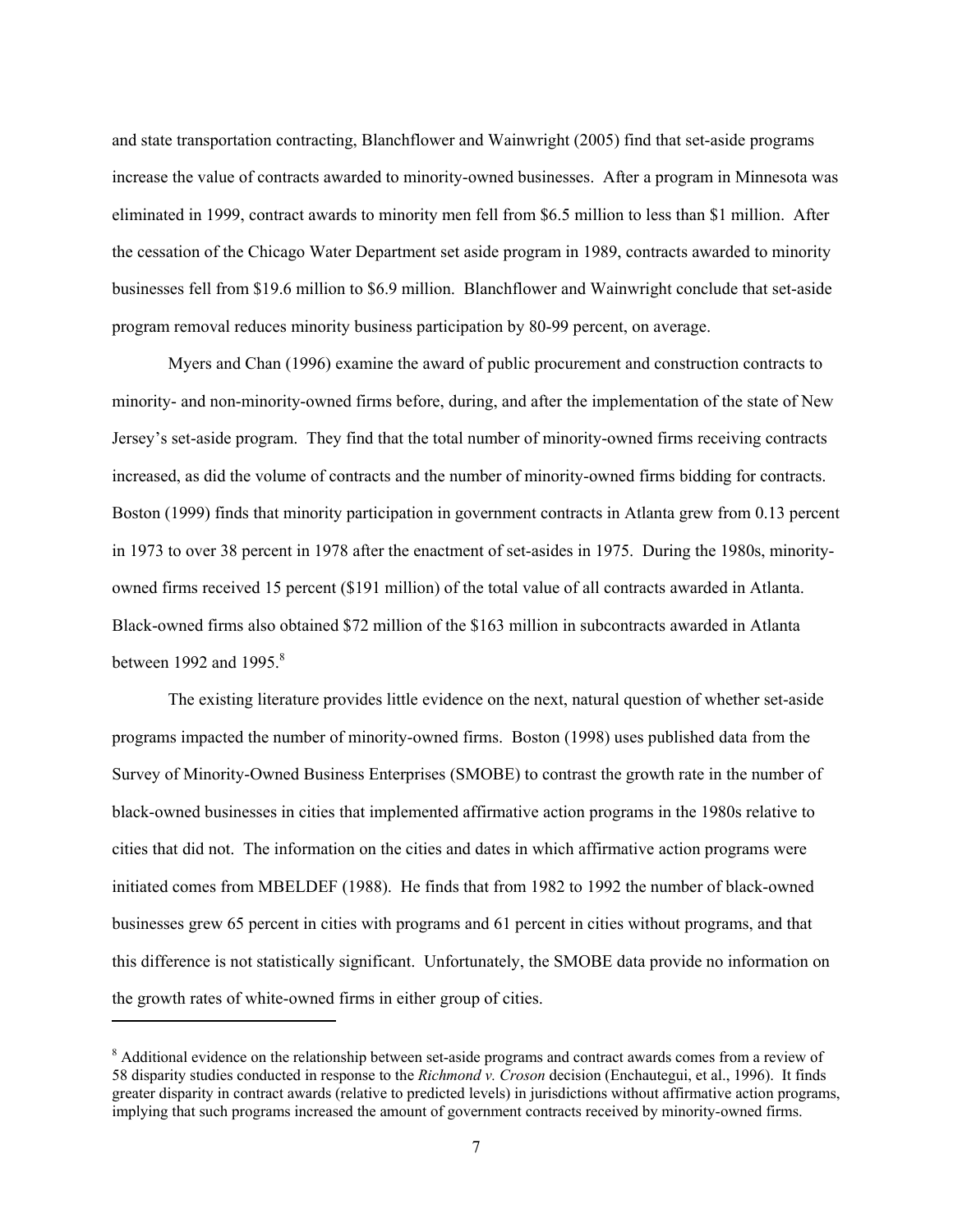Bates and Williams (1993) find that between 1982 and 1987 the number of black firms and total sales by black businesses increased more in cities with black mayors than in cities without. They argue that the black mayor effects are partly due to their support of minority business set-aside programs. Using data collected by the Joint Center for Political and Economic Studies (JCPES) on set-aside programs in 28 cities (JCPES 1994), Bates and Williams (1995) explore whether the characteristics of preferential procurement programs affect the survival of minority-owned businesses.<sup>9</sup> They find higher survival rates for minority businesses that derive 1-24 percent of their sales from state and local governments in cities with programs with specific characteristics.<sup>10</sup> The results are mixed for minority firms that derive at least 25 percent of their sales from state and local governments.

 The evidence on whether set-aside programs have increased the number of minority-owned businesses is inconclusive. Also, there is no research on the effects of these programs on black employment rates. To address these gaps in the literature, we examine whether the set-aside programs initiated in many of the largest U.S. cities during the 1980s affected business ownership among black men and employment rates. $11$ 

#### **III. Data on City-Level Set-Aside Programs**

1

 A major limitation for previous research on set-aside programs has been finding accurate data on program implementation dates. Because these programs are administered at the city level, there is no centralized source of information. Further, the focus of the programs and offices running them have changed over time, especially due to *Croson* (1989), making it difficult to determine when programs were originally created. We conducted an extensive analysis of information from several sources to create a novel dataset of city program initiation dates.

<sup>&</sup>lt;sup>9</sup> JCPES collected information on program dates, program assistance staffing, provision of capital assistance, bonding, downsizing of large procurement contracts, certification of minority business enterprises, penalties for violation of certification or program regulations, and treatment of brokers.

<sup>&</sup>lt;sup>10</sup> Survival increases with programs that have a rigorous certification process; have a staff assigned to assist minority firms; routinely wave bonding requirements or provide bonding; or provide working capital assistance to minority firms receiving contracts.

<sup>&</sup>lt;sup>11</sup> State-run programs are much smaller than city programs and most county programs follow city programs since targeted minorities live primarily in central cities (from discussions with Thomas Boston and Timothy Bates).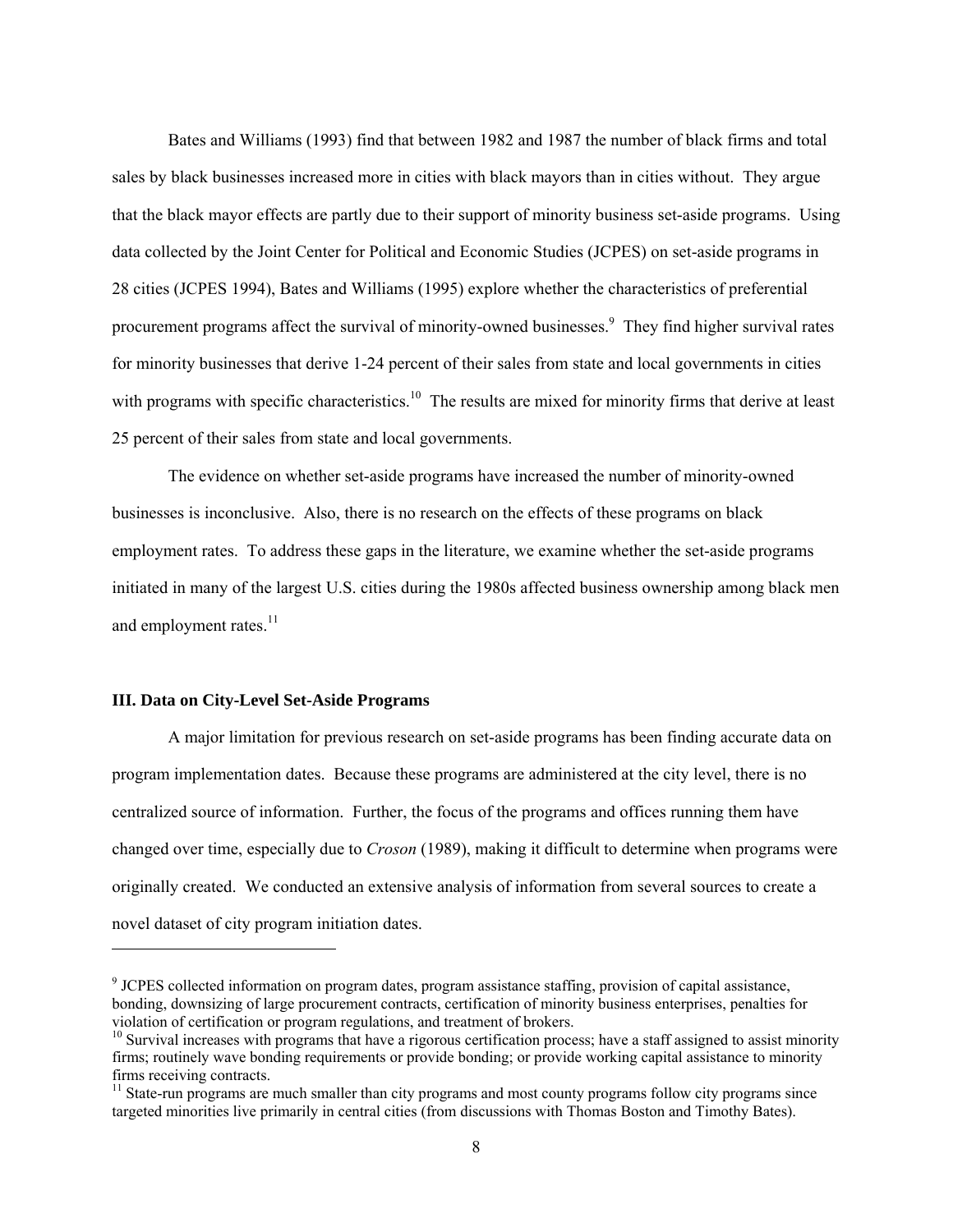Our data on the years in which city programs were enacted come from two previously used sources and two new sources. The first is the 1988 Report on the Minority Business Enterprise Programs of State and Local Governments by the Minority Business Enterprise Legal Defense and Education Fund (MBELDEF). Intended to represent a complete list of local affirmative action programs in existence as of 1988, the report had great difficulty finding information for all cities.<sup>12</sup> It contains program initiation dates, authority, coverage, and percentage goals for most programs. These data were previously used in Boston (1998). A second source is the report to the U.S. Department of Commerce Minority Business Development Agency, Assessment of Minority Business Development Programs, by the Joint Center for Political and Economic Studies (JCPES) in 1994. It contains detailed profiles on minority-business setaside programs in 28 large cities, including program initiation dates.<sup>13</sup>

 Table A1 in the Appendix shows the program dates provided in MBELDEF (1988) and JCPES (1994) for the 44 cities identifiable in the Current Population Survey (CPS) during our period of analysis. Combined, these two sources provide program start dates for 33 of the 44 MSAs. For the eleven cities without listed dates, we cannot rule out the presence of set-aside programs since these two sources are incomplete. According to both sources, most city-level programs were created in the early to mid-1980s. Fourteen of the twenty-one dates from MBELDEF are in the 1983-1985 period. Though more dispersed throughout the 1980s, the JCPES dates are similarly concentrated.

The MBELDEF and JCPES program dates correspond for only four of the thirteen cities for which both sources provide information, and in some cases there is a difference of several years. Due to concerns over the reliability of these dates, we conducted an exhaustive search for additional information on when set-aside programs were initiated in major U.S. cities.<sup>14</sup> First, we used Westlaw to search all

 $12$  Data from other sources reveal that some cities with programs existing in 1988 are not listed in the MBELDEF report and that the listed starting dates for several programs are incorrect. A personal communication with Franklin M. Lee, Chief Counsel of MBELDEF, confirmed that the report is not a complete list of programs.<br><sup>13</sup> Timothy Bates informed us that the original goal of JCPES (1994) was to get data for 50 cities, but some cities

refused to answer, whereas others did not have programs.

<sup>&</sup>lt;sup>14</sup> Additional complications exist with respect to the timing of the programs listed in the two sources. For the MBELDEF data, the date of the administrative order or resolution can often be an inaccurate measure of the date that the program started. In some cases, the actual program did not start for several years after the order/resolution. Thomas Boston found that the MBELDEF dates were wrong for Atlanta. Timothy Bates suggested similar problems with the JCPES data.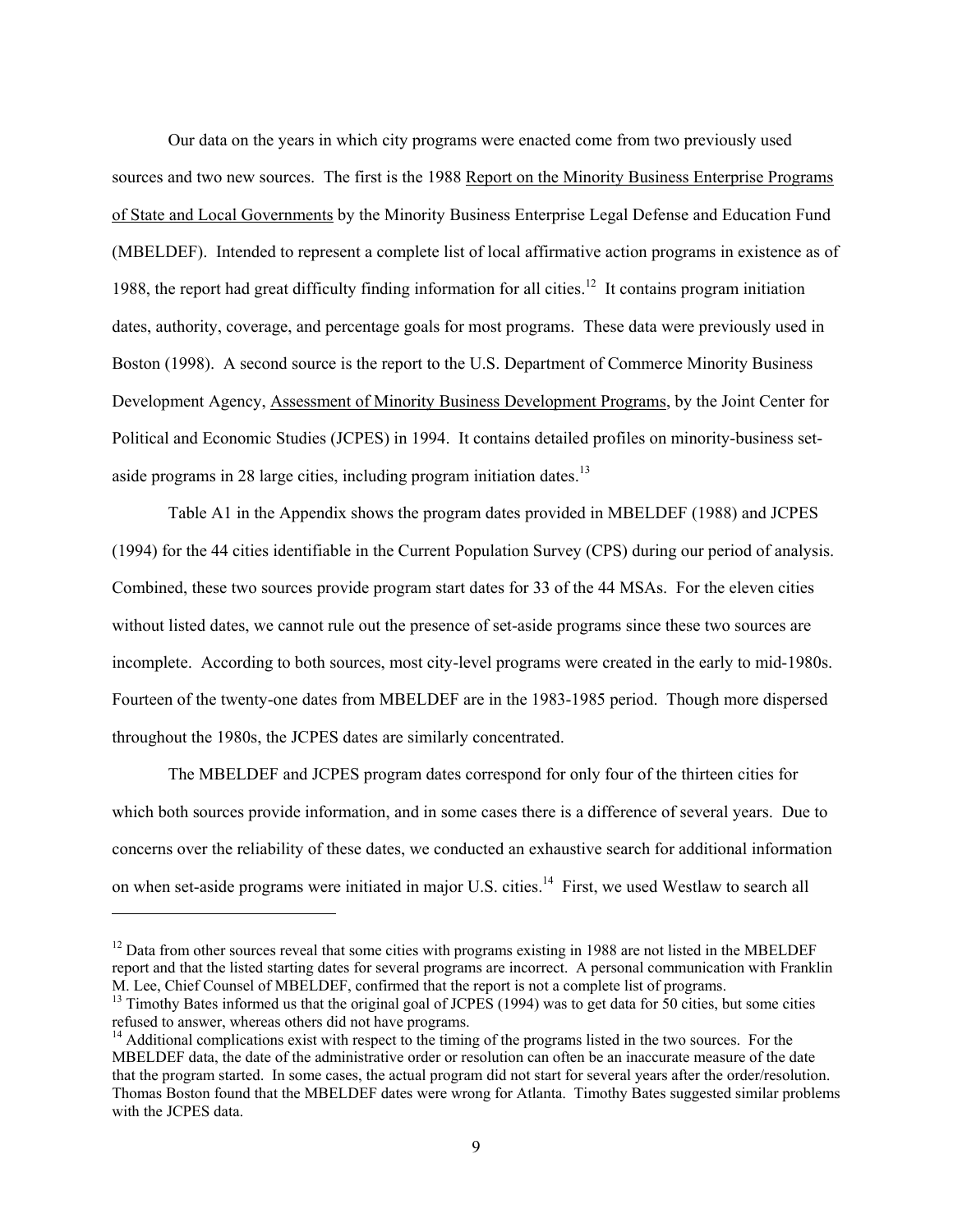federal and state court cases that involved minority business programs in the 44 cities in our sample. From the court cases, which typically involved a lawsuit by a white-owned construction firm against the city's minority contracting program following *Croson*, we found program start dates for 14 cities. Information on other program aspects was limited and not consistent across cities.

Our final source came from personal correspondence with city officials who were involved in the set-aside programs or worked in the successor agencies to promote small business. We attempted to contact every city in our sample, and, over a two-year period, we discussed the programs with key administrators in more than 30 different cities either by phone or email. In each case, we spoke with current city employees or affiliates of a related business outreach program and conducted semi-structured interviews. During these conversations, the program dates from the other sources were cross-checked and additional documentation was requested when applicable.

Given the disagreement on program initiation dates between the two sources used in previous studies, these new data are essential to conducting a comprehensive and reliable study of city set-asides. With four sources of data, we can verify the dates with greater confidence, and the personal interviews provided valuable institutional detail on the programs. This allows us to conduct the first rigorous empirical investigation into the impact of contracting set-asides.

 Table A1 also reports the program dates from these two new sources. While for the majority of cities there is agreement in the program dates across more than one source, there is disagreement for several others. Overall, most cities are reported as implementing set-aside programs in the early-to-mid-1980s. In the analysis that follows, we focus on two different estimation samples – the 17 MSAs with cross-validated dates and the 25 MSAs with either cross-validated dates or dates from only one source.<sup>15</sup> We drop the cities that we could not obtain program dates for or that had conflicting dates in multiple sources. The 17 cities with non-conflicting dates comprise the majority of the population in the 25-city

-

 $<sup>15</sup>$  The results from the two different estimation samples are very similar. For the sake of brevity, in some tables we</sup> report only the results for the 25 MSA sample. The comprehensive results for the 17 MSA sample are shown in Chatterji, Chay and Fairlie (2012).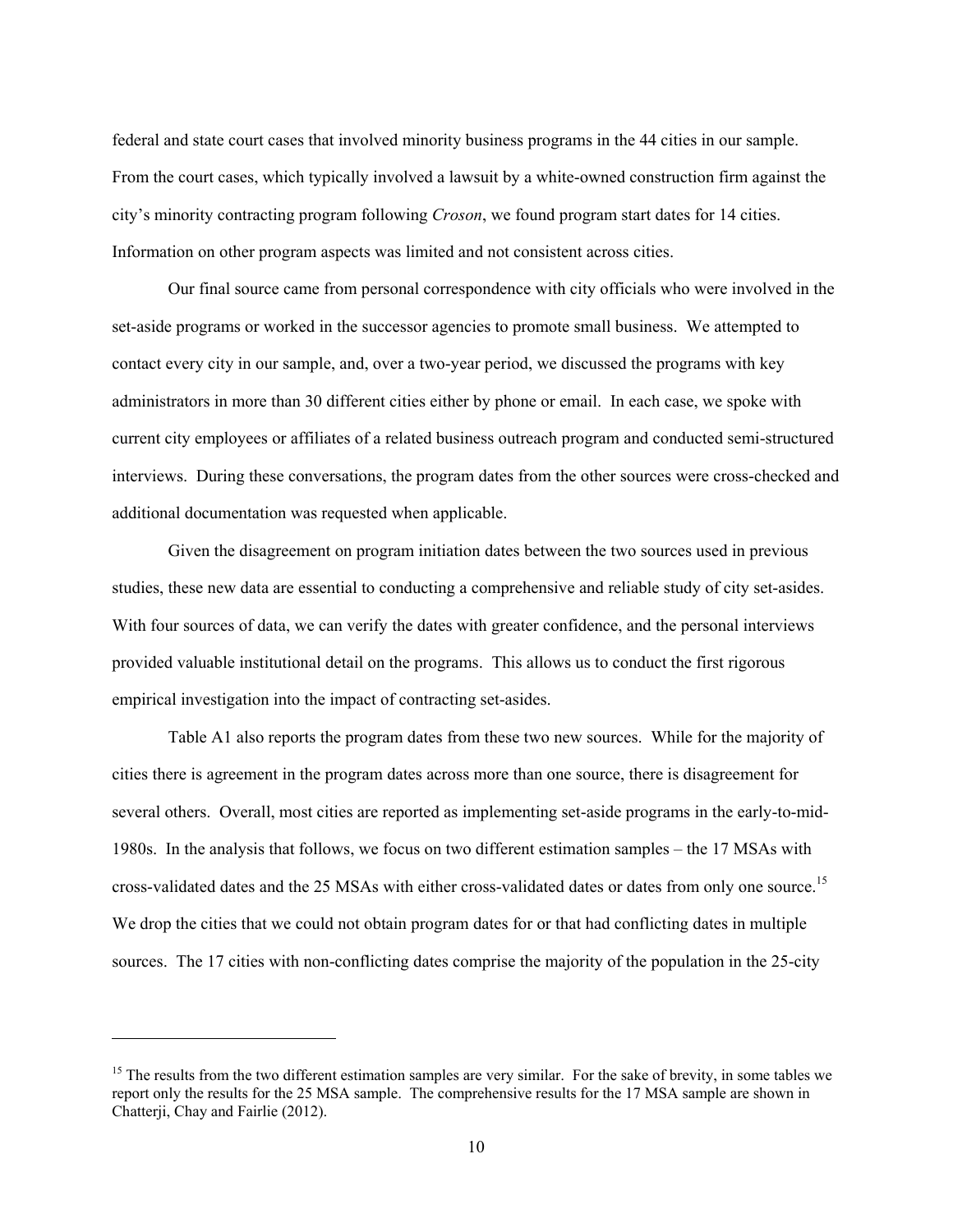sample. In some analyses, we include the three additional MSAs in which city records indicate that no program was ever initiated and no other source suggests otherwise.

#### **IV. The Current Population Survey and Trends in Self-Employment**

 The primary data source on self-employment and employment comes from the 1979 to 1989 Current Population Survey (CPS) Merged Outgoing Rotation Group (ORG) files. The CPS is conducted monthly by the U.S. Census Bureau and the Bureau of Labor Statistics, and represents the entire U.S. population with observations on over 130,000 people each month. The ORG files contain annual samples that are roughly three times larger than those from a monthly CPS. The large sample sizes are important since the group of interest, self-employed black men, is small relative to the population, and our analyses are disaggregated to the MSA-level. From these data we construct annual information on patterns of minority and non-minority self-employed business ownership rates from 1979 to 1989.

 The main limitation of the ORG files is that they do not contain information on the performance of the business – for example, they contain information on workers' weekly wages, but not for the selfemployed. The only alternative data source on minority businesses, the Survey of Minority-Owned Business Enterprises (SMOBE), contains information on annual sales, but it is only available every five years (1977, 1982, 1987), underwent major changes in sample definitions over time, and does not include a comparison group of white-owned firms.

 The self-employment rate is defined as the ratio of the number of self-employed to the adult population. Self-employed workers are individuals who identify themselves as self-employed in their own not incorporated or incorporated business on the class of worker question, which refers to the job with the most hours during the reference week in the ORG files. This definition of self-employment includes all business owners, both employers and non-employers. We focus on the years 1979 to 1989 since they encompass the period when most major cities in the United States created set-aside programs. The period after 1989 is not studied since the 1989 *Croson* decision led to the suspension or dismantling of set-aside programs in several cities. We focus on the impact of the creation of the original set-aside programs prior to the numerous changes that occurred to programs after *Croson*. We also do not examine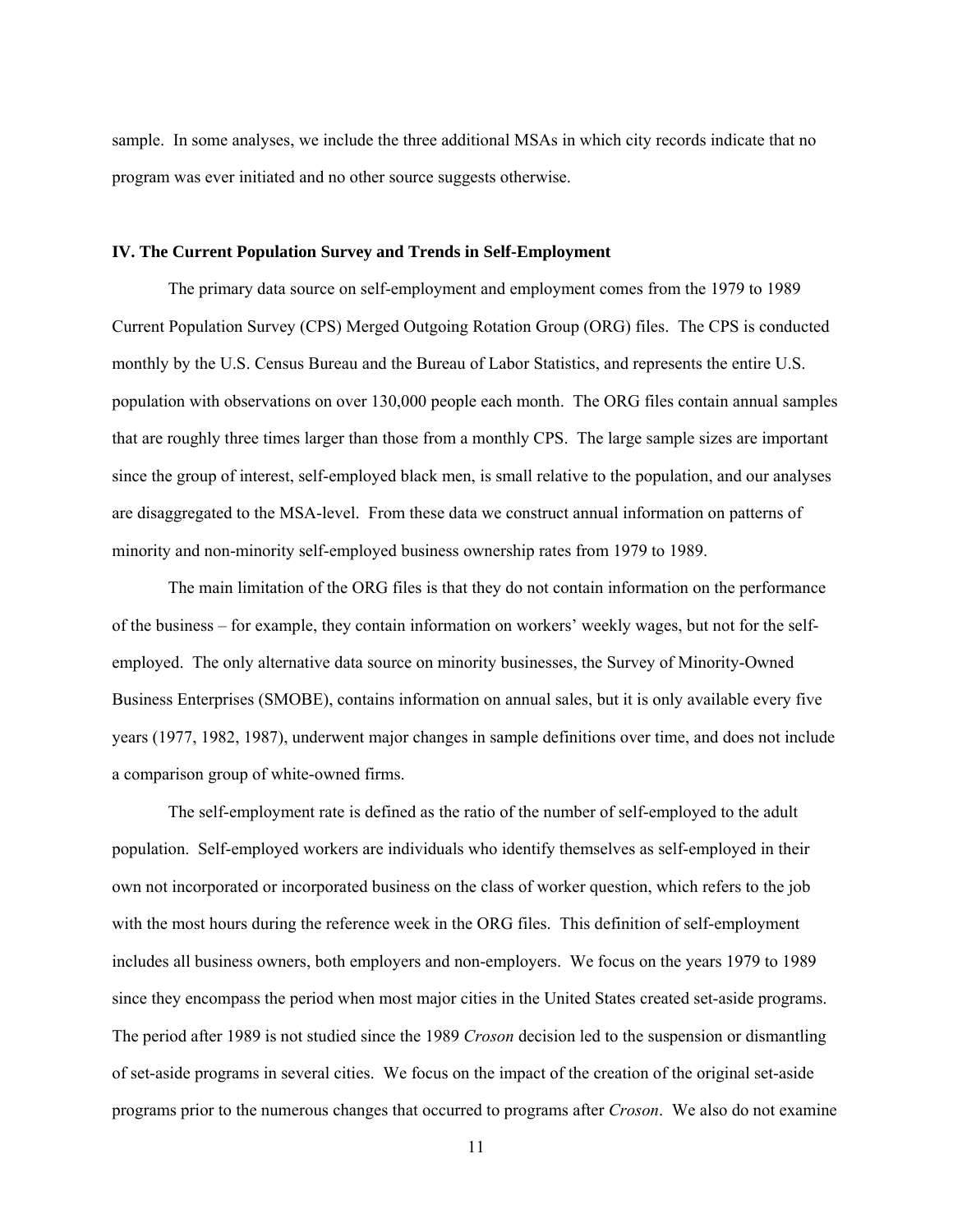the more recent state initiatives, such as those in California and Washington, due to their potentially confounding effects on government employment (Fairlie and Marion 2010).

 Our sample is restricted to non-Hispanic white and black men aged 20 to 64. We do not study women since they have substantially lower business ownership rates, and female business owners are less concentrated in the industries that are affected the most by contracting set-aside programs, such as construction.16 Our reliance on self-reported business ownership status lessens concerns over the potential inclusion of "fronts" in which white, male-owned businesses include minority owners in name only to secure government contracts.

 Since we analyze city-level changes, it is important to consistently match cities over time. In the ORG files, the 44 largest Metropolitan Statistical Areas (SMSAs) can be identified from 1979 to September 1985 based on their 1970 Census population size ranking (MSA identifiers). After 1985 the city coding scheme changed to include 252 Consolidated MSA (CMSA) ranking identifiers, some subdivided into as many as 12 Primary MSA (PMSA) ranking codes. The match of the 1986-1989 and 1979-1985 city codes were based on making the CMSA and PMSA rankings compatible with the MSA rankings. While the codes for later years represent smaller geographical units, they capture the same general areas, and we examined population totals to gauge the quality of the match. The resulting sample includes the 44 MSAs that can be consistently matched over the entire decade.

 Table 1 presents summary information on the characteristics of all black and white men (Panel A) and self-employed men (Panel B) in the 1979 to 1989 ORG data. In the United States as a whole (columns 1a and b) and in the 44-MSA sample (columns 2a and 2b), black men (relative to white men) are much less likely to be self-employed, more likely to be unemployed or out of the labor force, and much more likely to reside in the central city. Relative to the full population, the self-employed are older, slightly better educated, and less likely to be central city residents. These patterns hold for the 25- and 17-MSA samples that are used in the analysis below. The 44-MSA sample captures about 50 percent of

<sup>&</sup>lt;sup>16</sup> For example, only 1.8 percent of black women are self-employed, and only 1.1 percent of self-employed black women are in the construction industry.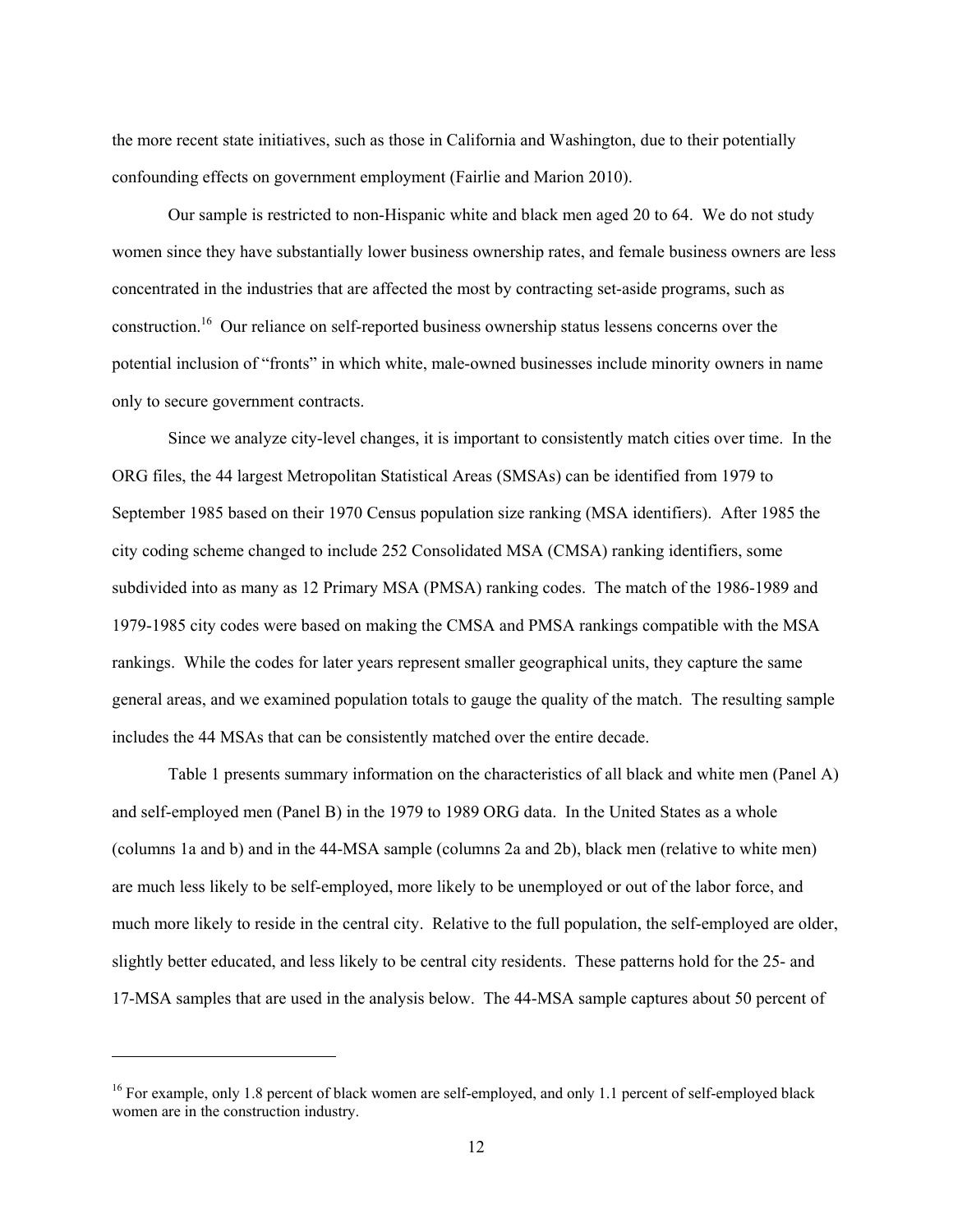the total black population and 30 percent of the white population in the United States. The 17- and 25- MSA samples contain 60 and 70 percent of all black men in the 44-MSA sample.

 Table 2 shows the distribution of self-employment across industries, by race. We categorize industries into two groups – those heavily affected (Panel A) and less affected (Panel B) by city government contracts, which is an important distinction in the analysis. To classify industries into mostand least-affected, we used three sources of information: Bates (1993, 1997) and MBELDEF (1988). Bates uses confidential Census business-level data to tabulate the fraction of firms in each industry selling goods and services to the government. He also details the industries targeted by minority city contracting according to his own surveys of programs and other sources. The MBELDEF report provides information on the targeted sectors for many cities.<sup>17</sup> Complemented by our conversations with program officers, we identified construction, professional services, transportation-communications-utilities, business services, repair services, and retail trade as the "most-affected" industries.

 In Panels A and B, the industries are roughly ordered from top to bottom by how impacted by minority business set-asides they are likely to be. For both races, pluralities of self-employed business owners are in construction (18-20 percent). The industries containing the next most self-employed are professional services for whites and retail trade for blacks. Relative to blacks, the white self-employed are much more likely to be in professional services, finance-insurance-real estate, wholesale trade, and manufacturing. The black self-employed are more likely to be in transportation-communications-utilities, repair services, personal services, and entertainment-household services.

 While fewer of the self-employed are in the "less affected" sector for both races, the black-white gaps in self-employment rates are large in both sectors, as are the employment rate gaps. For both races, the self-employed in the "less affected" sector are better educated than their counterparts in the "more affected" sector, and the employed are less likely to be in their twenties. In the more affected sector, the employed tend to be better educated than business owners (especially among blacks), while this pattern is

<sup>&</sup>lt;sup>17</sup> In the report, a large percentage of program coverage appears to target the construction sector.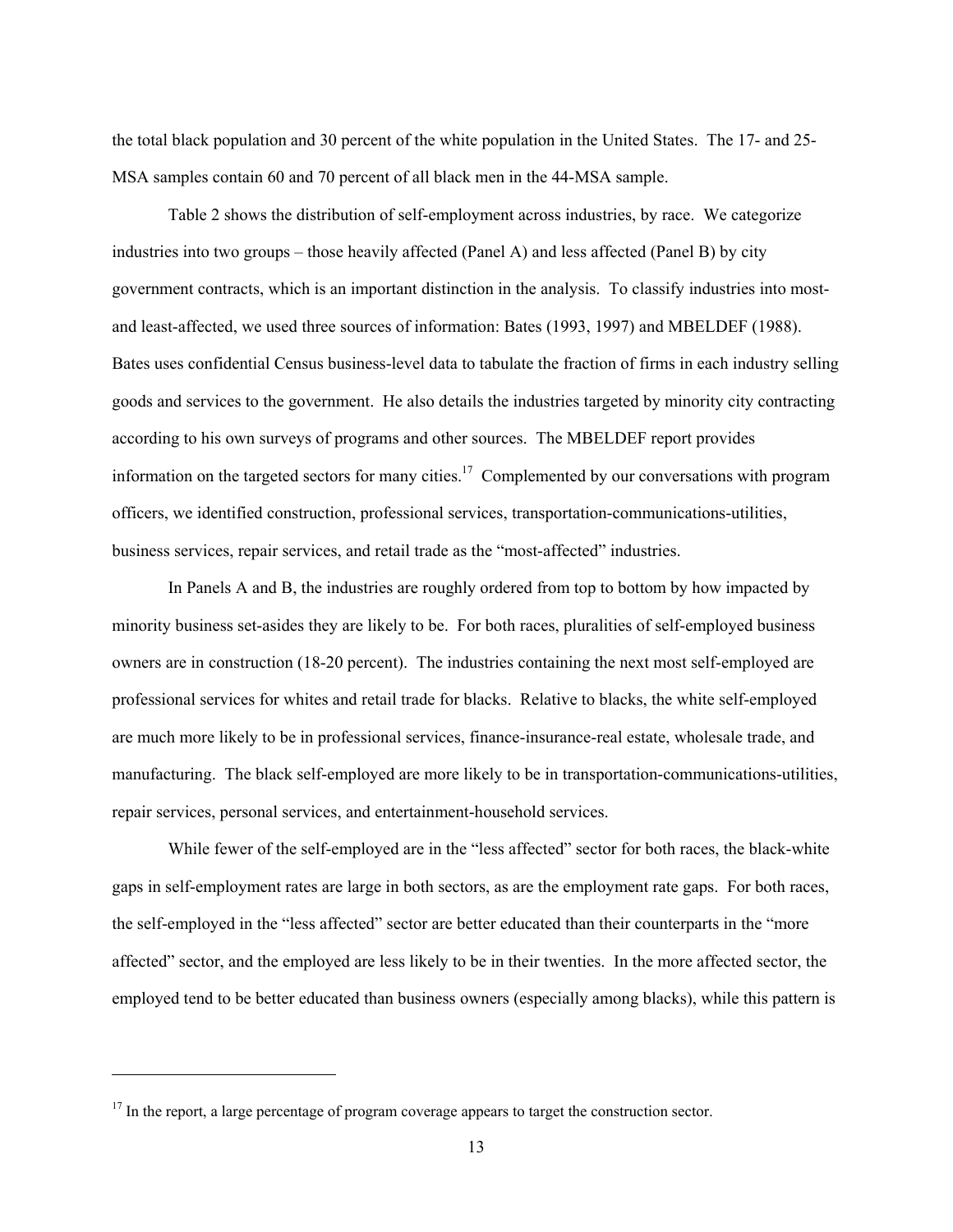reversed in less affected industries. Black business owners and employees in both sectors are much more likely to reside in the central city, and all of these patterns hold across the three MSA samples.

 Before proceeding, we discuss self-employment and employment trends between 1979 and 1989. Panel A of Figure 1 plots the self-employment rates of white and black men in the entire United States and in the 44-MSA sample. While black self-employment rates in MSAs were stable from 1979 to 1983, they increased from 4.5 percent to over 5 percent in 1984 and remained at this higher level for the rest of the decade. The black self-employment gains in the mid-1980s in the country as a whole were driven entirely by the gains in the 44 MSAs. In the MSA-sample white self-employment rates also rose during the 1980s, but most of the increase had occurred by 1983.

 Panel B presents employment-population rates by race. The employment rates of black and white men declined sharply between 1979 and 1983 in response to the two recessions and rebounded over the rest of the 1980s. The fall and rebound are much sharper for blacks, implying larger business cycle effects on black men, and most of the black rebound in the 44 MSAs occurred between 1985 and 1988, while the white rebound was largest from 1983 to 1984 in both samples. In the MSA-sample, white men experience both employment declines and self-employment growth between 1979 and 1983, suggesting that some of the self-employment increase was driven by worsening job prospects. This pattern does not hold for black men in the MSA sample, as their self-employment growth occurs after the employment losses and just precedes the largest employment gains.

 The increase in black self-employment rates in MSAs roughly corresponds with when many cities initiated set-aside programs, while the white rate changes little after the early 1980s. Further, between 1984 and 1987 there is a significant narrowing of the black-white employment gap in U.S. cities, though this may be partially due to racial differences in cyclical sensitivity. Next, we rigorously analyze the correspondence in the location and timing of the black, relative self-employment (and employment) changes and the implementation of city-level minority business set-aside programs.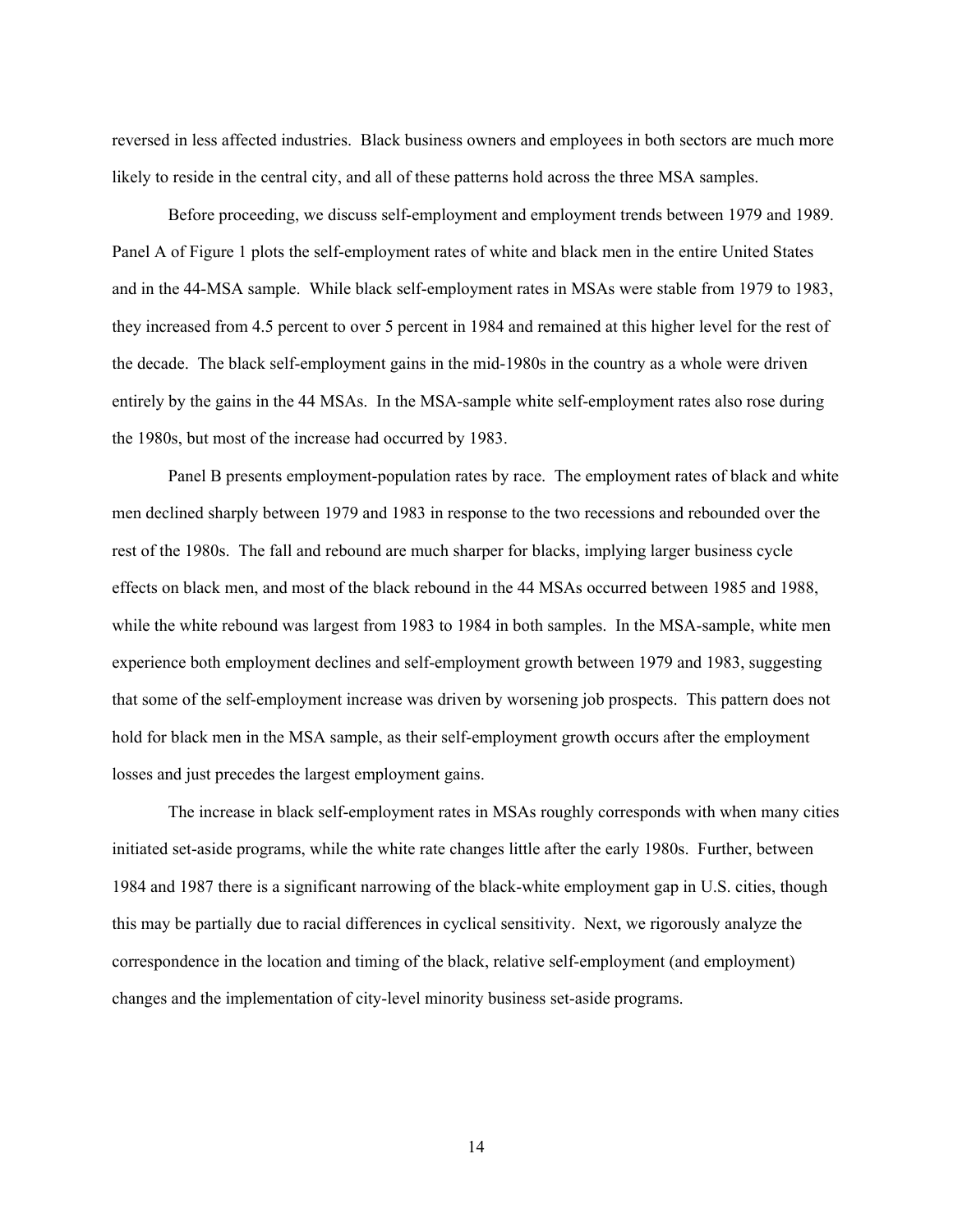#### **V. Econometric Framework**

 We use two approaches to estimate the impact of the city set-aside programs. First, we contrast before-and-after changes in the black-white gaps in self-employment and employment rates between MSAs that initiate a program and those that do not. This is commonly referred to as difference-indifferences-in-differences (DDD) and requires the assumption that changes in the racial gaps in the cities without programs provide a valid counterfactual for what would have occurred in the program cities in the program's absence. The second approach uses the staggered timing of set-asides across cities in greater detail to implement an "event study" analysis, which estimates the precise timing of the changes in black relative outcomes. On one hand, this framework also allows us to examine pre-program trends in relative outcomes and test for potential endogeneity in the programs' timing, which is assumed away in the DDD framework. On the other hand, it does not allow for comparisons to cities that did not initiate a program.

For the DDD analysis, we estimate the following equation:

(1) 
$$
y_{ijt} = \lambda_t^r + \alpha_j^r + X_{ijt}^r \beta^r + \pi_1 Black_{ijt} + \pi_2 Treat_{ijt} + \pi_3 Black_{ijt} \cdot Treat_{ijt} + \pi_4 Post_{ijt} + \pi_5 Black_{ijt} \cdot Post_{ijt} + \pi_6 Treat_{ijt} \cdot Post_{ijt} + \theta \cdot Black_{ijt} \cdot Treat_{ijt} \cdot Post_{ijt} + u_{ijt}
$$

where  $y_{ijt}$  is an indicator variable equal to one if person  $i$  in city  $j$  is self-employed (or employed) in survey year *t*;  $\lambda_t^r$  are race-specific (*r*) year fixed effects that capture racial differences in sensitivity to the cycle;  $\alpha_i^r$  are MSA-level fixed effects that vary by race;  $X_{ijt}$  is a vector of unrestricted dummy variables for age and education whose effects can vary by race ( $\beta^r$ ); and  $u_{ijt}$  is an error term that is allowed to be heteroskedastic and clustered over time at the MSA-level. *Black*, *Treat* and *Post* are indicators equal to one if the observation is respectively black, located in an MSA with a set-aside program, and surveyed in a year after set-aside initiation. OLS and probit estimation of equation (1) lead to similar marginal probability effects, and the analyses use the CPS sampling weights.

The DDD parameter of interest in (1) is  $\theta$ , which measures the difference in changes in blackwhite gaps between MSAs with and without set-aside programs, before-and-after program initiation. It provides a valid estimate of the set-asides' impact if there are no unmeasured factors that affected black men differently than whites, in the program cities relative to those without programs, before-and-after setasides. The parameters  $\pi_4$  and  $\pi_5$  measure the before-and-after changes for white levels and black-white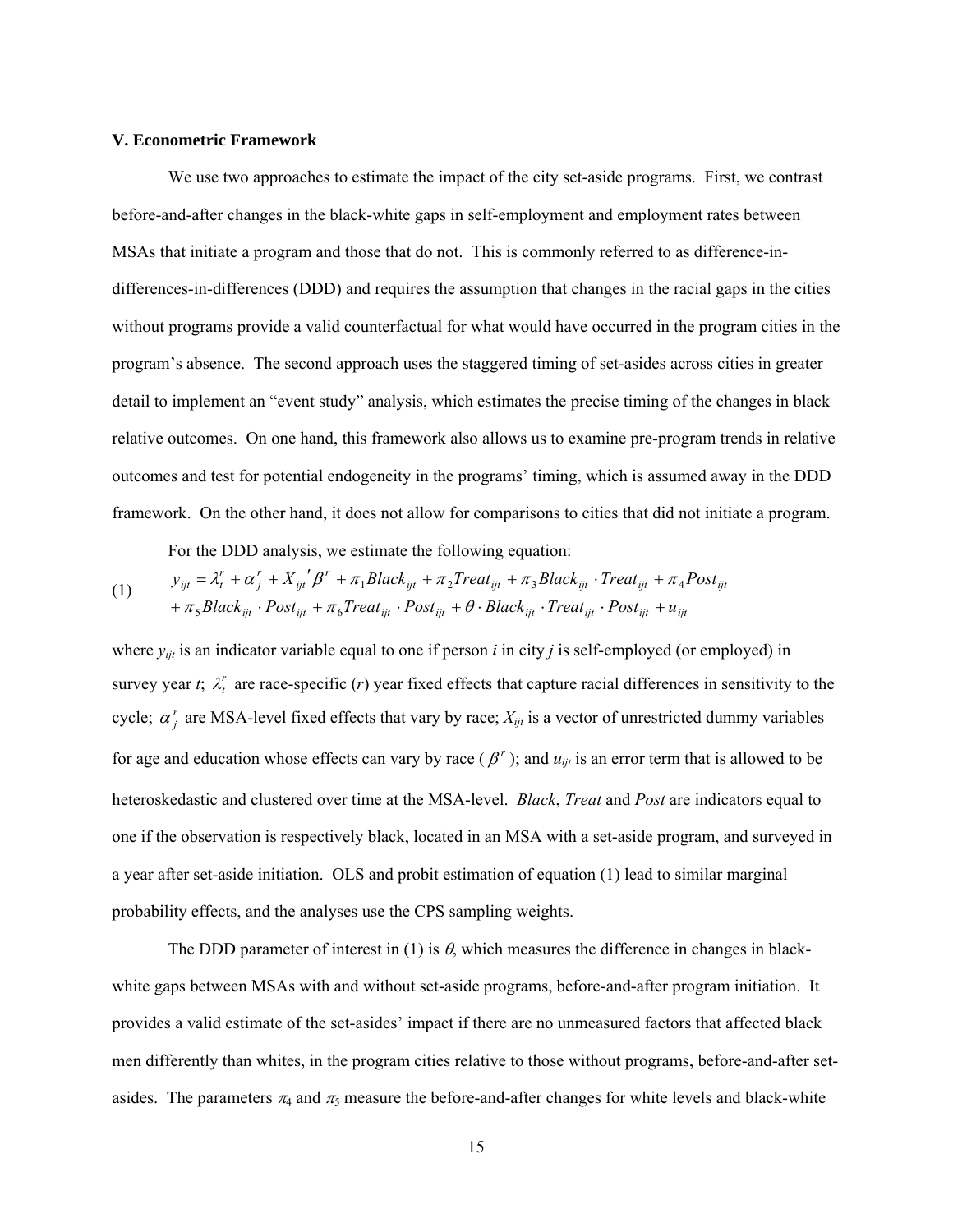differences in the cities without programs, and the parameter  $\pi_6$  measures the before-and-after change for white men in program cities relative to their counterparts in MSAs without programs. We examine the sensitivity of the estimates to the inclusion of the covariates  $(X_{ijt})$  as an indirect test of the underlying identification assumption for DDD.

 The key assumption of DDD is that there were no race-specific changes that differed between cities with and without programs after program initiation. One test of this assumption is to examine black-white trends in the outcomes preceding program initiation. The existence of systematic, preprogram patterns could indicate that the programs' timing was endogenous to factors affecting postprogram outcomes. Since the programs were staggered across cities instead of starting in the same year, a natural way to examine this type of non-randomness is to use an "event study" framework.

Here, we begin by estimating equations of the form:

-

$$
(2) \qquad y_{ijt} = \lambda_t^r + \alpha_j + X_{ijt}^{\prime} \beta^r + \sum_{t-s=-13}^{12} \gamma_{t-s} \cdot 1(t_{ij} - s_j = t - s) + \sum_{t-s=-13}^{12} \theta_{t-s} \cdot Black_{ijt} \cdot 1(t_{ij} - s_j = t - s) + u_{ijt}
$$

where the indicator variables,  $1(t_{ij} - s_j = t - s)$ , equal one if the survey year for an individual in city *j* ( $t_{ij}$ ) minus the year of program initiation in city *j* (*sj*) equals a value between −13 and 12, which is the full support of survey years relative to program initiation years in our sample. For example, 1989 is 12 years after Washington, D.C. began its program, and 1979 is 13 years before New York City started its program.<sup>18</sup> The event study year  $(t - s)$  is zero when the survey year equals the program initiation year for the MSA that the person lives in. The race-by-year effects adjust for the fact that cities initiated programs at different points in the business cycle and that cyclical effects may vary by race, while the MSA effects adjusts for the composition of cities in the event study year.

 Estimation of equation (2) provides an unrestricted description of the racial gaps in selfemployment (and employment),  $\theta_{t-s}$ , in relation to the timing of city-specific set-aside programs. While the estimates of  $\theta_{t-s}$  will be based on a greater number of MSAs in event years near zero, they give precise pictures of: i) the exact timing of any changes in black-white outcomes in relation to the year of

<sup>&</sup>lt;sup>18</sup> Dropping New York City and Washington, D.C. from the analyses has little effect on the results. An MSA with set-asides initiation in 1985 contributes to the periods -6 to +4; an MSA with initiation in 1982 contributes to -3 to +7. The three MSAs that never had programs are not included in the primary event-study samples.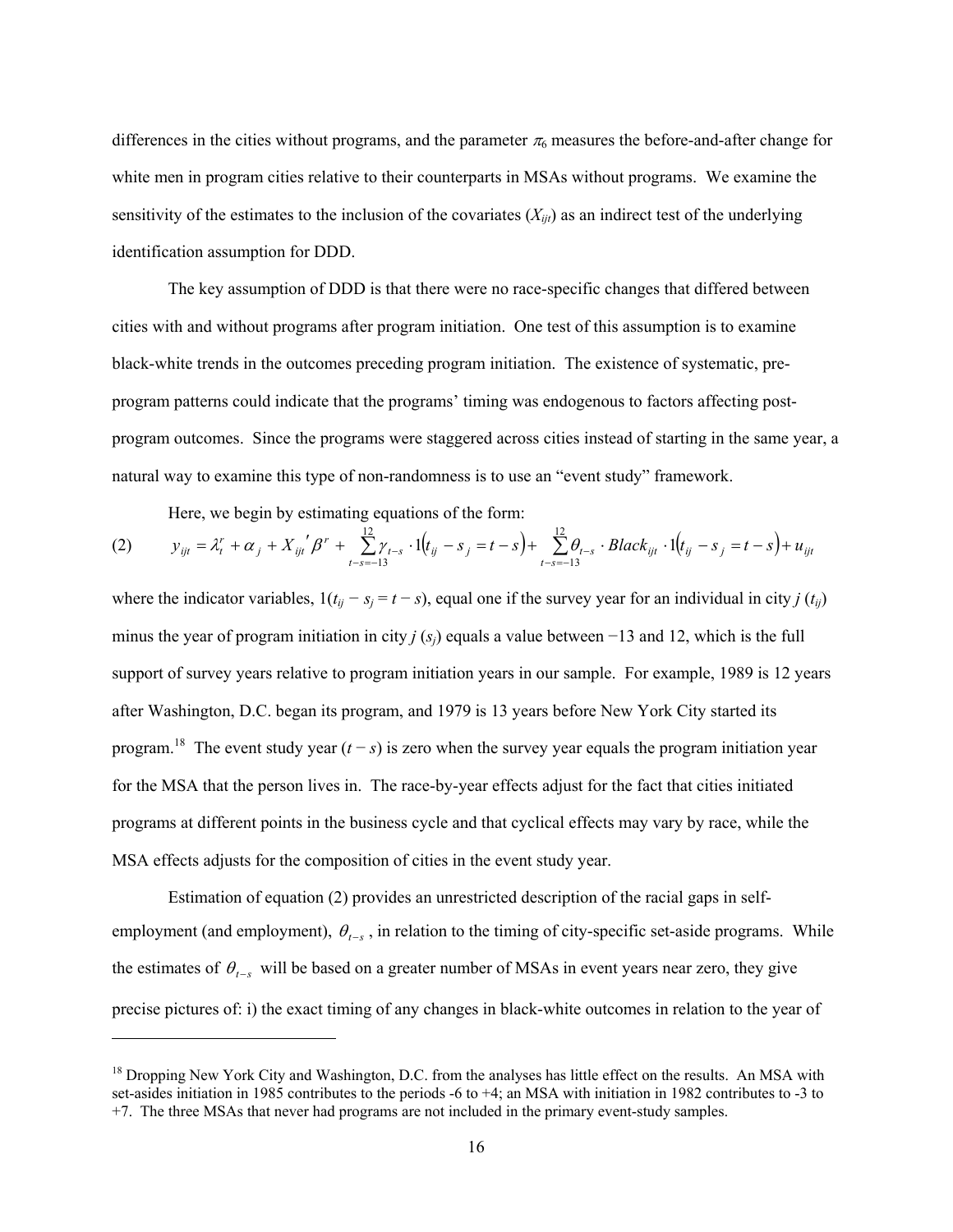program initiation; and ii) whether there are systematic trends in racial gaps preceding program initiation. The former uses the specific timing of changes to test for program causality; the latter provides a test of endogeneity in the timing of the set-aside programs.

 By estimating equation (2) we can plot a response function of program effects. This motivates fitting a more restrictive model that provides simple summaries of the magnitudes and statistical significance of the set-asides' impacts:

(3) 
$$
y_{ijt} = \lambda_t^r + \alpha_j + X_{ijt}^{\prime} \beta^r + \delta_1 \cdot (t - s) + \delta_2 \cdot Black_{ijt} \cdot (t - s) + \sum_{t-s=0}^{7} \gamma_{t-s} \cdot 1(t_{ij} - s_j = t - s) + \sum_{t-s=0}^{7} \theta_{t-s} \cdot Black_{ijt} \cdot 1(t_{ij} - s_j = t - s) + u_{ijt}
$$

where  $(t - s)$  is a trend variable in the event study years, and the "program effects" begin in event year zero. When we estimate (3) below, we restrict the sample of event years to be between −8 and +7, and instead of using unrestricted dummies for the post-program years, we use indicators for event periods of 0, (1, 2), (3, 4) and (5, 6, 7).<sup>19</sup> The error term  $(u_{ii})$  is allowed to be heteroskedastic and correlated over time at the MSA-level.

The parameter  $\delta_1$  measures the pre-program trend in white outcomes, while  $\delta_2$  measures the black-white difference in pre-program trends and provides a test for systematic changes in racial gaps before set-asides implementation. The program parameters  $\theta_{t-s}$  measure the deviation of post-program racial gaps from their pre-program trends. The pre-program trends allow us to analyze whether the stationarity assumption implied by difference-in-differences (DD) holds. For example, if the racial gap is systematically narrowing before program initiation, then DD could estimate a positive program effect when the gap would have continued narrowing even in the program's absence. Similarly, if the gap is widening before program initiation, then DD could provide negative program effects simply due to a continuation of the pre-program trend toward greater racial inequality.

 At the same time, the estimated program effects are based on the assumption that the pre-program trend in the racial gap would continue through the entire post-program period associated with the

l

 $19$  These restrictions allow for a simpler summary of the results and do not affect the conclusions.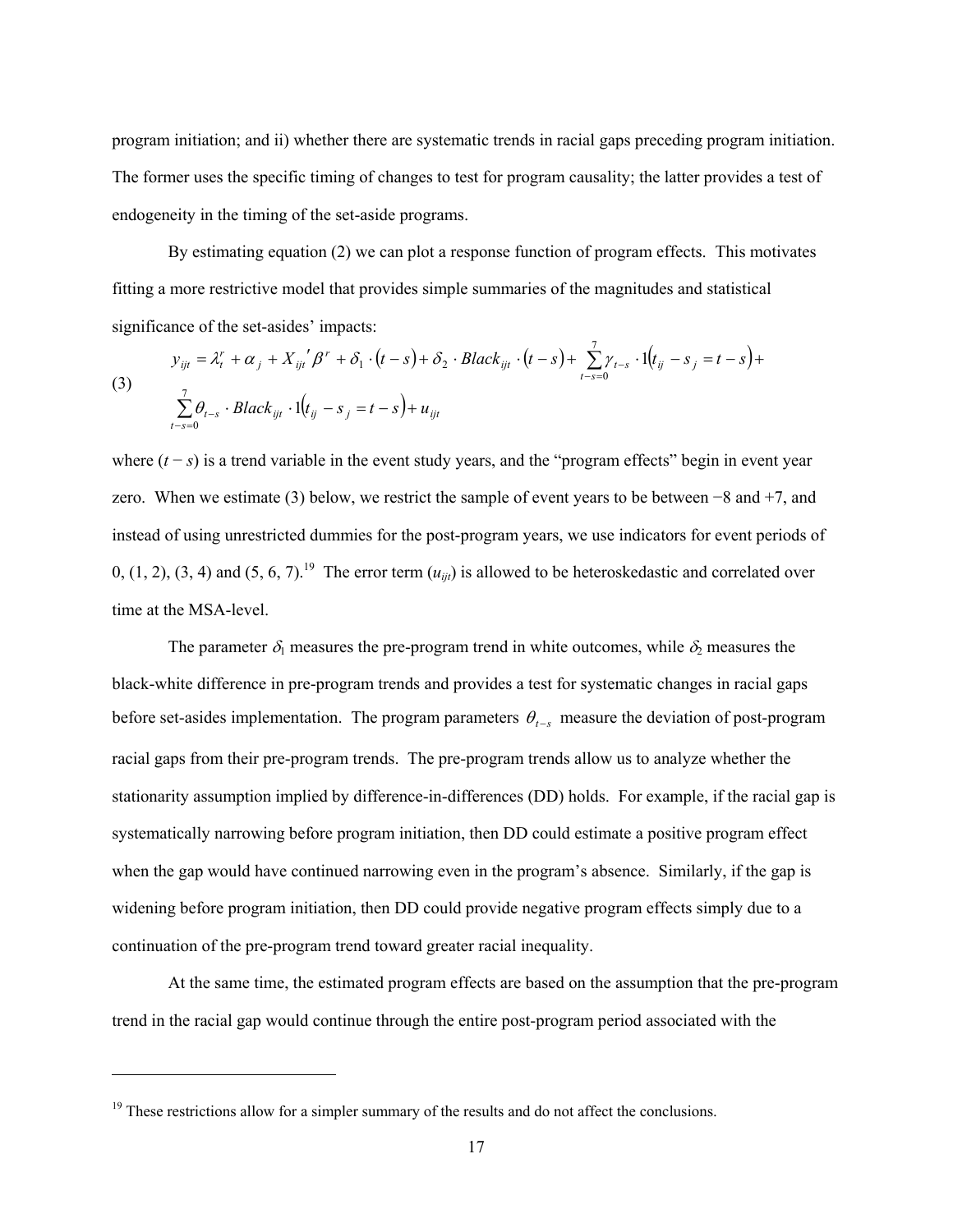indicator variables. While this may be reasonable for the years soon after set-asides initiation, this is less likely to hold the further the period is from event year zero – for example, event years (5, 6, 7). These issues are discussed in detail when we present the results. The  $\theta_{t-s}$  parameters provide "detrended" DD estimates of the program impacts – before-and-after comparisons of the black-white gap deviated from pre-program trends in the gap. Here, causality is assigned based on the exact timing of set-asides initiation and by using white men as the control group. Since cities that never had a program have unknown "event years", they cannot be used as control groups, which is a disadvantage of the event study approach relative to the DDD framework.

#### **VI. Empirical Results on the Impact of Set-Asides**

 To start, we examine trends between 1979 and 1989 in the black-white gap in self-employment for three types of MSAs: i) those that initiated a set-aside program in 1985, a common start year; ii) those that never had a program or did not start one until after 1989; and iii) those that started a program by 1980. The last two groups are MSAs that were, respectively, never and always "treated" during the 1980s. Panel A of Figure 2 presents differences in the black-white self-employment gap for the three potential contrasts of these groups. The dashed line shows that MSAs with a program throughout the 1980s had black relative self-employment rates that were consistently 4-6 percentage points higher than MSAs without a program. Compared to cities that were "always treated", MSAs that started a program in 1985 had relative self-employment rates that were 4-6 points lower between 1979 and 1985 (bottom line). After 1985 there is a striking improvement in their relative rates, with no difference in the racial gaps between the two groups by 1988. The comparison of the 1985 initiators to the "never treated" cities yields similar findings – while the differences between the two groups are relatively small before 1985, the 1985 initiators experience a large narrowing of their gap after 1985.

 The patterns strongly imply that set-asides initiation in 1985 resulted in significant gains in black self-employment. Panel B tests this further by analyzing these gains by industrial sector. The MSAs that started a program in 1985 are contrasted with those that always or never had a program during the 1980s. The middle line, for example, is roughly the population-weighted average of the bottom two lines in Panel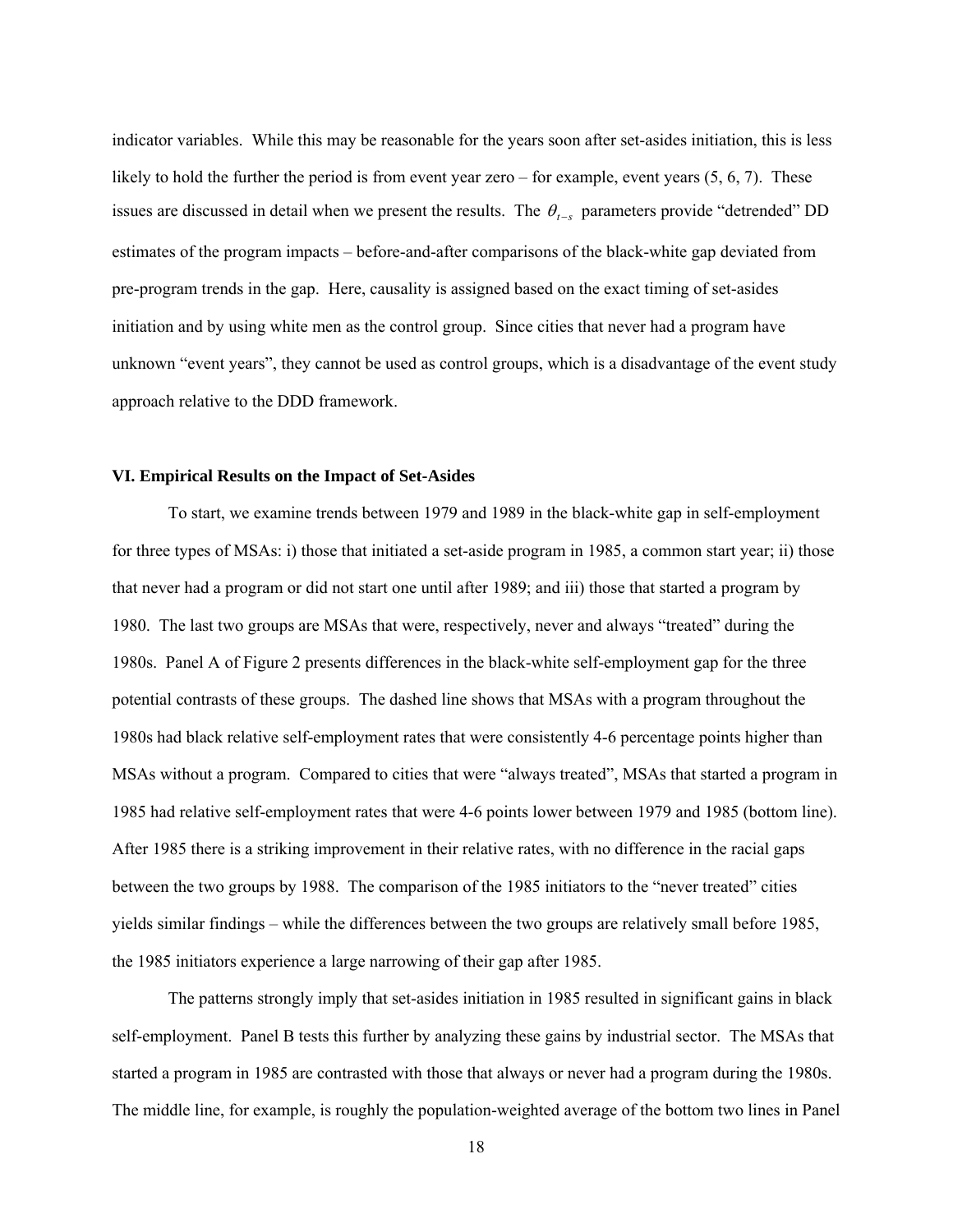A. The plots are from regressions that adjust for race-by-MSA fixed effects, race-by-year fixed effects, year effects interacted with a 1985 program dummy, and unrestricted education and age indicators. The other lines decompose the overall self-employment DDs into the two industry groups discussed in Table 2 – industries likely to be most affected and least affected by city contracting set-asides (outcomes are indicators for self-employment in the respective sector). The estimated standard error bands are also shown and are corrected for heteroskedasticity and over-time clustering.

 Nearly all of the black self-employment gains after 1985 occurred in the more affected sectors. The gains are significant in magnitude and statistically and are consistent with the hypothesis that setaside programs were the cause.<sup>20</sup> While the DDs exhibit a downward trend between 1979 and 1982, they are relatively stable in the three years preceding set-asides initiation. At least for self-employment, the DDD framework in equation (1) may be appropriate for estimating the impact of set-asides.

#### *Difference-in-Differences-in-Differences (DDD) Results*

 $\overline{a}$ 

 Table 3A presents the results of fitting equation (1) to the combination of two sets of DDD contrasts for self-employment: i) MSAs starting a program in 1982 compared to cities with no program change between 1979 and 1985 (never had a program or started one before 1979 or after 1985); and ii) MSAs initiating set-asides in 1985 compared to cities with no program change between 1982 and 1988 (never had one or started one before 1982 or after 1988). The sample pools three years each of beforeand-after program data – 1979-1981 and 1983-1985 for the 1982 program contrasts and 1982-1984 and 1986-1988 for the 1985 program contrasts – with data from the program year excluded. Thus, the DDD estimates are based on before-and-after comparisons of three-year periods, and the inference is corrected for over-time clustering at the MSA-level. The pooled 1982 and 1985 set-asides sample provides beforeand-after windows that span the 1980s, with the program cities never serving as control cities. The results are similar when we include likewise constructed 1983 and 1984 program samples, and the subsequent

<sup>&</sup>lt;sup>20</sup> We fit a DDD model to the 1982-1984 and 1986-1988 DDs using the same regression specification as in Panel B. The DDD estimates [t-ratios] for self-employment (per 100 men) are: 3.71 [2.55] for all industries; 3.00 [2.66] for the more affected sector; 0.40 [0.58] for the less affected sector.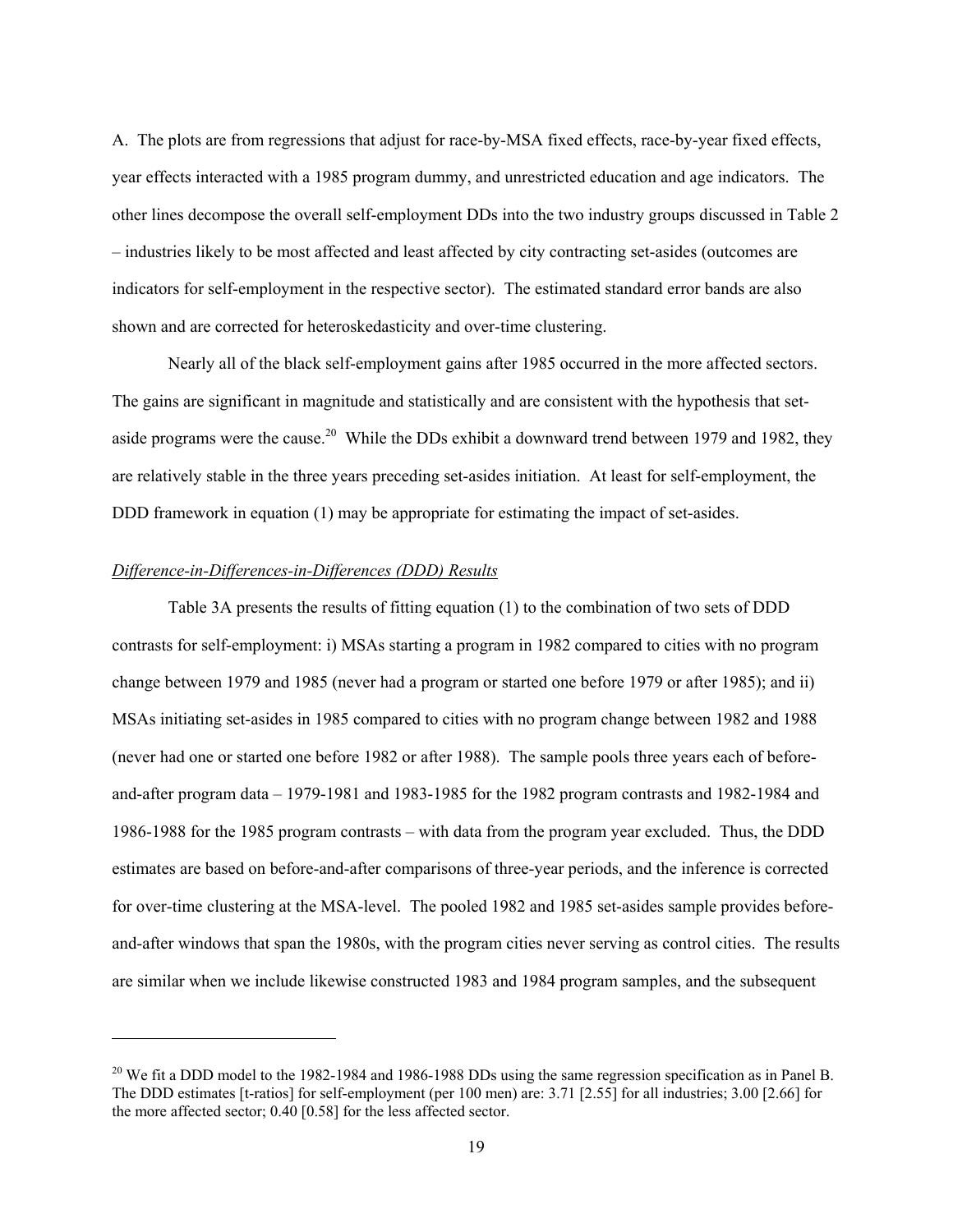event-study analysis uses all of the set-aside program dates.

 Panels A and B of the table correspond to the 17-MSA and 25-MSA samples, and the three sets of columns present the results for all industries and the more and less affected sectors. For both samples, the DDD estimates ("B-W, treat-c" rows) show that the black self-employment rate rose three percentage points more in cities that initiated a program than in the control cities. These effects are highly significant statistically and imply that set-asides reduced the black-white self-employment gap by roughly one-third. White self-employment fell by 1.7 percentage points after program initiation ("White, treat-c"), suggesting that much of the black gain coincided with white losses – e.g., the before-and-after change in the overall self-employment rate is similar in the treatment and control cities. This seems plausible since, as we discuss below, set-aside programs did not change the total amount of city contract awards, but instead shifted a fixed proportion of them to black entrepreneurs and sub-contractors.

 In the control cities, there are no before-and-after changes in white self-employment ("White, control") or in the black-white gap ("B-W, control"). Thus, the DDD effects are driven entirely by what is occurring in cities that initiated set-asides. Columns 2a-2d and 3a-3d show that nearly all of the black self-employment gains, and white losses, occurred in the most affected industries, with no changes occurring in the control cities.<sup>21</sup> The estimated effects are insensitive to controls for race-by-MSA fixed effects and unrestricted education and age indicators interacted with race.

 The effect sizes are plausible. While data on contracts awarded to minority firms are unavailable for our full sample of MSAs, program information for Atlanta (Boston 1999) and Washington, D.C. (Rice 1991) is. Minority-owned businesses received \$191 million between 1979 and 1989 from Atlanta's setaside program, while procurement to minority-owned firms in Washington, D.C. was \$170 million in 1985 alone. We apply these numbers to the DDD estimates to calculate an average contract amount for each new black business – the Atlanta and Washington, D.C. figures imply annual amounts between

 $2<sup>1</sup>$  The outcome is an indicator for being self-employed in the respective sector. The DDD effects in columns 2 and 3 will not add up to those in the first set of columns since this approach allows the effects of the additional controls to vary by sector. Another approach is to run the regressions in columns 1a-1d and include interactions of all of the effects of interest with sector dummies, which constrains the effects of the controls to be the same by sector. This leads to similar results.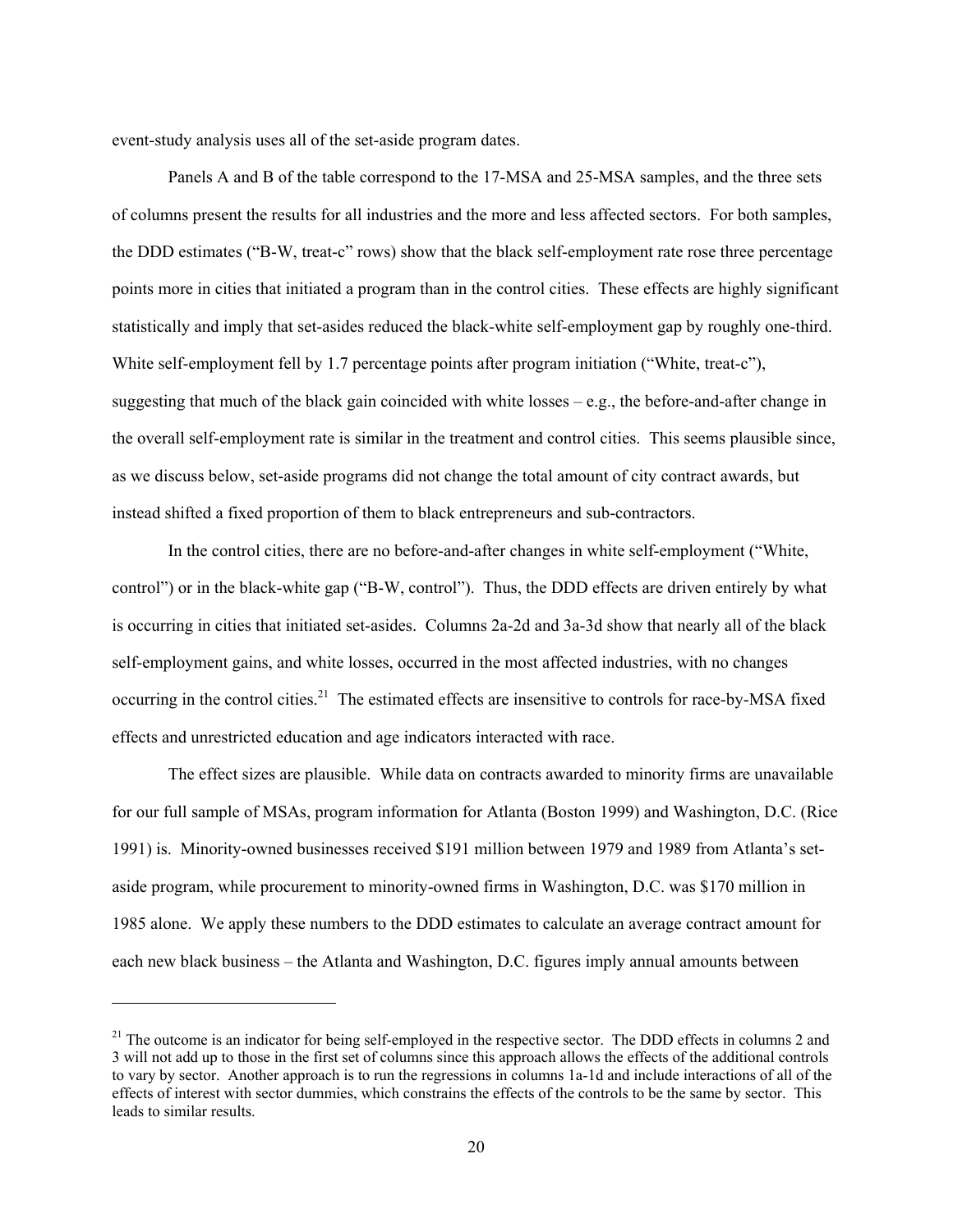\$4,000 and \$24,000, respectively. Average revenue for black-owned firms was \$31,204 in 1982, with the majority coming from non-governmental sources (U.S. Census Bureau 1985, Bates and Williams 1995). Our approximate set-asides amounts per each new firm are within a range to provide black-owned businesses with a foothold in the market.

 Growth in the number of black-owned businesses in the 1980s measured by the U.S. Census Bureau is also consistent with our estimated magnitudes from the CPS. The Survey of Minority Owned Businesses (SMOBE) indicates that the number of black-owned firms grew by 38 percent between 1982 and 1987 (from 308,260 to 424,165), and that the number of black-owned construction firms increased by 64 percent.

 Table 3B is identical to Table 3A, except the outcome of interest is an employment indicator. The DDD estimates are similar in the two MSA-samples and insensitive to the set of controls included in the analysis. In columns 1a-1d, there is no relative employment gain for blacks in program cities relative to the control cities, implying that set-aside programs did not increase black employment rates even as their self-employment increased. This could happen if, for example, all of the newly self-employed black men were employed before program initiation and either hired blacks who were already employed or hired unemployed and out-of-the-labor-force blacks and whites at rates similar to their representation among the employed.

 The other columns show, however, that this masks large differences in black employment changes between the industries most and least affected by set-asides. There is a significant, three percentage point gain in black relative employment in the more affected sector and a similar sized loss in the less affected sector. There are no before-and-after changes in either sector among whites in program or control cities or for blacks in the control cities – that is, the DDD employment estimates are driven entirely by changes among black men in program cities.

 The new black businesses created in the more affected sector apparently increased the employment rate of blacks in more affected industries, but there was a corresponding decline in black employment in less affected industries. This could happen if, for example, the black employment gain in more affected industries came from hiring black men who were already employed in other industries.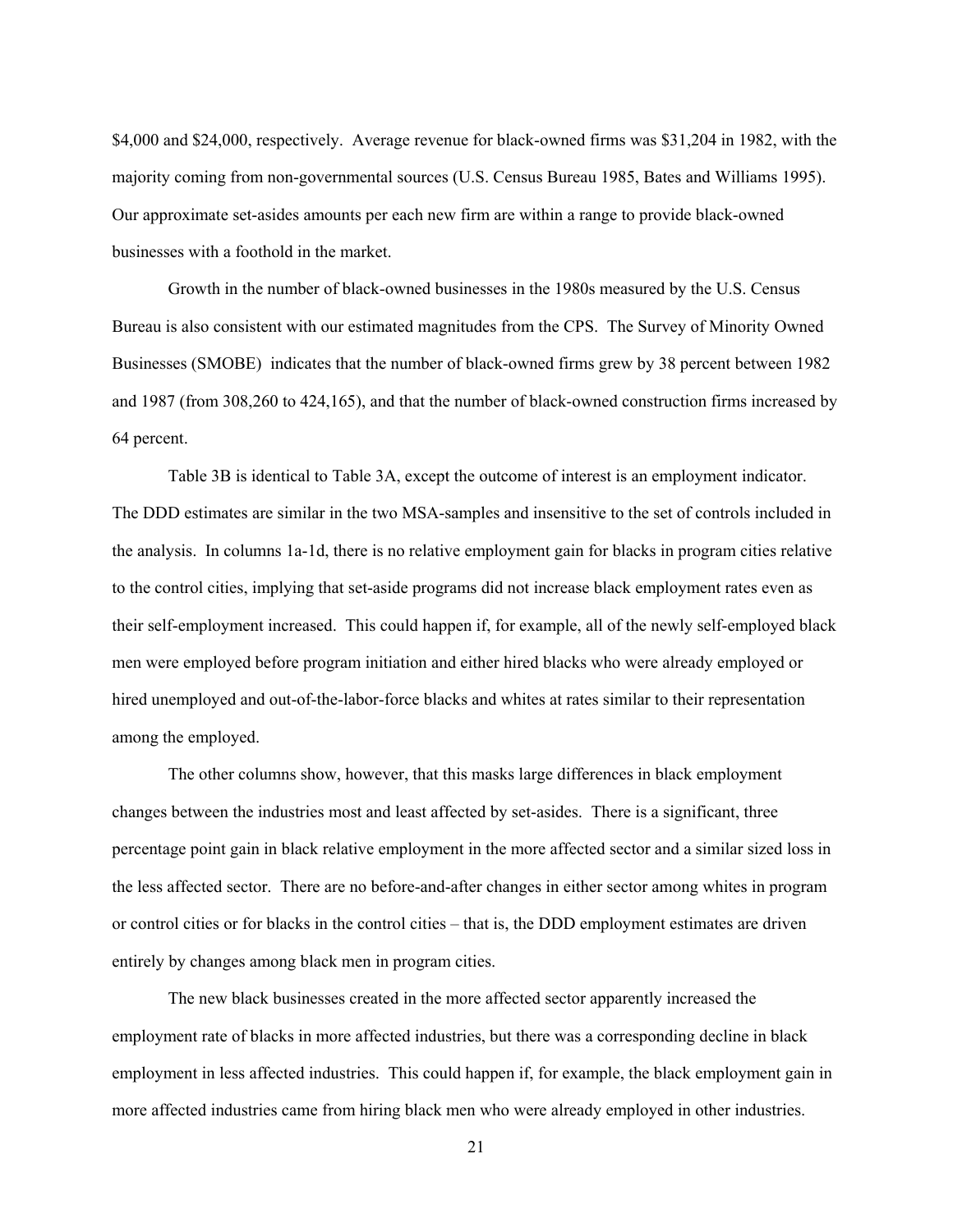Evidence suggests, though, that this is not the case. In particular, the relative employment of black men was declining *before* these programs were initiated, and this decline was driven mostly by a growing racial gap in the *least affected* sector.

 While the event study framework allows us to examine this in detail, DDD contrasts for the 1985 program cities are illustrative. In addition to constructing 1982-1984 and 1986-1988 before-and-after comparisons, we constructed 1979-1981 and 1983-1985 DDD contrasts. The latter tests whether outcomes were changing differently between the 1985 program and control cities before set-asides were adopted by shifting the DDD backwards – DDD models imply that there will be no pre-program effects.

We applied the regression specification in columns 1c, 2c, and 3c of Table 3 to the 1985 program sample and estimated both post-program and pre-program DDD effects. For self-employment, the postprogram DDD effect is positive and significant (see footnote 20), and the pre-program DDD is small, negative and insignificant at the 10-percent level. For employment, the post-program DDD effects are zero, significant positive and significant negative for all industries, the more affected sectors, and less affected sectors, respectively (estimates similar to Table 3B). However, the pre-program DDD for all employment is negative (-3.31 percentage points) and significant (t-ratio of 2.32), and 70 percent of this decline occurred in the least affected sector (-2.36 points).

 In the 1985 program cities, black relative employment fell in the less affected sector before the programs were initiated. This implies: i) the program timing was not exogenous with respect to the black employment changes occurring in less affected industries; and ii) using DDD models to estimate the employment effects in the less affected sector (and across all industries) may be inappropriate. We next implement an event study analysis that incorporates all of the set-aside program dates and estimates program effects that adjust for the race-specific trends that preceded program adoption.

#### *Event Study Results*

Figure 3 plots the black-white gaps ( $\theta_{t-s}$ ) in self-employment and employment from estimation of equation (2), along with their standard error bands. Panels A and B are based on the 17- and 25-MSA samples, respectively, and the estimates are from regressions that include race-by-year effects, MSA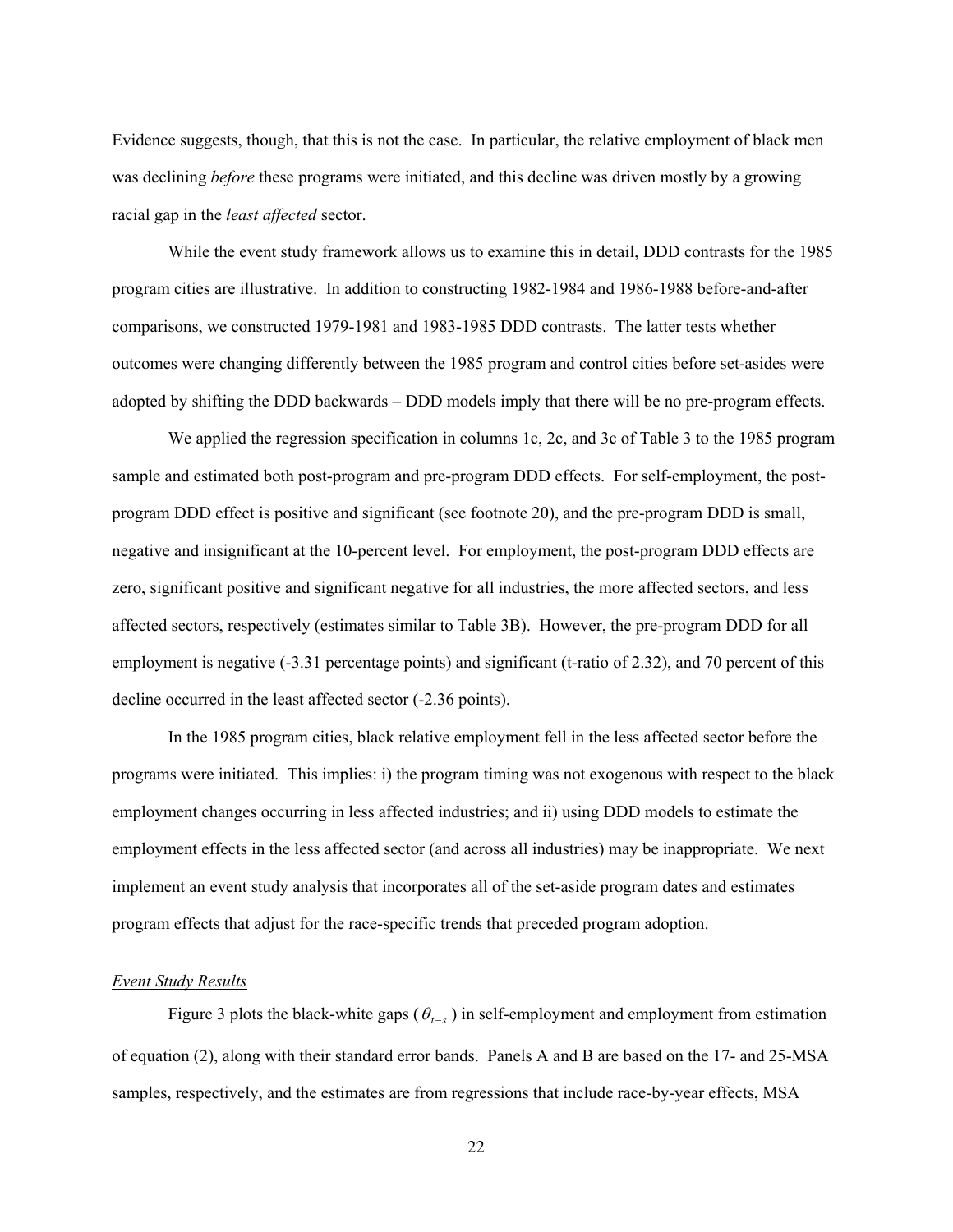effects and unrestricted indicators for education and age. The patterns are insensitive to excluding the education and age indictors or allowing their effects to vary by race. Recall that the x-axis (event year) is zero in the year the set-aside program started, with negative (positive) event years occurring before (after) program initiation. Also, the MSAs that never had a program are excluded from the sample since we cannot construct their event years.

 In both samples, the self-employment gap is stable in the six years preceding program initiation (at about 6 percentage points), which suggests that the timing of the programs was exogenous with respect to racial trends in self-employment. The gap immediately falls by three percentage points after program adoption, and remains smaller in the years afterward. These patterns imply that set-asides caused a sharp increase in black-owned businesses and that a difference-in-differences (DD) framework is appropriate for estimating the self-employment program effects.

 The employment gap, by contrast, systematically widened in the eight years preceding the programs; more so in the 17-MSA sample and in the four years before program adoption. Thus, the program dates are not exogenous vis-à-vis racial trends in employment – cities initiated programs after years of declining black employment. This makes sense as city set-asides were partly a response to the growing problem of black unemployment. However, this trend is immediately reversed after set-asides initiation, with the black-white employment gap narrowing over the rest of the post-program period. The timing of the trend reversal suggests that set-aside programs were the cause.

 If the trend toward greater employment inequality would have continued in the absence of setasides, then the estimated employment effects should be adjusted for the pre-program trends. This is not appropriate if one does not believe that the pre-program trends would have continued. In any case, the magnitude of the estimated employment effects will depend on how one deals with the relative black trend before program initiation.

We use equation (3) to estimate the magnitude and statistical significance of the program effects while adjusting for racial differences in the pre-program trends. Table 4 presents the results separately for self-employment and employment (first and second set of columns) and for the 17- and 25-MSA samples (Panels A and B). Recall that the sample contains the event period from eight years before to seven years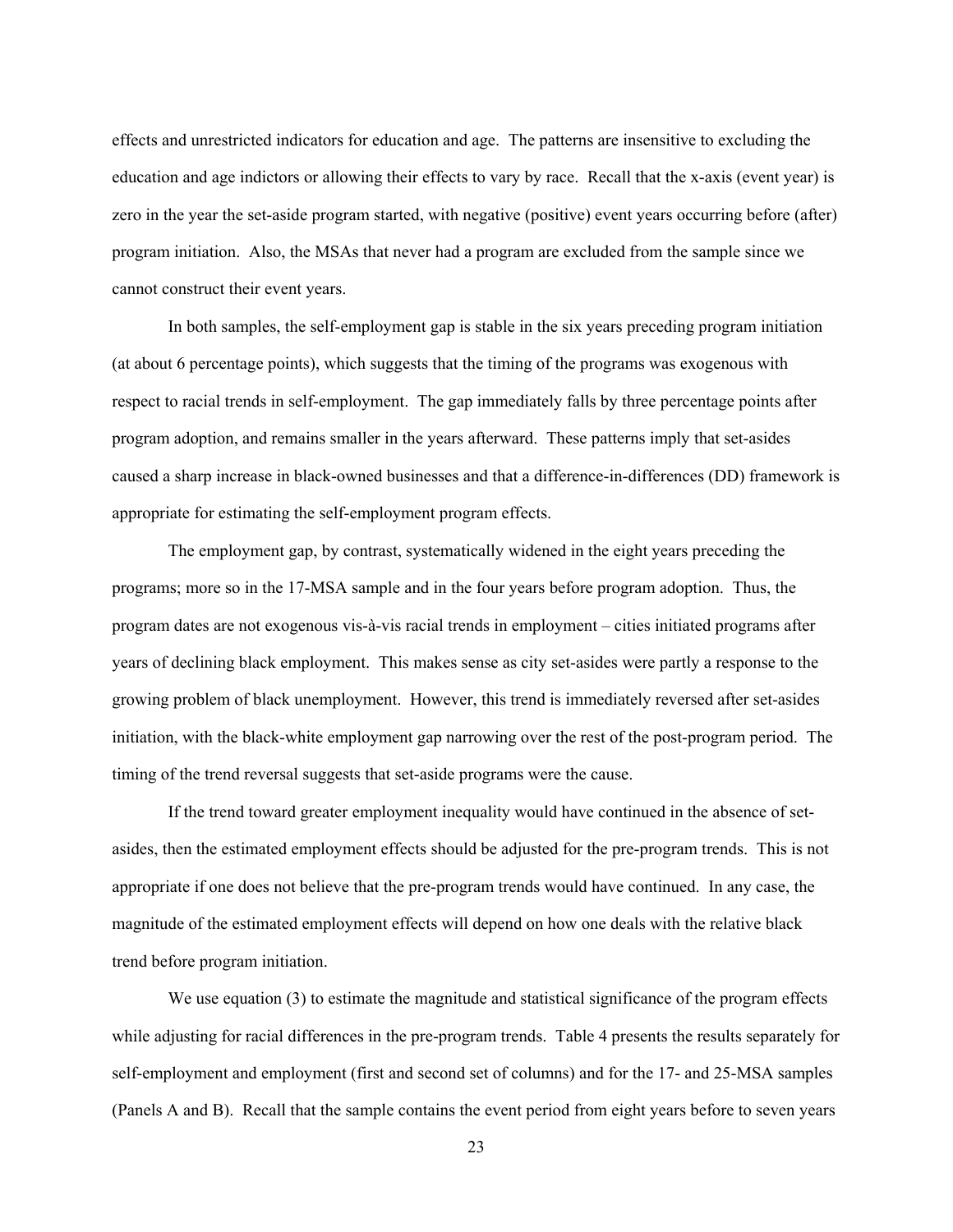after program implementation, and therefore the pre-program trend is based on the eight years preceding the program.22 There are highly significant gains in black self-employment after set-asides adoption of 2.5 to 3.5 percentage points, depending on the sample and post-program period. This implies that setasides caused a 40-percent decline in the black-white gap. There is no racial difference in the preprogram trends, confirming the visual impression left by Figure 3, and the estimates are insensitive to controlling for education and age indicators or allowing their effects to differ by race. The programs' timing does not appear to be a response to changing conditions for black business ownership.

 For employment, there are significant racial differences in the pre-program trend in both samples, with black men systematically losing ground relative to whites before program adoption. The estimated effects imply that, deviated from the race-specific trends, the employment gap narrowed by 3.5 and 6.5 percentage points in the periods 1-2 and 3-4 years after adoption in the 17-MSA sample. These figures are 3 and 4.5 points in the 25-MSA sample. As the qualitative findings are similar, we focus mostly on the larger 25-MSA sample from this point forward.<sup>23</sup>

 It seems plausible that the trend toward greater employment inequality would not have immediately reversed itself in the absence of set-asides. Indeed, we show below that the racial difference in pre-program trends was driven primarily by an employment decline in the *least affected industries* and that this decline continued after program adoption. It is more dubious to expect that the pre-program trends would have continued for many years after adoption. In this case the employment estimates for 5-7 (and possibly 3-4) years after initiation could exaggerate the black employment gains from set-asides.<sup>24</sup>

 $^{22}$  The results are not sensitive to basing the pre-program trends on the six or four years preceding the program (instead of eight). See Chatterji, Chay and Fairlie (2012) for these results.  $^{23}$  We also performed the analyses in Tables 4 and 5 without CPS sample weights. The magnitudes change slightly,

but the statistical significance and qualitative conclusions are nearly identical to the weighted results. Based on personal conversations with BLS staff, the use of CPS sample weights is preferred to make the results representative of the U.S. population (e.g., adjusts for oversampling of smaller states). The unweighted results for Table 4 are shown in Chatterji, Chay and Fairlie (2012).

<sup>&</sup>lt;sup>24</sup> Not adjusting for pre-program trends has no impact on the self-employment results, but, unsurprisingly, a large effect on the employment results. For example, we fit DD specifications to the event study data using the periods one to four years before and after program initiation. In the 25-MSA sample, the DD estimates [t-ratio] for selfemployment were 3.03 [4.20], 3.02 [3.73], 3.01 [3.49] in the three specifications. For employment, they were 0.73 [0.49], 0.73 [0.49], 0.55 [0.43]. If the year just before adoption is used as the baseline year, the employment effects increase to roughly 3 percentage points in the period 2-to-4 years after set-asides adoption.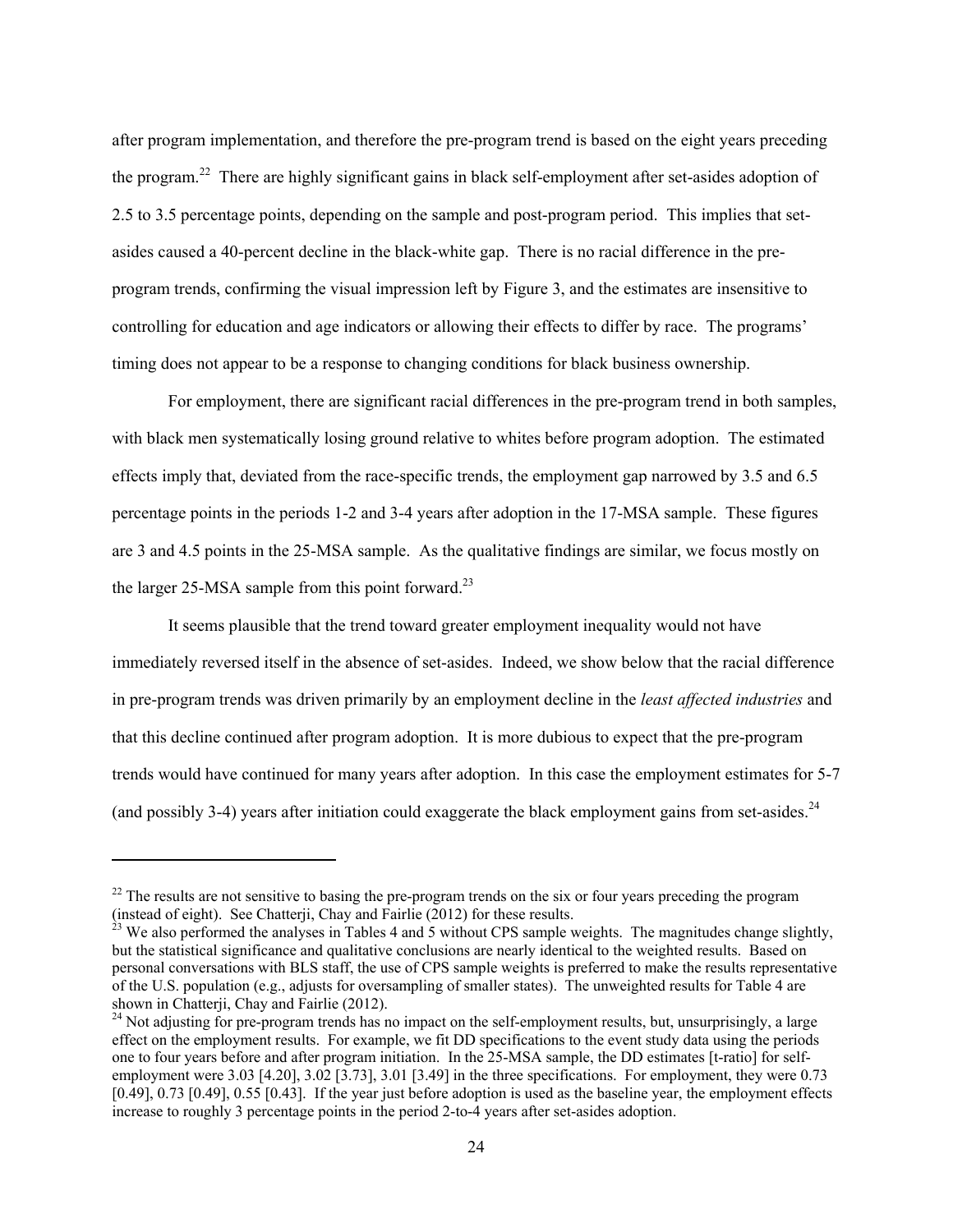Table A2 shows the robustness of the results across different samples of MSAs. We estimate equation (3) – controlling for race-by-year and MSA effects and race-specific education and age effects – but allow for unrestricted post-program effects instead of grouping them. Panel A shows the selfemployment results for only the adoption year and the year after since the effect magnitudes are similar in the later years and for brevity. Panel B shows the employment effects for each post-program year. Column 1 contains the results from our primary sample of 25 MSAs, which can be compared to column 2c in Table 4. To this sample we cumulatively added: three MSAs that we are confident did not have programs (column 2); four MSAs with no evidence of a program, though this could not be confirmed (column 3); five MSAs with conflicting program dates across sources, so we assigned the dates from court cases or city records (column 4). The largest sample contains 38 out of the 44 MSAs identified in the CPS.<sup>25</sup> In column 5, we drop the four cities that initiated programs either before or after the 1979 to 1989 sample period (e.g., Washington, D.C., New York City) from the original 25-MSA sample.

 In four of the five samples, the self-employment effect ranges from 3 to 3.5 percentage points. It falls to 2.2 points in the sample that includes MSAs with disagreement in their program dates, which is perhaps to be expected given the potential error in these dates. The employment effects are also similar across the samples. In four of the five samples, the black-white employment gap narrows by 3.9 to 5.5 points in years 2-to-4 after program initiation. The effects in the sample that includes the most MSAs are again smaller in magnitude  $(2.8-3.2 \text{ points})^{26}$ 

 As noted above, the self-employment effects are plausible in magnitude and insensitive to controlling for pre-program trends. The employment effects fall in magnitude if pre-program trends are ignored (see footnote 22). To gauge the plausibility of the employment effect sizes, we presume that while the downward trend in black employment would have continued in the absence of set-asides, it would have stopped within three to four years. In Tables 4 and A2, this puts the black employment gain

 $25$  The remaining six cities either have several conflicting dates or conflicting dates and no information from a court case or city record. For the MSAs without programs, we assigned 1979 to be most negative event year (-13). <sup>26</sup> We also examined the sensitivity of the results to central city representation within MSAs. The results are unchanged in specifications that include only central city observations and in specifications where observations are weighted by the percentage of the MSA sample residing in the central city area.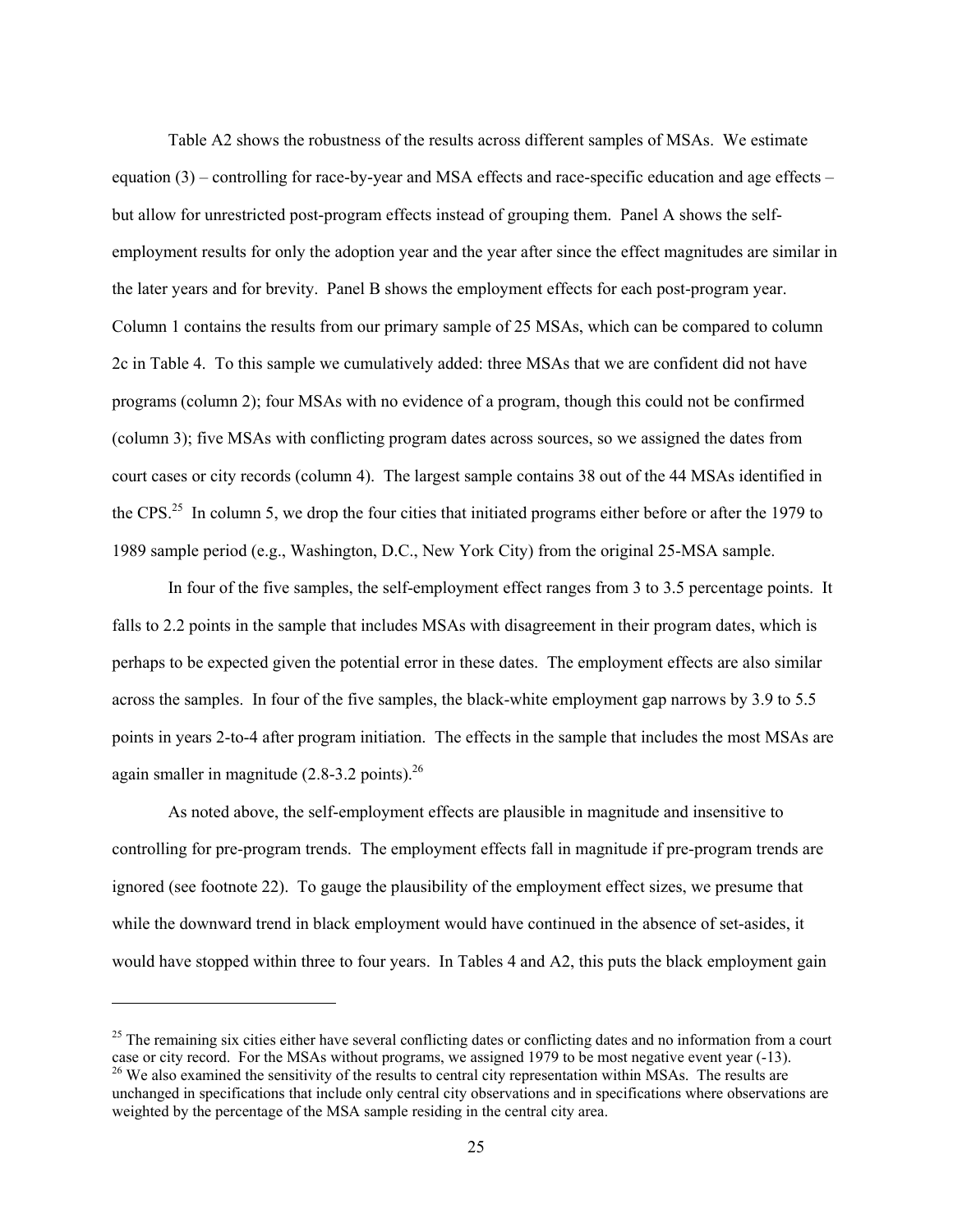at roughly 4 to 4.5 percentage points, while the self-employment gain is 3 to 3.3 points. This implies that in aggregate the new black employers hired four black men for every white who otherwise would not have been employed. $27$ 

 These magnitudes seem plausible as: i) the non-employment rate of black men in the 25-MSA sample was 32 percent before the programs; and ii) we find below that the aggregate employment effects are small – i.e., since the 25-MSA sample is 15-percent black, the gain in the black employment rate coincided with a small decrease in the white rate. Also, the Characteristics of Business Owners (CBO) survey shows that new black business owners were vastly more likely to hire blacks than whites (U.S. Census Bureau 1997). For example, two-thirds of black-owned businesses with employees had workforces that were over 90 percent minority. Finally, from the information on set-aside amounts in Atlanta and Washington, D.C., we can calculate the contract dollars awarded for each new job created using an employment effect of 4.5 percentage points. These figures are \$2,500 and \$15,700 in city contracts per new job created in Atlanta and Washington, D.C., respectively. In 1982, the average payroll per employee in black-owned firms was \$7,812 (U.S. Census Bureau 1985).

#### *Industry Results*

1

 We next apply the event study framework to examine how the estimated effects differ by industrial sector. If the programs are the cause, there should be greater gains in black self-employment and employment in the industries that are most affected by city government contracts. Figure 4 displays the racial gaps  $(\theta_{\text{r-s}})$  in self-employment (Panel A) and employment (Panel B) from estimating equation (2) separately for the least and most affected industries. The analysis is based on the 25-MSA sample and includes the entire range of event years, though the plotted effects are for the period eight years before and after program initiation.<sup>28</sup> The regressions include race-by-year effects, MSA effects and unrestricted

 $27$  This calculation assumes that 25 percent of the newly self-employed blacks were unemployed before. This would be true if, for example, the estimated black employment gain in the year of program initiation was driven by men who were not employed and became self-employed in response to the program.

 $^{28}$  Eight years before (after) initiation is 1979 (1989) for set-asides started in 1987 (1981). Outcomes are indicators equal to one if the person is self-employed (or employed) in more affected (or less affected) industries.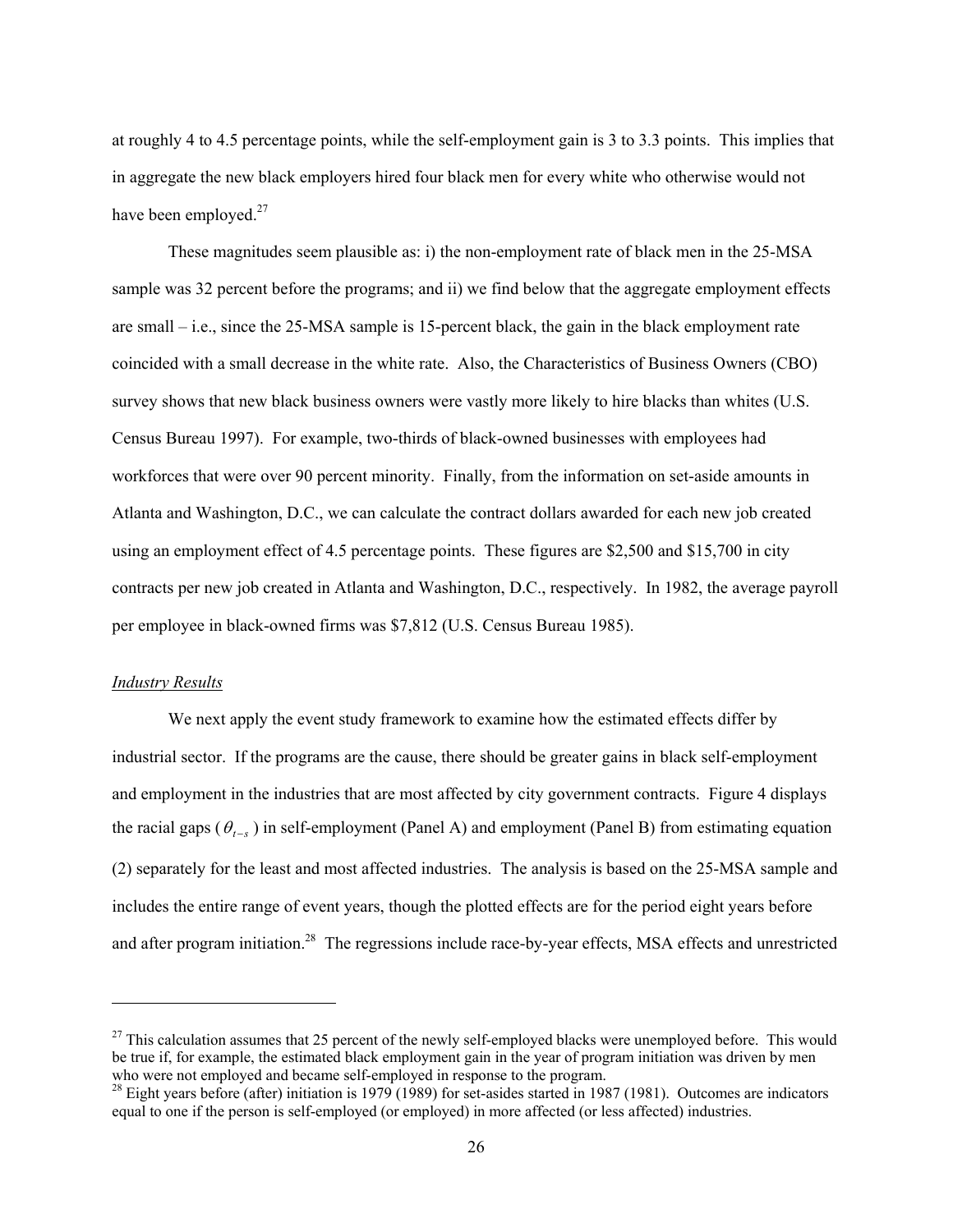education and age indicators. Recall that the most affected industries are dominated by construction, professional services, transportation, business services, repair services and retail trade.

 In Panel A, nearly all of the post-program gains in black self-employment are in the most affected industries. In this sector, there is no trend in the racial gap before adoption and an immediate decrease in the gap of 2-2.5 percentage points after. In the less affected sector, there is little trend in the gap before adoption and a small reduction after. After set-asides initiation, the self-employment gap in the more affected sector converges to the smaller gap in the less affected sector.

 In Panel B, the majority of post-program gains in black employment also are in the most affected sector. The employment gap widened in both sectors preceding program initiation, but the black losses are noticeably larger in the less affected sector. If set-asides were an endogenous response to declining black employment, these losses were mostly occurring in the industries least affected by city contracts. In the less affected sector, the black losses continue for two years after program adoption. By contrast, in the most affected industries black employment rises by three or more percentage points in the period 1-to-4 years after set-asides. At the same time the racial gap in less affected industries stabilizes and even narrows somewhat. This suggests that the black gains in the more affected sector are driven by those who would have been unemployed in the programs' absence and not simply by a reallocation of employed blacks from the least to most affected sectors. On net, the employment gap in the more affected sector converges to the smaller gap in the less affected sector after set-asides.

 The patterns suggest: i) the finding of a black employment loss in less affected industries in Table 3B is due to trends that preceded set-asides; ii) it is appropriate to control for pre-program trends since they are driven mostly by employment changes in the least affected sector; and iii) set-asides allowed blacks who lost jobs in the less affected sector to find employment in the more affected sector, where there was significant growth in black-owned businesses.

 Table 5 presents the "detrended" DD results from estimating equation (3) for self-employment (Panel A) and employment (Panel B) in the more affected (columns 1a-1e) and less affected (columns 2a-2e) sectors. We focus on the 25-MSA sample, and, as in Table 4, we include the event period from eight years before to seven years after program initiation. The post-program effect is based on grouping years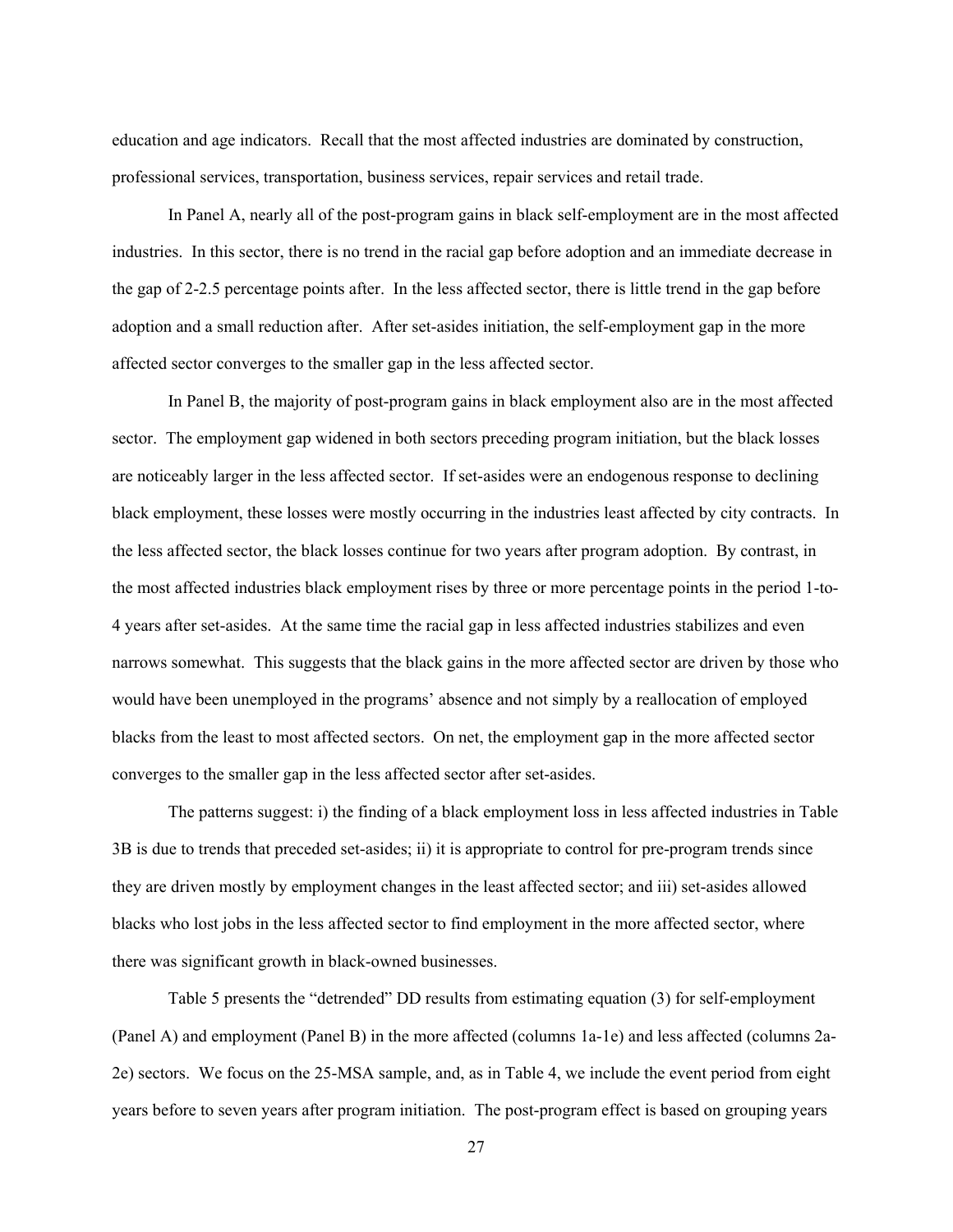1-to-4 after program adoption – an appropriate simplification given the patterns in Figure 4 – and the preprogram trend is again based on the eight years preceding the program.<sup>29</sup>

 For self-employment, the post-program black gains occur entirely in the most affected sector, with the racial gap narrowing by 50 percent (2.5-2.7 percentage points). The estimates are insensitive to the controls, including the addition of race-specific MSA effects and race-specific time trends that vary across MSAs (columns c and e). There is little change in white self-employment rates in either sector, so the relative within-sector change is driven by black gains and not white losses. The evidence that setasides increased the relative self-employment of black men is decisive, and these estimates are very similar to the DDD estimates in Table 3A.

 The evidence on employment in the most affected sector is similarly robust. The black-white gap narrowed by four percentage points after set-asides, and this effect is insensitive to including race-specific time trends that vary by MSA, as well as the other controls. These gains coincided with white losses, as the white employment effects are negative, though not statistically significant. In the less affected sector, the employment effects depend on the specification. In columns 2a, b and d there are no employment losses for blacks once one adjusts for the pre-program trends. However, if race-by-MSA fixed effects and race-by-MSA time trends are included, the estimated black employment losses become significant and similar in magnitude to the DDD estimates in Table 3B.

 It appears that there are complex, city-specific employment changes for blacks in less affected industries (e.g., manufacturing and government) that coincide with set-asides' adoption. Some of the black gains in the more affected sector may have come from those who were previously in less affected industries. In estimating the overall black employment effects, it is valid to control for pre-program trends if the blacks previously in the less affected sector would have been unemployed without set-asides, but instead found jobs in the more affected sector due to the increase in black-owned enterprises.

 In analysis reported in Chatterji, Chay and Fairlie (2012), we probed the robustness of these findings to ignoring pre-program trends. Specifically, we used the event study data to construct contrasts

l

<sup>&</sup>lt;sup>29</sup> Separate indicators and interactions are included for event years  $0, +5, +6, +7$ .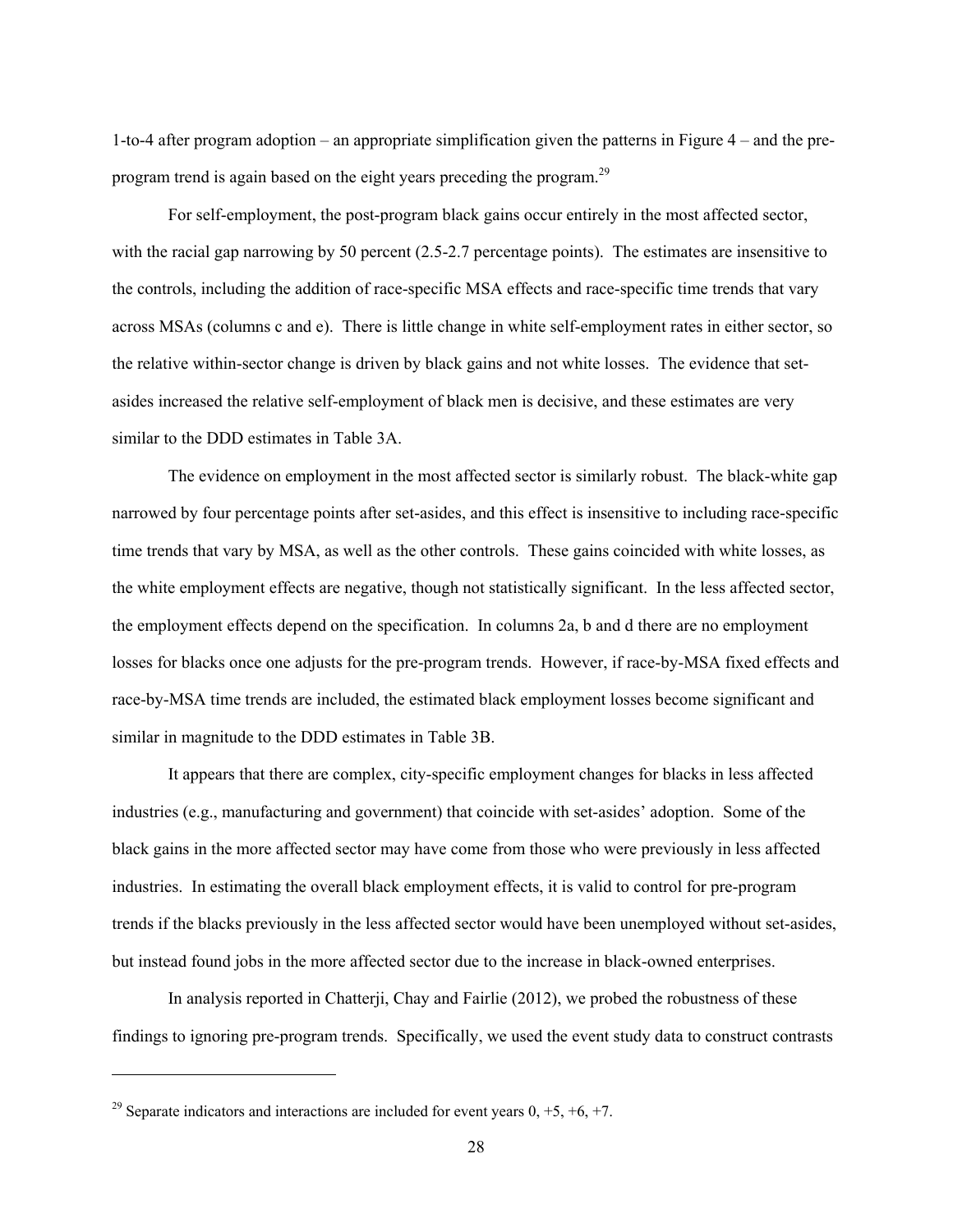of the periods 1-to-4 years before and after program initiation without adjusting for pre-existing trends (i.e., DD estimates). In the more affected sector, the estimates for both outcomes were similar to those in Table  $5 - i.e.,$  controlling for pre-program trends has little effect on the results in the most affected sector. In the less affected sector, while the black self-employment effects are also similar to those in Table 5, the black employment effects become negative and economically large, though not statistically significant.

 We also examined the sensitivity of the results to reducing the number of years used to estimate the pre-program trends and to constraining the post-program effect to be for years 1-to-3 after set-asides initiation. The estimated effects (shown in Chatterji, Chay and Fairlie 2012) are similar to those in Table 5 for both industrial sectors. In summary, the estimates in Tables 4 and 5 are similar to those in Table 3 with the exception that controlling for pre-program trends leads to net positive employment gains for blacks. This is because the black employment losses in the *least affected industries* after set-asides were just a continuation of pre-existing trends.

#### *Black Gains by Skill Group and Central City Residence*

 Black youth unemployment reached crisis levels in the 1980s, especially in urban neighborhoods (Freeman and Holzer 1986). One goal of set-aside programs was to increase the number of black employers in central city areas in order to reduce joblessness among urban black men. We examine how the black gains from set-asides vary by skill group and central city residence using the DDD equations and samples underlying Table 3 – as we have shown, DDD seems appropriate for each outcome except for employment in the least affected sector. The outcome variables are indicators equal to one if the person is self-employed (or employed) and in the group of interest.

 Table 6 shows the DDD estimates for self-employment (Panel A) and employment (Panel B) in the *most affected sector* for the 25-MSA sample. Each set of columns relates to different "skill" categories: i) at least 12 years of completed education and at least 30 years of age (older-skilled); ii) 12 or-more years of education and 20-to-29 years-old (young-skilled); iii) less than 12 years of education and 20-to-29 years-old (young-unskilled); and iv) below 12 years of education and 30-or-older (olderunskilled). The specifications are the same as those in columns c and d of Table 3.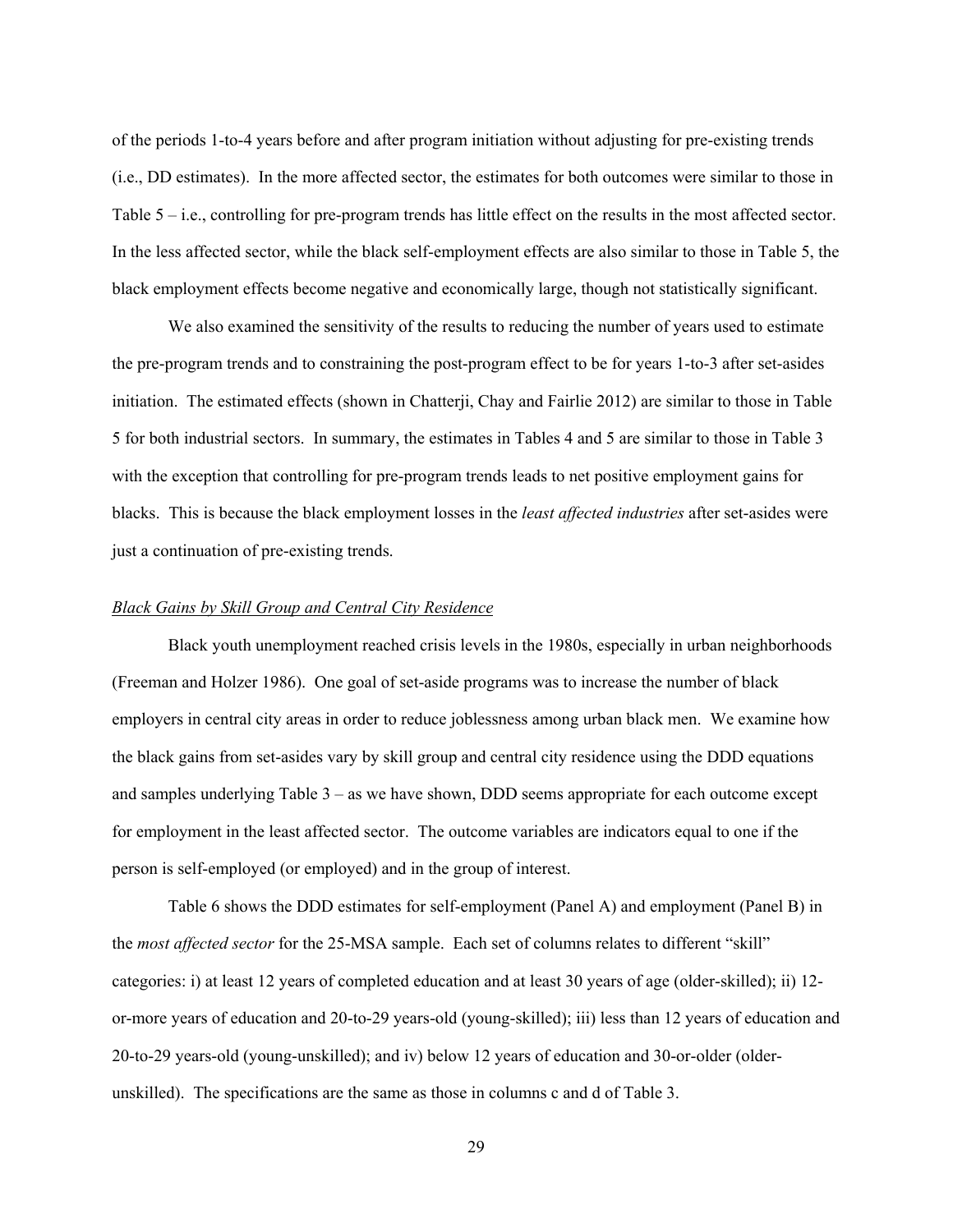The vast majority of the black self-employment gains in more affected industries are for the older-skilled, with the remainder accruing to the young-skilled. Among white men, there are significant self-employment losses for the older-skilled and no changes for any other group. The self-employment gains among better-educated black men (young and older) apparently came at the expense of losses for older, well-educated whites. In the control cities, there are no before-and-after changes in selfemployment for either white or black men in any skill group. This supports the interpretation that setasides caused a reallocation of self-employment between better-educated whites and blacks.

 Table 6 also shows that, in the most affected sector, virtually all of the black employment gains are for the young-skilled. This evidence seems decisive since, in this skill group, there are no before-andafter changes for whites in the program cities or for either race in the control cities – i.e., the entire, highly significant, DDD effect is driven by increased hiring of young-skilled blacks in program cities. However, the gains among less-educated blacks in their twenties – an important focus of the interventions – are small; the changes in program cities are statistically similar to the marginally significant gains in the control cities. There is no evidence of a reallocation of employment between whites and blacks within the most affected sector.

 Table 7 contains the DDD estimates in the most affected industries disaggregated by whether the person resides in the MSA's central city area or not. We show the results for the skill groups that dominate the black gains in Table 6 (for the specification in the b columns). For self-employment (columns 1a to 2b), the majority of the black gains among the older-skilled are for men who live outside of the central city, while most of the gains for the young-skilled are for central city residents. The white self-employment losses for the older-skilled are driven by those residing outside of the central city. Keep in mind, though, that the residence of the self-employed may not match where the business is located, particularly for the older self-employed.

 For young-skilled employment (columns 3a, b), most of the gains are for black men who reside in the central city. For self-employment and employment, there are no differences in the estimated effects by central city status in any other skill group (results available from the authors). Set-asides appear to have mostly benefitted the self-employment of older-skilled black men living outside the central city and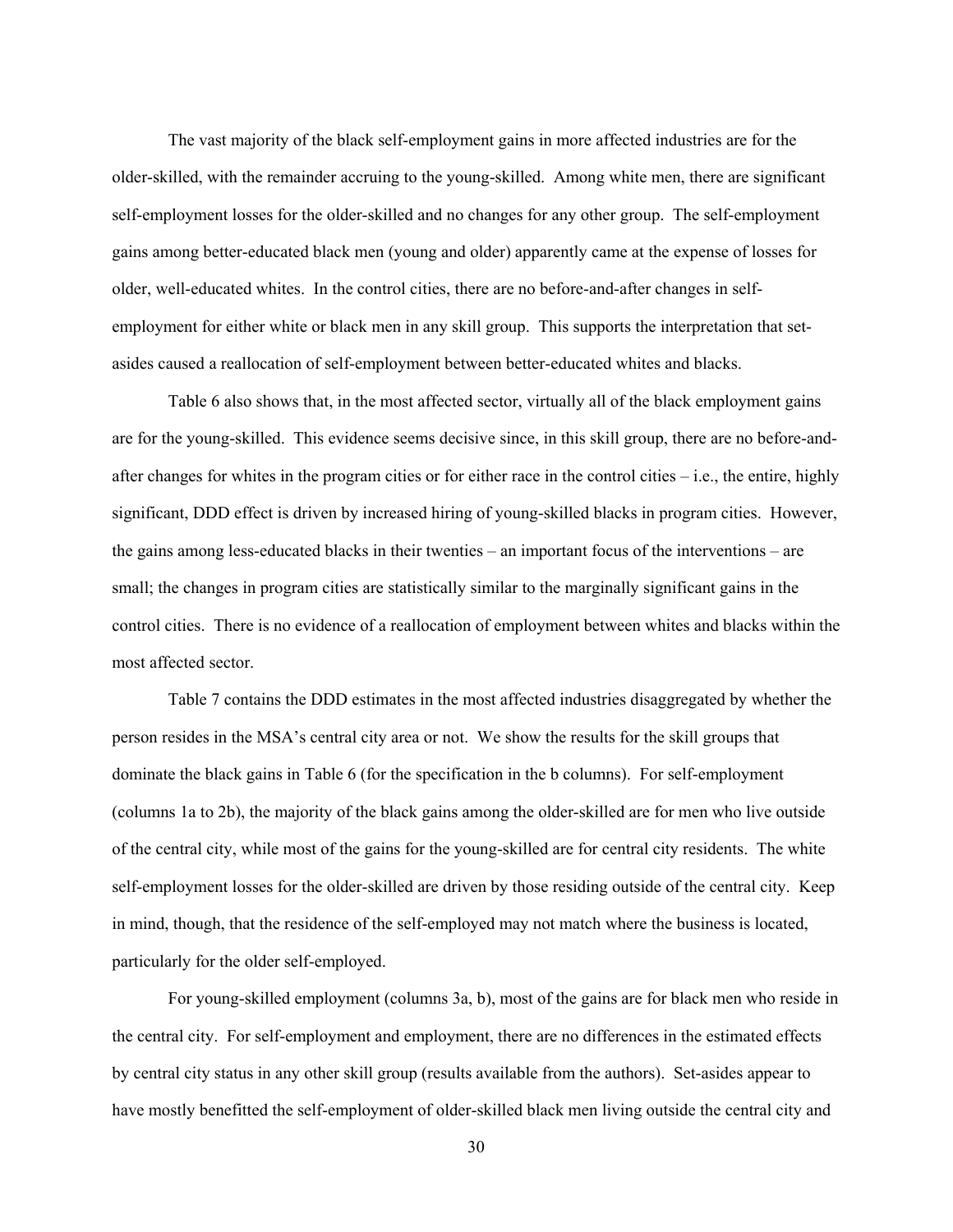the (self-employment and) employment prospects of better-educated blacks in their twenties living in the central city. The implication is that the new black-owned businesses in the most affected industries hired young, educated blacks residing in the central city.

 To better understand the black employment losses occurring in the *least affected industries*, Table 8 presents the DDD employment estimates by skill group and central city residence in this sector. For the most part, the black employment losses are evenly distributed by age and education (columns 1a-1d) and largest in magnitude for the older-skilled. Columns 2a and 2b show, however, that there were large employment losses for blacks living in the central city area, and columns 3a-3d show that these losses were concentrated among the better-educated, both young and older.

 One interpretation of these results is that set-asides simply shifted the employment of youngskilled blacks from the least affected to the most affected industries, as the gains and losses involve central city residents. Two patterns, though, imply that this is not the case: i) in the less affected sector there were large employment losses for older-skilled blacks in the central city, but no corresponding gains for this group in the more affected sector; and ii) in the less affected sector, there were large losses for better-educated, central-city blacks in the years *before* set-asides' adoption. We estimated DDD models of the "pre-program" changes (between 1979-1981 and 1983-1985) for the 1985 program cities and the MSAs that never had a program or did not adopt one until after the 1980s. Black employment in the least affected sector declined by four percentage points more in the program cities; and the entire loss occurred among the better-educated, with two-thirds of it going to black men in their twenties.

 Set-asides were adopted during a period of falling, local labor demand in manufacturing and the public sector. These shocks disproportionately affected black men with at least a high school degree or its equivalent.<sup>30</sup> A question we cannot answer is what set-asides' impacts would have been if government and manufacturing employment had not fallen. Another key question is whether the better-educated,

l

 $30$  Figure A1 presents event-study plots of the racial gaps in employment in the least affected industries and in manufacturing and government, which account for 44 and 22 percent of all black employment in the least affected sector. As was discussed, there were large black employment losses in the least affected sector before program adoption, and these losses continued for two years after adoption. Nearly all of this is driven by black losses in the public sector and manufacturing, with government employment staying permanently lower.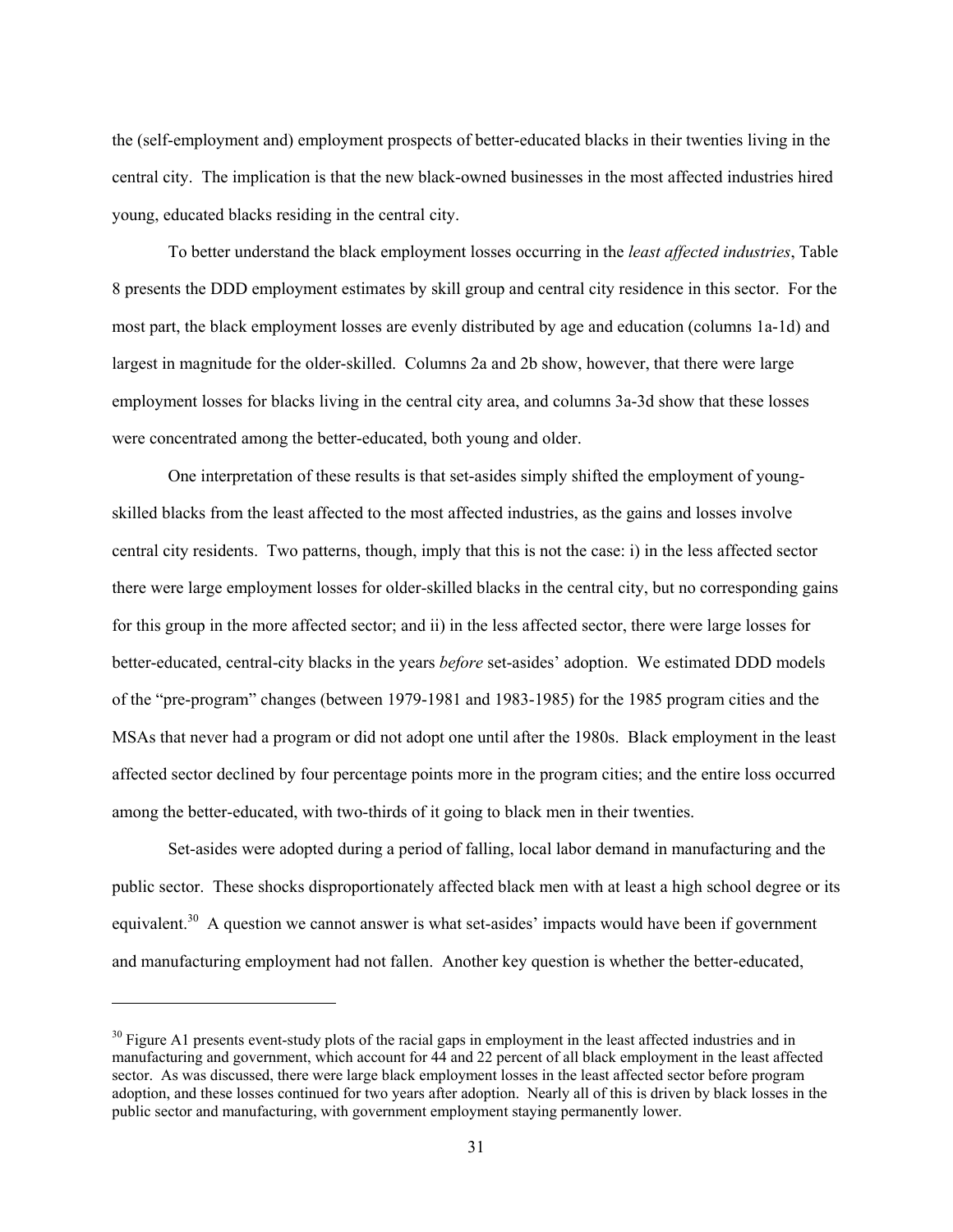young blacks in the central city would have found employment in the absence of set-asides (and the resulting growth of black-owned businesses in the most affected sector) or whether their job losses in the least affected sector would have continued. If one believes the latter counterfactual, then it is appropriate to control for pre-program trends in estimating the effects on overall black employment. If not, then, at a minimum, set-asides led to an across-industry shift in the employment of young, better-educated blacks toward sectors in which black self-employment rates increased.

#### *Aggregate Self-Employment and Employment*

 The evidence suggests that city set-asides led to a reallocation of self-employment from white to black men. Black self-employment gains coincided with white losses, particularly in the most affected industries (Table 3A) and among the older-skilled (Table 6). The evidence on employment reallocation is much weaker, though there may have been small losses for whites in the more affected sector (Tables 5). Set-asides may have caused a substitution of black-owned for white-owned businesses that were previously awarded city contracts. Conversely, if the black firms winning contracts were less efficient than the previous awardees, then the total number of businesses could increase as more would be needed to complete the government-financed projects. We provide suggestive evidence on these questions of substitution and efficiency by examining the city-wide impacts of set-asides.

 We estimate the *aggregate* effects on self-employment and employment using equations similar to (2) and (3), but without race interactions and adjusted only for MSA fixed effects. Figure 5 plots the MSA-level, event-year effects for self-employment and employment and their standard error bands. Panel A shows that self-employment is modestly higher one-year after program adoption but then reverts to pre-program levels in event years 2-to-4. Panel B shows the self-employment effects for the most and least affected industries. Self-employment rates in the most affected sector increased slightly in the postprogram period (relative to the pre-program trend), but the magnitudes are small and statistically insignificant.

 In Panel A, MSA-wide employment increased after program initiation; employment rates are significantly higher 2-to-4 years after set-asides. However, since the reversal in the pre-program trend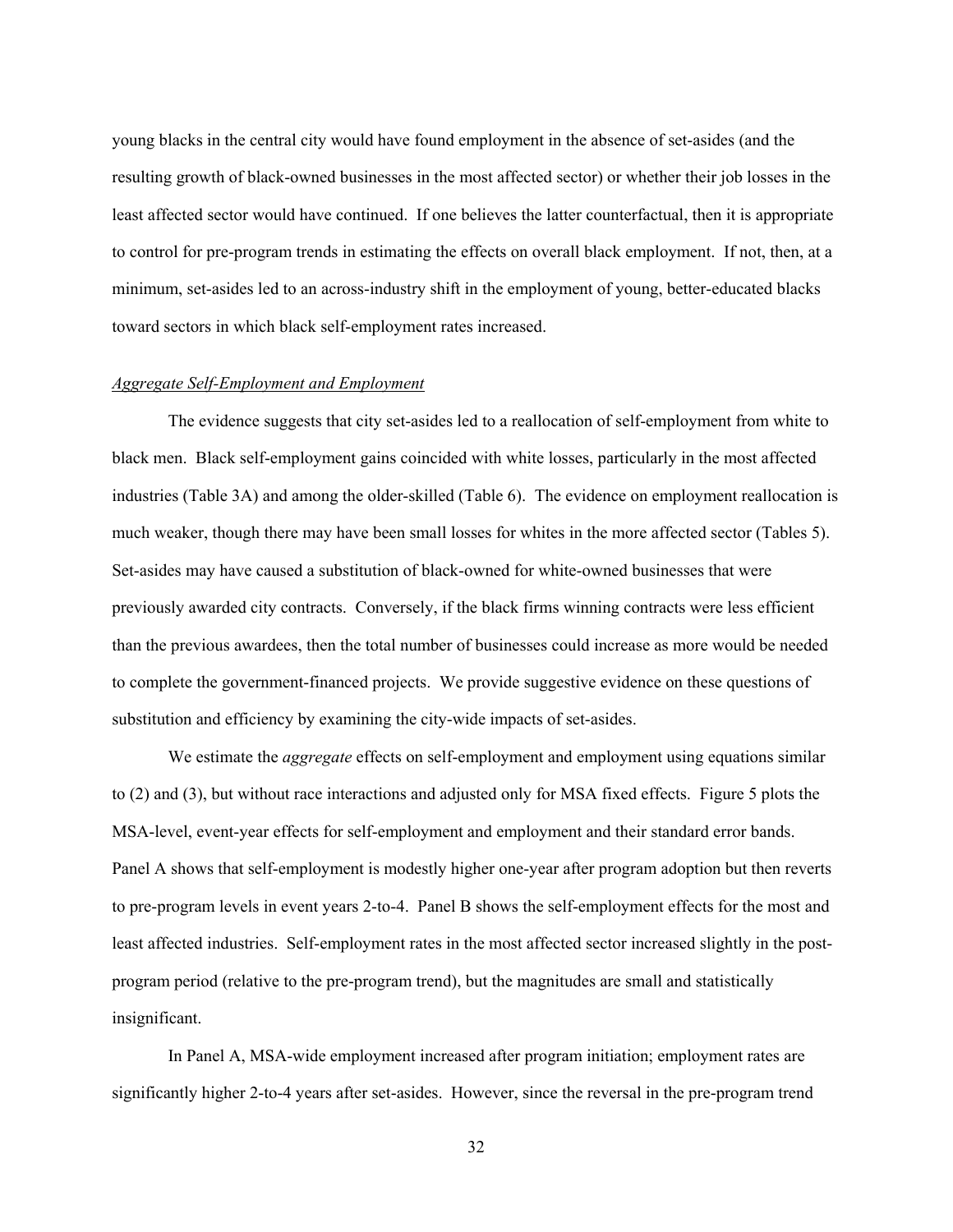begins a year before the programs, it is unclear whether the post-program aggregate gains are strictly due to set-asides. Panel C shows overall employment separately for the most and least affected industries. In the least affected sector, employment fell sharply in the years preceding set-asides and continued to fall after, though at a slightly slower rate. By contrast, employment is significantly higher in the most affected sector after set-asides, consistent with the possibility that the programs increased aggregate employment. But again the gains appear to start a year before program initiation, making it difficult to attribute them solely, or even primarily, to set-asides.

 Set-asides seemed to have had no impact on city-wide self-employment and instead affected the racial composition of business owners. This is sensible as city records indicate that set-asides changed the share of city contracts awarded to minorities but not the total amount of procurement outlays (MBELDEF 1988). The evidence is inconsistent with the view that set-asides were grossly inefficient – if contracts went to less-productive black-owned businesses, cities would need to compensate by hiring more firms to complete the projects. Further contradicting this view, data from the *Statistical Abstracts of the United States* show that total city expenditures did not increase after set-asides (results available from authors).<sup>31</sup> The fact that overall employment increased also suggests that the new black business owners were no less productive than the whites they replaced, and that the (self-reported) black self-employment gains were not driven by "fronts" created to attract set-aside dollars (e.g., firms fraudulently changing the owner's identity).

 Before concluding, we note that we found no evidence of other policy changes that coincided with the staggered timing of city set-aside programs. There were no conflating changes in important federal programs, such as unemployment insurance and welfare, and a detailed analysis of U.S. Census Bureau (2008) annual budget data for each city in our sample showed no significant changes in city expenditures. Kerr and Nanda (2009) find that the deregulation of branch banking led to significant growth in both entrepreneurship and business failures among new ventures. However, the timing of these

<sup>31</sup> We used the annual publications of the *Statistical Abstracts of the United States* (1978, …, 1981, 1982-83, …, 1992-93) to examine city-level, general expenditures per-capita between the 1976 and 1990 fiscal years.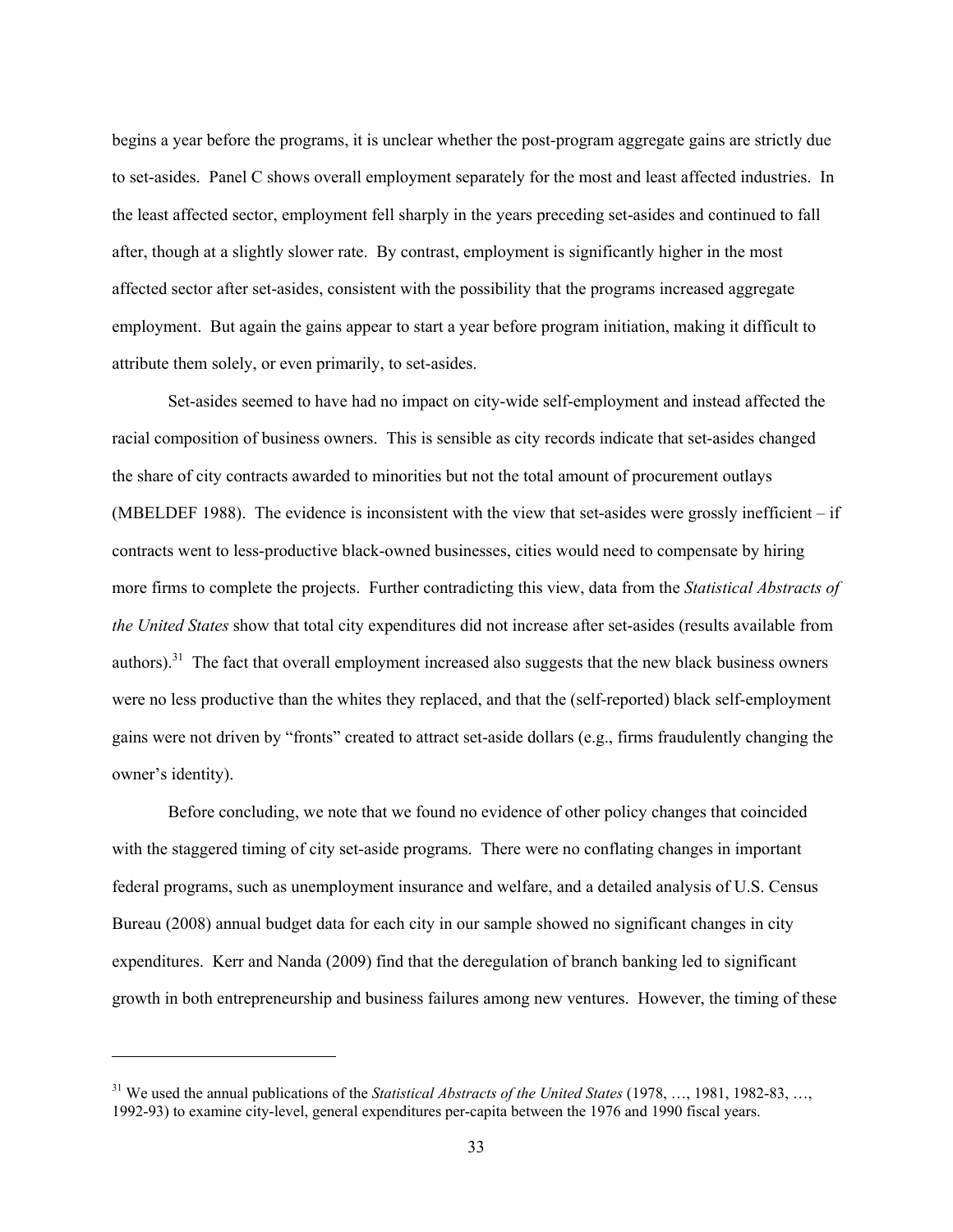*state-level* deregulations do not match that of city-level set asides.<sup>32</sup> We also examined whether nonrandom movement of blacks to the cities that created set-aside programs potentially contaminate our results. However, we found no program effects when we estimated equations (2) and (3) using the total black population as the dependent variable. The large and significant estimated effects of set-aside programs on black self-employment do not appear to be driven by confounding factors such as migration, other policy changes, or economic trends.

#### **VII. Conclusion**

 $\overline{a}$ 

 This study quantified the impact of city set-aside programs – affirmative action policies that are among the most significant, racially-based interventions since the 1960s. We construct a new database of program dates that enables a more comprehensive and reliable analysis than previously possible. We find that set-asides had a large and significant impact on African-American business ownership during the 1980s, with the black-white self-employment gap falling by three percentage points. These gains were realized entirely in the industries targeted by set-asides and correspond with other information on the growth in, and the set-aside amounts awarded to, black-owned businesses. The better-educated were the primary beneficiaries, and the programs appear to have reallocated self-employment from white to black men. There is no evidence that the new, black businesses were less productive than the white-owned businesses that were replaced.

 Consistent with black-owned firms hiring a disproportionate number of blacks, the racial gap in employment fell roughly four percentage points after set-asides. These results, however, are sensitive to beliefs about the continuation of pre-existing trends, as the programs were preceded by several years of declining employment in the industries that *did not* benefit from the programs (e.g., manufacturing and the public sector). Black employment rates in the sector most affected by set-asides are more stable in the pre-program period. The effects in the most affected sector imply that set-aside programs had larger

 $32$  For example, intrastate branch deregulation in Washington, D.C. and California occurred before 1970 and in 1976 for New York. Interstate deregulation occurred in 1985, 1987 and 1982, respectively. None of these years are close to the set-asides dates for any of the cities in these states.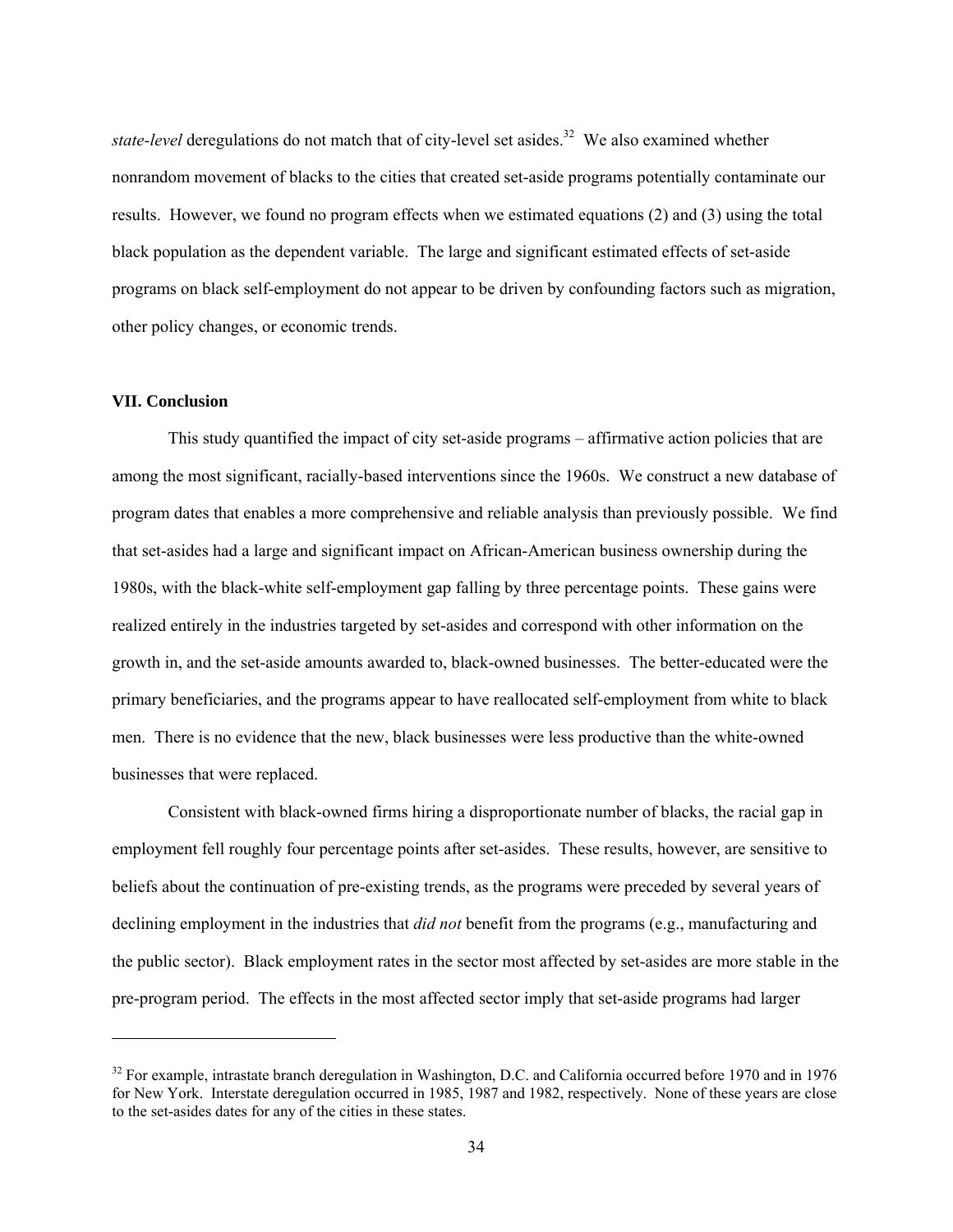impacts on black employment than affirmative action programs that explicitly set goals for minority hiring in firms receiving federal contracts (as summarized in Leonard 1990).

 Nationally, the relative self-employment rate of blacks declined in the 1970s but rebounded in the 1980s (Fairlie and Meyer 2000). Our estimates imply that in the absence of city set-aside programs, the black self-employment rate would have continued to decline relative to the white rate during the 1980s. The finding of increased black employment provides support for the view that growth in black businesses may reduce black unemployment more than general economic development.

 The results are also consistent with the existence of entry constraints that suppress black selfemployment. If liquidity constraints are especially binding for blacks – perhaps due to low levels of wealth and lending discrimination – then set-aside programs can lead to a large increase in the number of black-owned businesses. Black entrepreneurs facing financing constraints may have been able to more easily borrow against the accounts receivable from government contracts or use the initial receipt of city contracts to grow to a sustainable size. City set-asides may have also diminished other barriers arising from consumer, supplier, and prime contractor discrimination.

 There are several caveats to our conclusions and areas that merit further research. First, more evidence is needed on the "first-stage" of set-aside programs – e.g., number and amounts of contract awards. Similarly, an ideal analysis would exploit the variation across programs in goals, enforcement, and contract amounts reserved for minority-owned businesses. This study implicitly treated the city programs as being homogeneous. Also, we only estimated the programs' benefits (in terms of black selfemployment and employment) and provided no new evidence on their costs. While we found suggestive evidence of minimal efficiency loss, future work should investigate the actual costs of projects. For California highway contracts, Marion (2009) finds that minority entrepreneurs were no less productive than white counterparts in the same location, but that those located in high minority areas faced higher costs. Future analysis should also document the characteristics of the black businesses that city set-asides facilitated – for example, revenue, size, survival rates, and employee information.

 As with the recessions of the late 1970s and early 1980s, the "Great Recession" has highlighted questions over government spending, small business development and unemployment. Our findings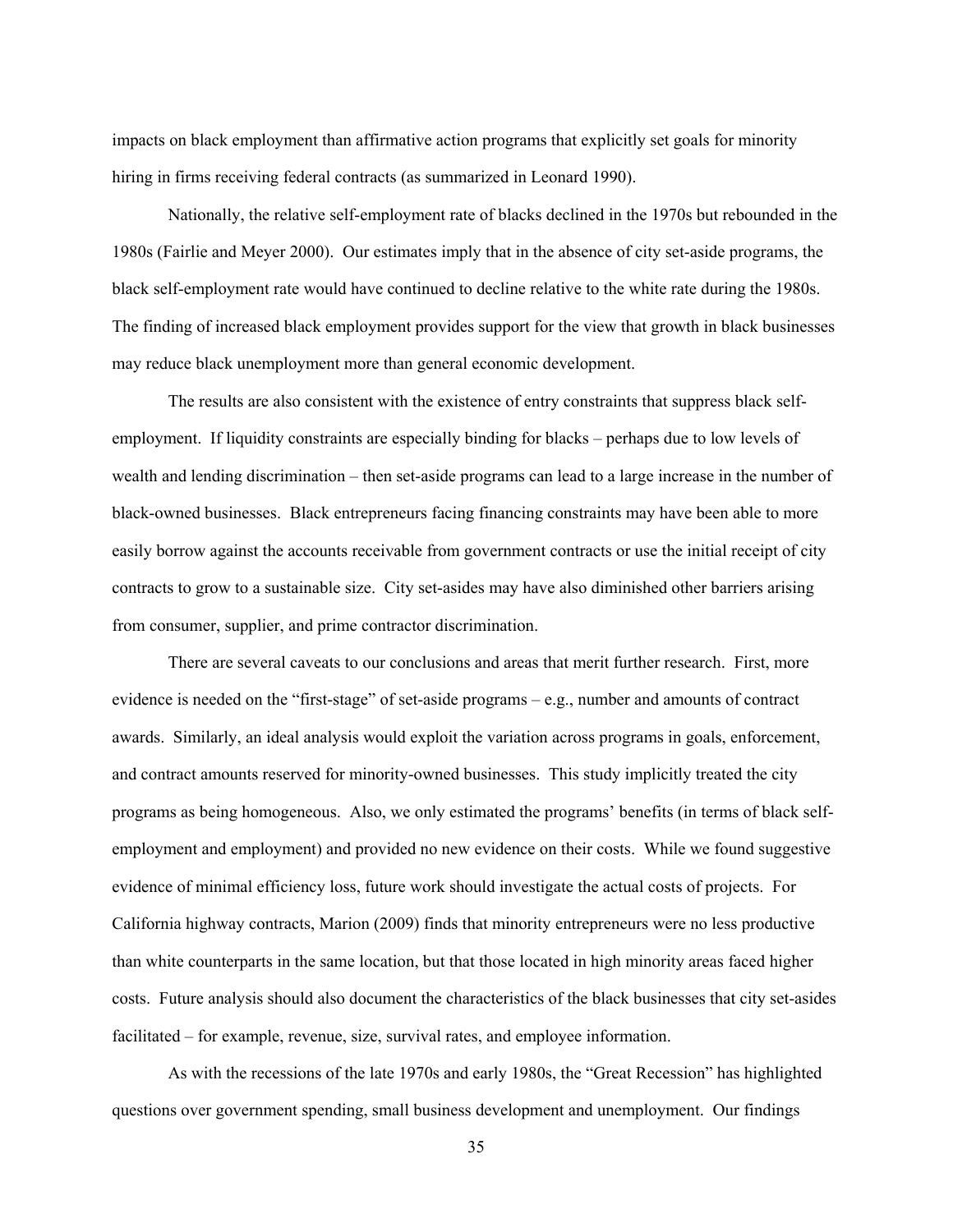imply that government contracts can have real impacts on the number of business owners and employment. Of great policy interest is the relative effectiveness of such demand-side stimulus compared to supply-side policies, such as lower tax and interest rates, in increasing employment during a downturn. With specific respect to black employment, the impact of different policies further depends on the relative importance of place (urban "enterprise zones") and race (set-asides) in business formation and hiring decisions (e.g., Hellerstein, Neumark and McInerney 2008). Finally, as underscored in some recent contexts (rebuilding after Hurricane Katrina, Iraq reconstruction), the ex-ante award of government contracts may be neither competitive nor efficient. Our study indicates that how these contracts are allocated could have significant consequences for both equity and local economic development.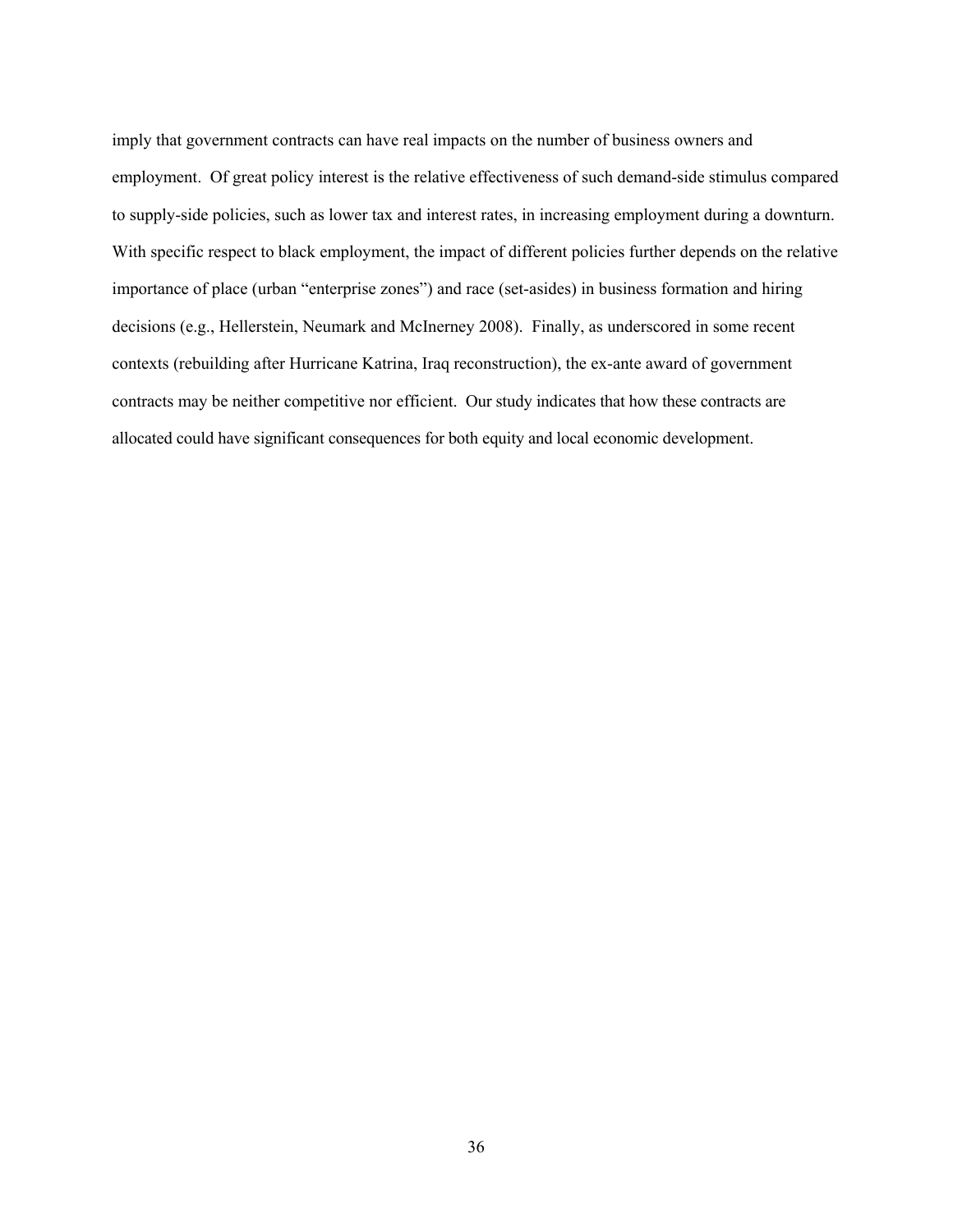#### **References**

- Avery, Robert B., Raphael W. Bostic, and Katherine A. Samolyk. 1998. "The Role of Personal Wealth in Small Business Finance," Journal of Banking and Finance, 22: 1019-1061.
- Bates, Timothy. 1993. Banking on Black Enterprise. Washington, D.C.: Joint Center for Political and Economic Studies.
- Bates, Timothy. 1997. Race, Self-Employment & Upward Mobility: An Illusive American Dream, Washington, D.C.: Woodrow Wilson Center Press and Baltimore: John Hopkins University Press.
- Bates, Timothy. 1985. "Impact of Preferential Procurement Policies on Minority-Owned Businesses," Review of Black Political Economy, Summer: 51-65.
- Bates, Timothy, and Magnus Lofstrom. 2008. "African Americans' Pursuit of Self-Employment," Public Policy Institute of California Working Paper.
- Bates, Timothy, and Darrell Williams. 1996. "Do Preferential Procurement Programs Benefit Minority Business?" American Economic Review, 86(2): 294-97.
- Bates, Timothy, and Darrell Williams. 1995. "Preferential Procurement Programs and Minority-Owned Businesses," Journal of Urban Affairs, 17(1): 1-17.
- Bates, Timothy, and Darrell L. Williams. 1993. "Racial Politics: Does It Pay?" Social Science Quarterly, 74(3): 507-22.
- Bates, Timothy and David Howell. 1997. "The Declining Status of African American Males in the New York City Construction Market," in Race, Markets, and Social Outcomes, eds. Patrick Mason and Rhonda Williams (Boston: Kluwer).
- Blanchard, Lloyd A., Bo Zhao, and John Yinger. 2008. "Do Lenders Discriminate Against Minority and Woman Entrepreneurs?" Journal of Urban Economics, 63 (2): 467-497.
- Blanchflower, David, Phillip Levine and David Zimmerman. 2003. "Discrimination in the Small Business Credit Market," Review of Economics and Statistics, 85(4): 930-943.
- Blanchflower, D.G. and J. Wainwright (2005), "An analysis of the impact of affirmative action programs on self-employment in the construction industry," National Bureau of Economic Research, Working Paper # 11793.
- Borjas, George J. 1999. "The Wage Structure and Self-Selection into Self-Employment," Harvard University working paper.
- Borjas, George, and Steven Bronars. 1989. "Consumer Discrimination and Self-Employment," Journal of Political Economy, 97: 581-605.
- Boston, Thomas D. 1998. "Trends in Minority-Owned Businesses," prepared for the National Research Council Conference on Racial Trends in the United States, Georgia Tech Working Paper.

Boston, Thomas D. 1999. Affirmative Action and Black Entrepreneurship, New York: Routeldge.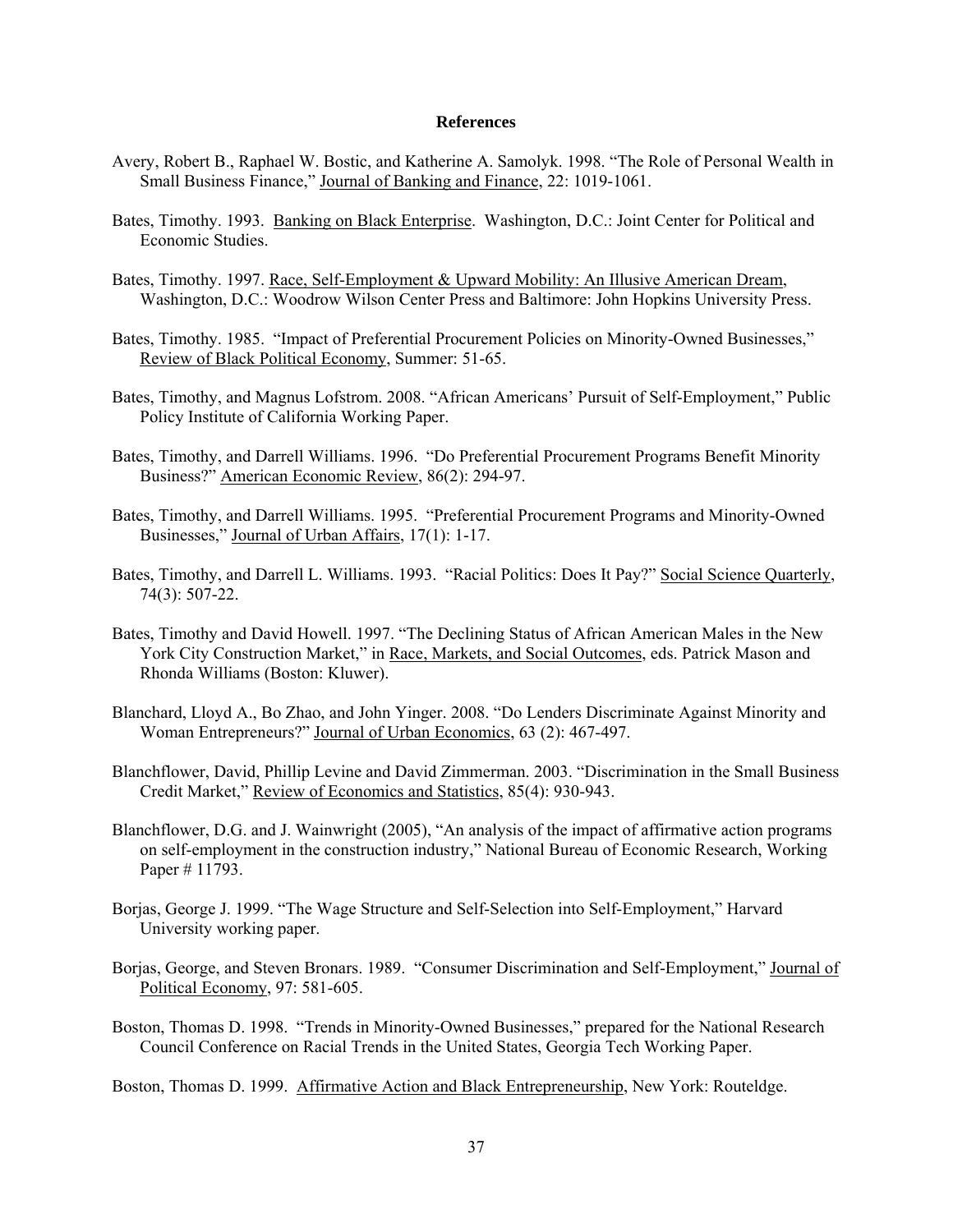- Boston, Thomas D. 2006. "The Role of Black-owned Businesses in Black Community Development" ed. Paul Ong, Jobs and Economic Development in Minority Communities: Realities, Challenges, and Innovation*.* Temple University Press
- Boston, Thomas D., and Linje R. Boston. 2006. "Secrets of Gazelles: The Differences between High Growth and Low Growth Business Owned by African American Entrepreneurs," Annals of the American Academy of Political and Social Science, forthcoming.
- Bradford, William D. 2003. "The Wealth Dynamics of Entrepreneurship for Black and White Families in the U.S.," Review of Income and Wealth, 49(1): 89-116.
- Bucks, Brian K., Arthur B. Kennickell, and Kevin B.Moore. 2006. "Recent Changes in U.S. Family Finances: Evidence from the 2001 and 2004 Survey of Consumer Finances," Federal Reserve Bulletin, Washington, D.C.: Board of Governors of the Federal Reserve System.
- Cavalluzzo, Ken and John Wolken. 2005. "Small Business Loan Turndowns, Personal Wealth and Discrimination." Journal of Business, 78(6): 2153-2177.
- Cavalluzzo, K., L. Cavalluzzo, and J. Wolken. 2002. "Competition, small business financing, and discrimination: Evidence from a new survey." Journal of Business. 75 (October): 641-680.
- Chatterji, Aaron K., Kenneth Y. Chay, and Robert W. Fairlie. 2012. "The Impact of City Contracting Set-Asides on Black Self-Employment and Employment." NBER Working Paper # 18884.
- Enchautegui, Maria E., Michael Fix, Pamela Loprest, Sarah von der Lippe, and Douglas Wissoker. 1996. Do Minority-Owned Businesses Get a Fair Share of Government Contracts. Washington, D.C.: Urban Institute.
- Fairlie, Robert W. 1999. "The Absence of the African-American Owned Business: An Analysis of the Dynamics of Self-Employment," Journal of Labor Economics, 17(1): 80-108.
- Fairlie, R. and J. Marion. 2008. "Affirmative Action Programs and Business Ownership among Minorities and Women," UCSC Working Paper.
- Fairlie, Robert W., and Bruce D. Meyer. 2000. "Trends in Self-Employment among White and Black Men during the Twentieth Century," Journal of Human Resources, 35(4): 643-669.
- Fairlie, Robert W., and Alicia M. Robb. 2007. "Why are Black-Owned Businesses Less Successful than White-Owned Businesses: The Role of Families, Inheritances, and Business Human Capital," Journal of Labor Economics, 25(2): 289-323.
- Fairlie, Robert W., and Alicia M. Robb. 2008. Race and Entrepreneurial Success: Black, Asian, and White-Owned Businesses in the United States. Cambridge, MA: MIT Press.
- Feagin, J.R. and N. Imani. 1994. "Racial Barriers to African American Entrepreneurship: An Exploratory Study," Social Problems, 41 (November): 562-584.
- Freeman, Richard B and Harry J. Holzer, eds. 1986. The Black Youth Employment Crisis. Chicago, IL: The University of Chicago Press.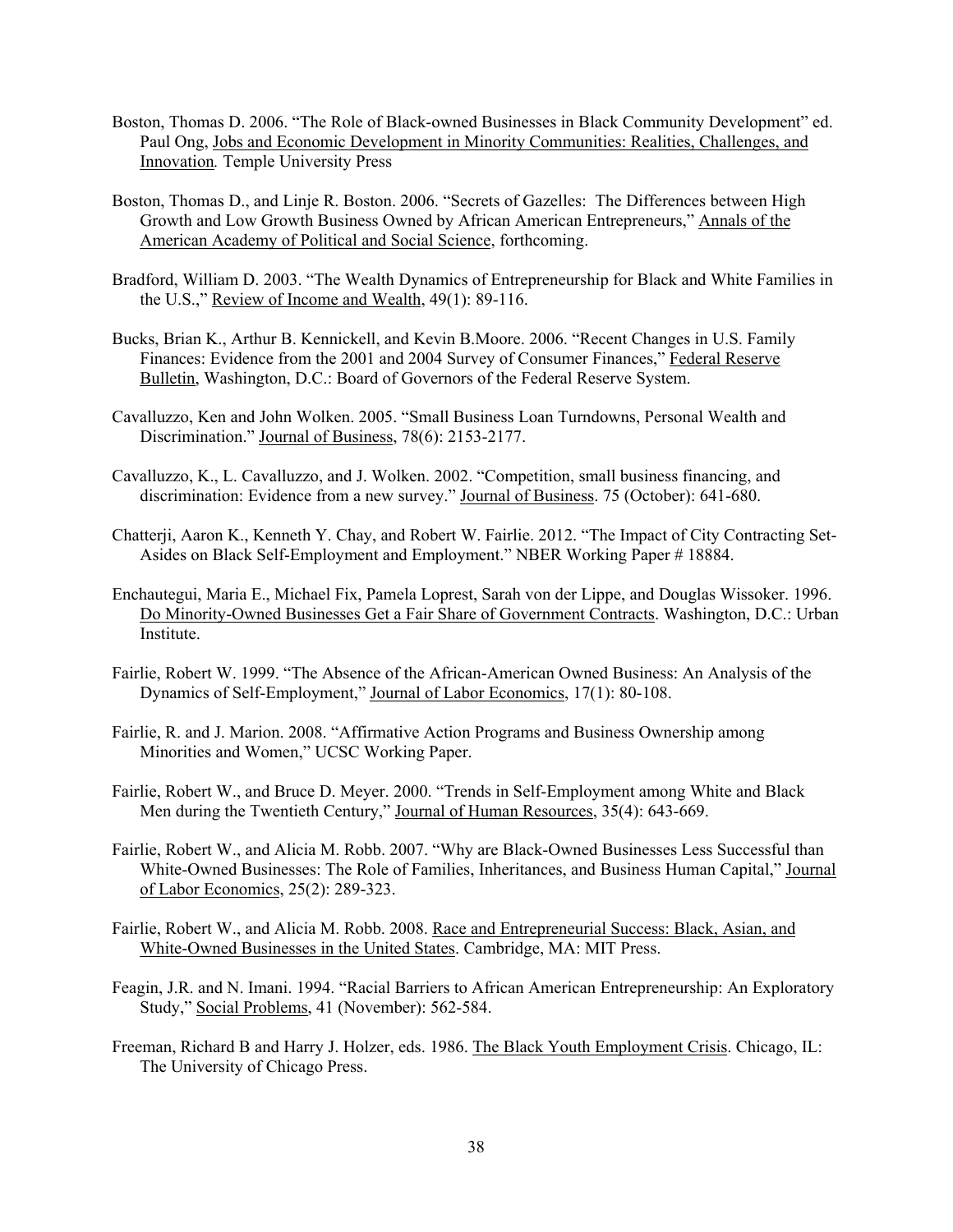- Hamilton B. 2000. "Does Entrepreneurship Pay? An Empirical Analysis of the Returns to Self-Employment." Journal of Political Economy, 108(3): 604-631.
- Hellerstein, Judith, David Neumark, and Melissa McInerney. 2008. "Spatial Mismatch or Racial Mismatch?" Journal of Urban Economics, 64(2): 464-479.
- Hout, Michael, and Harvey S. Rosen. 2000. "Self-Employment, Family Background, and Race," Journal of Human Resources, 35(4): 670-692.
- Joint Center for Political and Economic Studies. 1994. Assessment of Minority Business Development Programs, Report to the U.S. Department of Commerce Minority Business Development Agency, Washington, D.C.
- Kawaguchi, Daiji. 2005. "Negative Self Selection into Self-Employment among African Americans," B.E. Journals in Economic Analysis & Policy, Topics, 5(1): Article 9, 1-25.
- Kerr, William R. and Ramana Nanda. 2009. "Democratizing Entry: Banking Deregulations, Financing Constraints, and Entrepreneurship," Journal of Financial Economics, 94: 124-149.
- Koellinger, P., and M. Minniti. 2006. "Not for Lack of Trying: American Entrepreneurship in Black and White," Small Business Economics, 27: 59–79.
- Leonard, Jonathan S. 1990. "The Impact of Affirmative Action Regulation and Equal Employment Law on Black Employment," Journal of Economics Perspectives, 4(4): 47-63.
- Marion, Justin. 2009. "How Costly is Affirmative Action? Government Contracting and California's Proposition 209," Review of Economics and Statistics, 91(3): 503–522.
- Meyer, B.D. 1990. "Why are there So Few Black Entrepreneurs?" NBER Working Paper #3537.
- Minority Business Enterprise Legal Defense and Education Fund. 1988. Report on the Minority Business Enterprise Programs of State and Local Governments.
- Myers, Samuel L., Jr. 1997. "Minority Business Set-Asides," Entry in Encyclopedia of African-American Business History. Greenwood Press.
- Myers, Samuel L. Jr., and Tsze Chan. 1996. "Who Benefits from Minority Business Set-Asides? The Case of New Jersey," Journal of Policy Analysis and Management, 15(2): 202-26.
- Parker, Simon C. 2004. The Economics of Self-Employment and Entrepreneurship. Cambridge: Cambridge University Press.
- Rice, Mitchell F. 1991. "Government Set-Asides, Minority Business Enterprises, and the Supreme Court," Public Administration Review, 51(2): 114-22.
- U.S. Census Bureau. 1997. 1992 Economic Census: Characteristics of Business Owners. Washington, D.C.: U.S. Government Printing Office.
- U.S. Census Bureau. 1985. Survey of Minority-Owned Business Enterprises: Black, 1982. U.S. Department of Commerce, Bureau of the Census.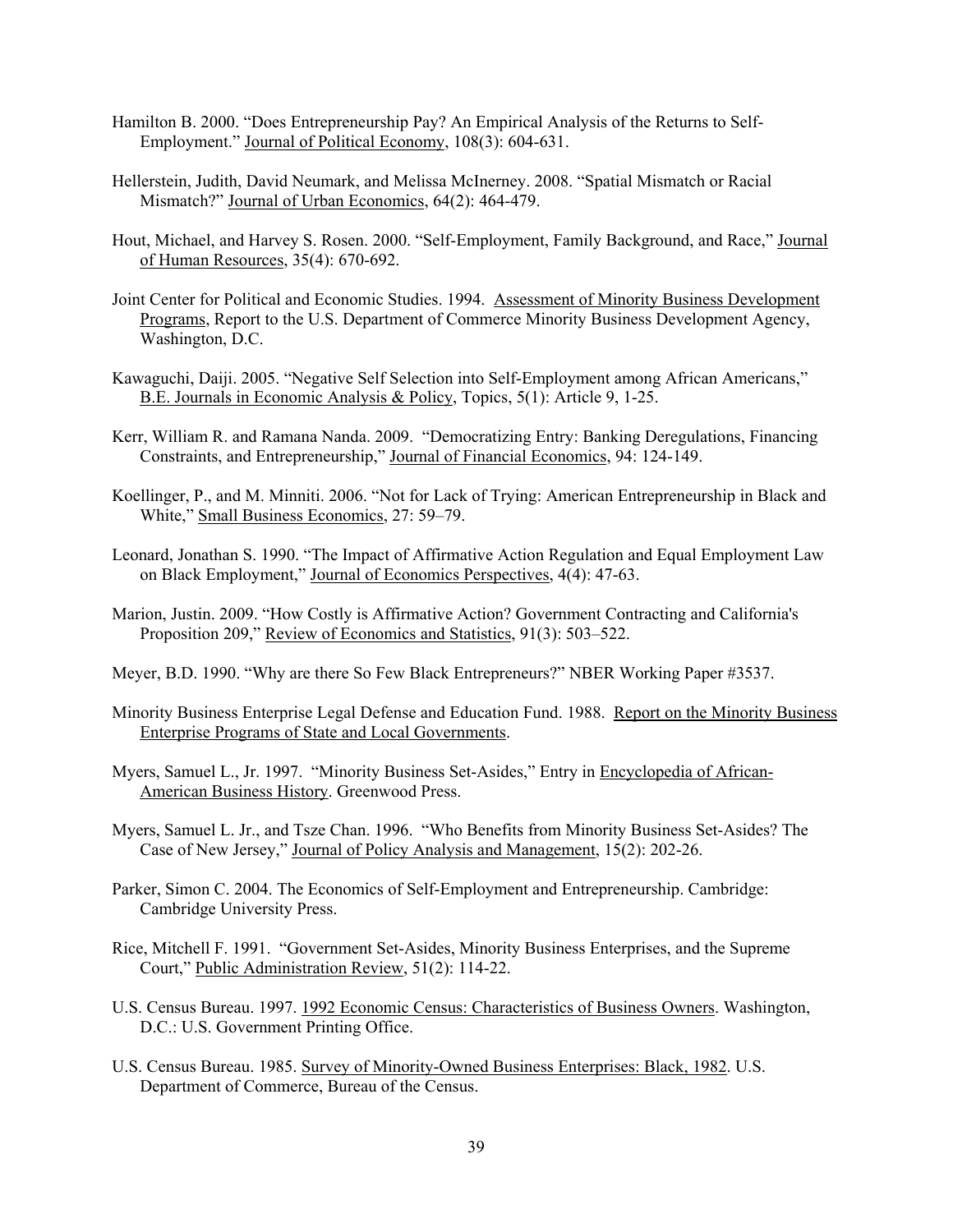- U.S. Census Bureau. 2006. Characteristics of Businesses: 2002: 2002 Economic Census, Survey of Business Owners Company Statistics Series, Washington, D.C.: USGPO.
- U.S. Census Bureau 2008. City Government Finances.
- Walstad, William B. and Marilyn L. Kourilsky. 1998. "Entrepreneurial Attitudes and Knowledge of Black Youth," Entrepreneurship Theory & Practice, 23(2): 5-18.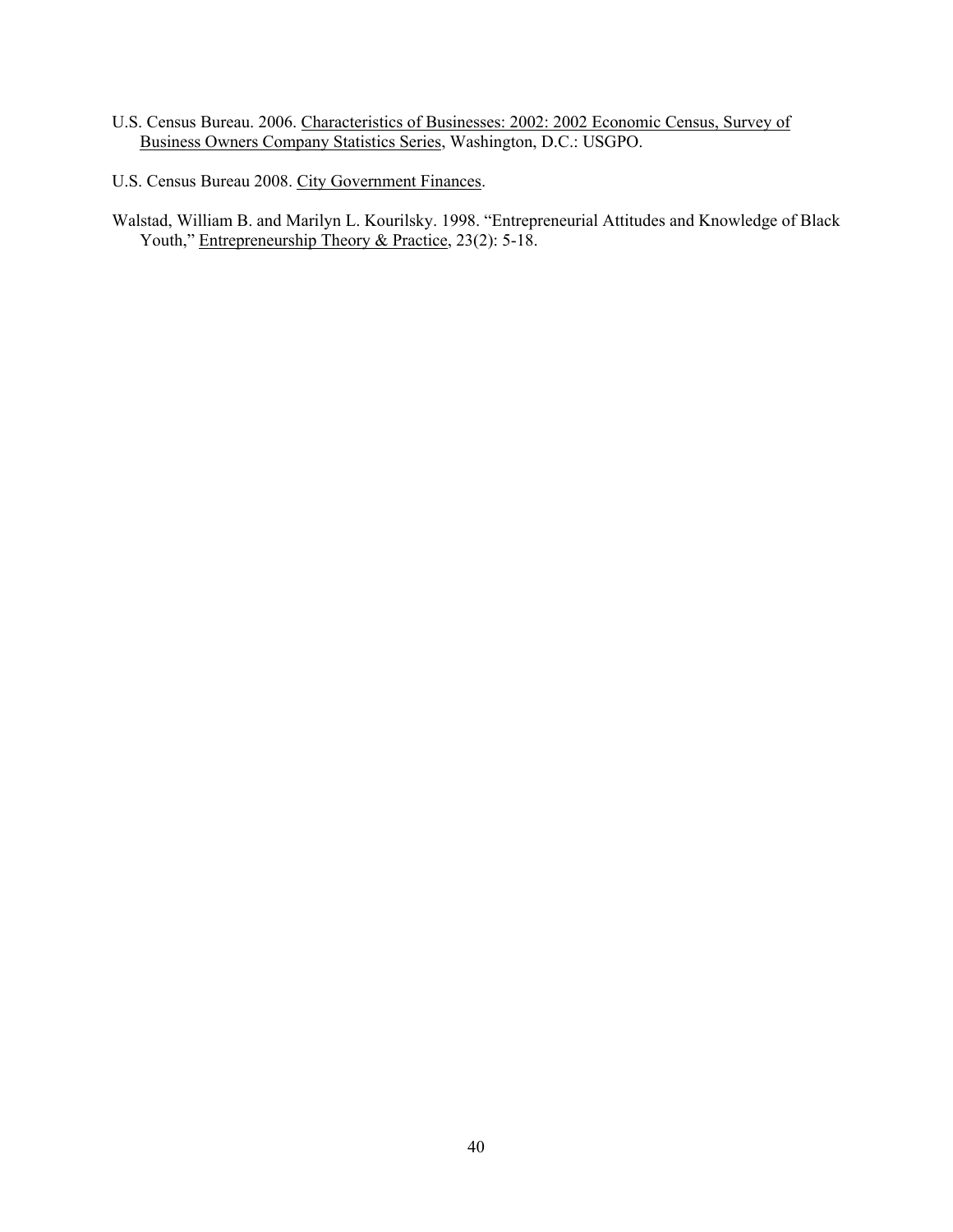|                               |              | <b>Entire United States</b> |              | MSA identified in CPS |              | 25-MSA sample |              | 17-MSA sample |
|-------------------------------|--------------|-----------------------------|--------------|-----------------------|--------------|---------------|--------------|---------------|
|                               | <b>Black</b> | White                       | <b>Black</b> | White                 | <b>Black</b> | White         | <b>Black</b> | White         |
|                               | (1a)         | (1b)                        | (2a)         | (2b)                  | (3a)         | (3b)          | (4a)         | (4b)          |
| A. All men                    |              |                             |              |                       |              |               |              |               |
| Age                           | 37.4         | 39.3                        | 37.4         | 39.3                  | 37.5         | 39.3          | 37.6         | 39.4          |
| Under 30 years old (%)        | 33.9         | 27.8                        | 33.7         | 28.0                  | 33.7         | 28.0          | 33.5         | 27.6          |
| Education                     | 11.7         | 13.0                        | 12.1         | 13.5                  | 12.0         | 13.5          | 12.1         | 13.6          |
| HS grad or more $(\%)$        | 67.4         | 83.0                        | 71.9         | 86.9                  | 71.4         | 87.0          | 71.4         | 87.1          |
| Unemployed $(\%)$             | 10.91        | 4.66                        | 11.11        | 4.24                  | 11.25        | 4.24          | 11.57        | 4.25          |
| Out of the labor force $(\%)$ | 16.46        | 9.88                        | 16.76        | 9.06                  | 17.43        | 9.35          | 18.20        | 9.51          |
| Self-employed (%)             | 4.64         | 14.98                       | 4.83         | 13.56                 | 4.69         | 13.17         | 4.67         | 13.02         |
| Central city resident (%)     | 51.2         | 19.6                        | 70.5         | 28.4                  | 73.1         | 29.4          | 74.2         | 29.5          |
| Number of observations        | 111,142      | 1,115,886                   | 56,433       | 341,808               | 39,520       | 214,342       | 33,689       | 171,455       |
| <b>B.</b> Self-employed men   |              |                             |              |                       |              |               |              |               |
| Age                           | 42.9         | 43.1                        | 42.3         | 42.9                  | 42.1         | 42.8          | 42.2         | 42.9          |
| Under 30 years old (%)        | 13.1         | 13.6                        | 13.7         | 13.6                  | 14.5         | 13.7          | 13.8         | 13.5          |
| Education                     | 12.0         | 13.4                        | 12.5         | 14.1                  | 12.5         | 14.1          | 12.6         | 14.1          |
| HS grad or more $(\%)$        | 67.1         | 84.3                        | 74.3         | 88.9                  | 74.1         | 88.7          | 75.0         | 89.0          |
| Incorporated $(\% )$          | 13.2         | 27.0                        | 16.1         | 34.9                  | 16.0         | 34.7          | 16.8         | 35.0          |
| Central city resident (%)     | 48.3         | 16.5                        | 65.6         | 26.8                  | 67.5         | 27.9          | 68.0         | 27.9          |
| Number of observations        | 5,321        | 177,348                     | 2,805        | 46,277                | 1,927        | 28,295        | 1,653        | 22,392        |

Table 1: Summary statistics for black and white men aged 20-64 in 1979 to 1989 CPS-ORG data

Notes: Data come from the 1979 to 1989 Merged Outgoing Rotation Groups files of the Current Population Survey, and are limited to observations that are aged 20-64; are black or non-Hispanic white men; and have one or more years of potential experience (age – education – 6). The statistics are weighted by the CPS sample weights. The samples underlying each set of columns are explained in the text and in the Appendix table.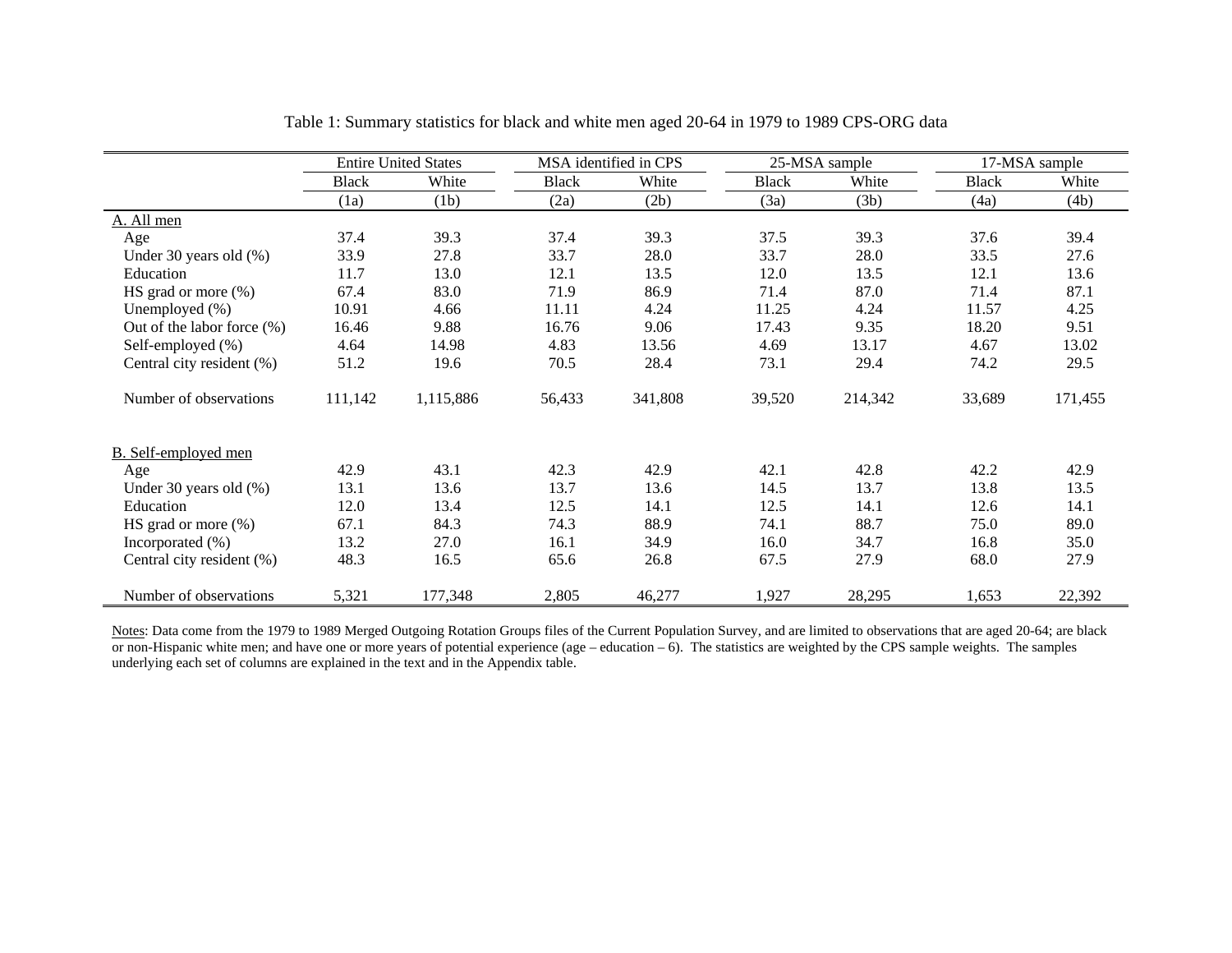|                                                |              | MSA identified in CPS |              | 25-MSA sample |              | 17-MSA sample |
|------------------------------------------------|--------------|-----------------------|--------------|---------------|--------------|---------------|
|                                                | <b>Black</b> | White                 | <b>Black</b> | White         | <b>Black</b> | White         |
|                                                | (1a)         | (1b)                  | (2a)         | (2b)          | (3a)         | (3b)          |
| A. More affected industries                    |              |                       |              |               |              |               |
| Percent of all self-employment                 |              |                       |              |               |              |               |
| Construction                                   | 20.33        | 18.35                 | 18.49        | 18.08         | 18.33        | 17.11         |
| Professional services                          | 8.73         | 16.40                 | 8.55         | 16.88         | 9.02         | 17.40         |
| Transport, communicat,                         | 11.37        | 3.92                  | 12.61        | 4.02          | 12.41        | 3.91          |
| and utilities                                  |              |                       |              |               |              |               |
| <b>Business services</b>                       | 7.77         | 6.81                  | 8.61         | 6.88          | 7.79         | 7.11          |
| Repair services                                | 9.88         | 5.51                  | 9.87         | 5.43          | 10.09        | 5.39          |
| Retail trade                                   | 13.14        | 14.30                 | 14.06        | 14.55         | 14.74        | 14.96         |
| Self-employed traits                           |              |                       |              |               |              |               |
| Ratio to population (%)                        | 3.44         | 8.85                  | 3.38         | 8.67          | 3.38         | 8.58          |
| Under 30 years old (%)                         | 13.3         | 14.3                  | 14.2         | 14.4          | 13.5         | 13.8          |
| HS grad or more $(\%)$                         | 73.4         | 88.0                  | 73.8         | 87.9          | 73.8         | 88.2          |
| Central city reside (%)                        | 66.8         | 27.1                  | 69.6         | 28.4          | 70.3         | 28.5          |
| <b>Employed</b> traits                         |              |                       |              |               |              |               |
| Ratio to population (%)                        | 40.0         | 44.8                  | 40.0         | 45.1          | 39.4         | 44.7          |
| Under 30 years old (%)                         | 33.3         | 30.1                  | 32.7         | 30.0          | 32.3         | 29.3          |
| HS grad or more $(\%)$                         | 77.8         | 88.5                  | 77.6         | 88.7          | 78.1         | 89.0          |
| Central city reside (%)                        | 67.8         | 28.7                  | 70.4         | 30.1          | 70.6         | 30.1          |
|                                                |              |                       |              |               |              |               |
| <b>B.</b> Less affected industries             |              |                       |              |               |              |               |
| Percent of all self-employment                 |              |                       |              |               |              |               |
| Finance, insurance, and                        | 4.27         | 7.49                  | 3.50         | 7.38          | 3.67         | 7.43          |
| real estate                                    |              |                       |              |               |              |               |
| Wholesale trade                                | 3.14         | 6.91                  | 2.88         | 6.80          | 2.78         | 6.81          |
| Personal services                              | 5.04         | 2.88                  | 5.17         | 2.92          | 5.18         | 2.99          |
| Entertainment and HH<br>services               | 5.23         | 3.08                  | 5.30         | 3.16          | 5.80         | 3.20          |
| Manufacturing                                  | 2.29         | 7.18                  | 2.42         | 6.86          | 2.56         | 6.99          |
| Agriculture                                    | 4.10         | 3.64                  | 3.68         | 3.56          | 2.72         | 3.29          |
| Mining, forest, fishery                        | 0.18         | 0.55                  | 0.18         | 0.45          | 0.22         | 0.34          |
| Public administration                          | 0.00         | 0.03                  | 0.00         | 0.04          | 0.00         | 0.06          |
| Self-employed traits                           |              |                       |              |               |              |               |
| Ratio to population (%)                        | 1.17         | 4.31                  | 1.08         | 4.10          | 1.07         | 4.05          |
| Under 30 years old (%)                         | 14.9         | 12.2                  | 15.7         | 12.4          | 15.1         | 12.6          |
| $HS$ grad or more $(\%)$                       | 80.0         | 92.0                  | 78.7         | 91.6          | 82.5         | 91.7          |
| Central city reside (%)                        | 61.1         | 25.8                  | 60.7         | 26.5          | 59.9         | 26.2          |
| <b>Employed</b> traits                         |              |                       |              |               |              |               |
| Ratio to population (%)                        | 32.1         | 41.9                  | 31.3         | 41.4          | 30.8         | 41.5          |
| Under 30 years old (%)                         | 28.4         | 24.9                  | 28.2         | 24.8          | 26.8         | 24.4          |
| HS grad or more $(\%)$                         | 77.3         | 89.5                  | 76.5         | 89.5          | 76.7         | 89.5          |
| Central city reside (%)                        | 66.8         | 26.2                  | 69.5         | 26.7          | 70.9         | 26.7          |
|                                                |              |                       |              |               |              |               |
| Percent of self-employ<br>w/ missing ind codes | 4.52         | 2.95                  | 4.66         | 2.99          | 4.70         | 3.01          |

#### Table 2: Distribution of self-employment across industries and other characteristics, men aged 20-64 in 1979 to 1989 CPS-ORG data

Notes: See notes to Table 1. Data come from the 1979 to 1989 Merged Outgoing Rotation Groups files of the Current Population Survey, and are limited to observations that are aged 20-64; are black or non-Hispanic white men; and have one or more years of potential experience (age – education – 6). The statistics are weighted by the CPS sample weights.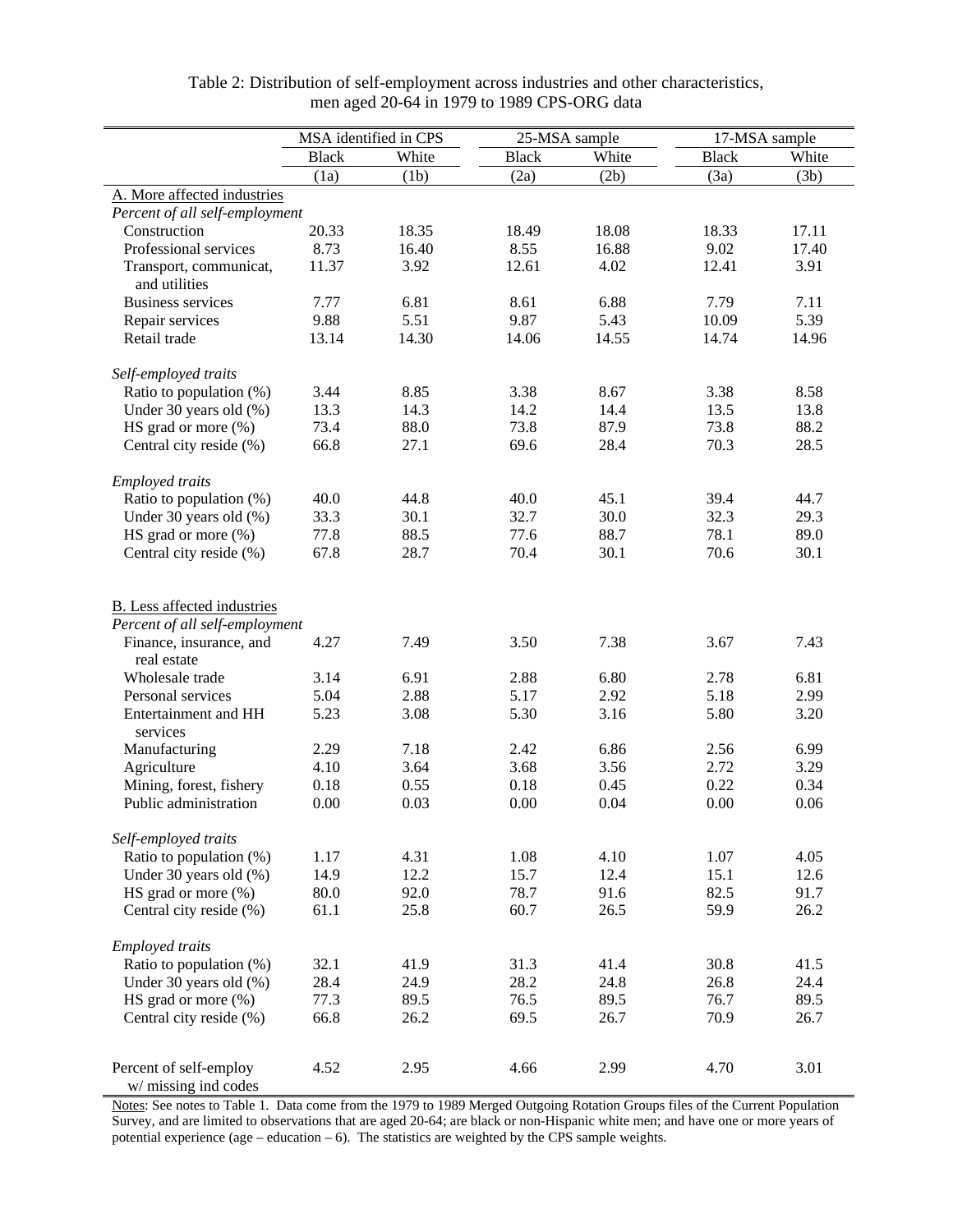|                                                                                   |                          |                      | All industries                            |                                                          |                          |                            | More affected industries                  |                                                          | Less affected industries    |                                |                                           |                                                          |
|-----------------------------------------------------------------------------------|--------------------------|----------------------|-------------------------------------------|----------------------------------------------------------|--------------------------|----------------------------|-------------------------------------------|----------------------------------------------------------|-----------------------------|--------------------------------|-------------------------------------------|----------------------------------------------------------|
|                                                                                   | (1a)                     | (1b)                 | (1c)                                      | (1d)                                                     | (2a)                     | (2b)                       | (2c)                                      | (2d)                                                     | (3a)                        | (3b)                           | (3c)                                      | (3d)                                                     |
| A. 17-MSA sample<br>Post-program effects                                          |                          |                      |                                           |                                                          |                          |                            |                                           |                                                          |                             |                                |                                           |                                                          |
| B-W, treat-c                                                                      | $2.78***$<br>[2.87]      | $3.06***$<br>[3.37]  | $2.75***$<br>[2.97]                       | $2.84***$<br>[3.11]                                      | $2.71***$<br>[3.56]      | $2.93***$<br>[4.04]        | $2.76***$<br>[3.73]                       | $2.80***$<br>[3.87]                                      | $-0.05$<br>[0.13]           | 0.01<br>[0.04]                 | $-0.13$<br>[0.31]                         | $-0.07$<br>[0.16]                                        |
| White, treat-c                                                                    | $-1.58***$<br>[3.51]     | $-1.79***$<br>[4.48] | $-1.72***$<br>[4.74]                      | $-1.73***$<br>[4.71]                                     | $-1.38***$<br>[3.60]     | $-1.48***$<br>[4.10]       | $-1.41***$<br>[4.04]                      | $-1.41***$<br>[4.00]                                     | $-0.08$<br>[0.24]           | $-0.17$<br>[0.59]              | $-0.16$<br>[0.59]                         | $-0.16$<br>[0.57]                                        |
| B-W, control                                                                      | 0.07                     | $-0.12$<br>[0.54]    | $-0.07$<br>[0.31]                         | $-0.08$                                                  | 0.11                     | 0.06<br>[0.29]             | 0.07                                      | 0.06                                                     | $-0.05$                     | $-0.19$ <sup>*</sup><br>[1.97] | $-0.15$<br>[1.73]                         | $-0.16$ <sup>*</sup>                                     |
| White, control                                                                    | [0.09]<br>0.04<br>[0.05] | 0.27<br>[1.11]       | 0.26<br>[1.07]                            | [0.36]<br>0.26<br>[1.05]                                 | [0.22]<br>0.15<br>[0.31] | 0.11<br>[0.64]             | [0.36]<br>0.12<br>[0.70]                  | [0.32]<br>0.12<br>[0.69]                                 | [0.16]<br>$-0.08$<br>[0.27] | $0.20^*$<br>[1.94]             | $0.18*$<br>[1.89]                         | [1.93]<br>$0.17*$<br>[1.88]                              |
| B. 25-MSA sample                                                                  |                          |                      |                                           |                                                          |                          |                            |                                           |                                                          |                             |                                |                                           |                                                          |
| Post-program effects<br>B-W, treat-c                                              | $3.32***$<br>[3.36]      | $3.39***$<br>[3.80]  | $3.13***$<br>[3.33]                       | $3.25***$<br>[3.50]                                      | $2.82***$<br>[3.75]      | $2.93***$<br>[4.31]        | $2.82***$<br>[4.00]                       | $2.87***$<br>[4.21]                                      | 0.36<br>[0.77]              | 0.33<br>[0.74]                 | 0.19<br>[0.39]                            | 0.27<br>[0.58]                                           |
| White, treat-c                                                                    | $-1.67***$<br>[3.19]     | $-1.75***$<br>[4.38] | $-1.76***$<br>[4.68]                      | $-1.77***$<br>[4.64]                                     | $-1.28***$<br>[2.86]     | $-1.29***$<br>[3.59]       | $-1.28***$<br>[3.93]                      | $-1.29***$<br>[3.93]                                     | $-0.28$<br>[0.90]           | $-0.34$<br>[1.14]              | $-0.35$<br>[1.16]                         | $-0.35$<br>[1.15]                                        |
| B-W, control                                                                      | $-0.17$<br>[0.22]        | $-0.08$<br>[0.36]    | $-0.04$<br>[0.19]                         | $-0.05$<br>[0.26]                                        | $-0.09$<br>[0.15]        | 0.04<br>[0.20]             | 0.03<br>[0.14]                            | 0.02<br>[0.13]                                           | $-0.09$<br>[0.33]           | $-0.13$<br>[1.38]              | $-0.09$<br>[0.99]                         | $-0.11$<br>[1.22]                                        |
| White, control                                                                    | 0.15<br>[0.19]           | 0.15<br>[0.62]       | 0.16<br>[0.65]                            | 0.16<br>[0.64]                                           | 0.24<br>[0.48]           | 0.04<br>[0.25]             | 0.07<br>[0.39]                            | 0.07<br>[0.39]                                           | $-0.08$<br>[0.28]           | 0.15<br>[1.49]                 | 0.13<br>[1.39]                            | 0.12<br>[1.38]                                           |
| Race-year FE's<br>Race-MSA FE's<br>Educ, age FE's<br>Race-educ, race-<br>age FE's | $\mathbf Y$              | $\mathbf Y$<br>Y     | $\mathbf Y$<br>$\mathbf Y$<br>$\mathbf Y$ | $\mathbf Y$<br>$\mathbf Y$<br>$\mathbf Y$<br>$\mathbf Y$ | $\mathbf Y$              | $\mathbf Y$<br>$\mathbf Y$ | $\mathbf Y$<br>$\mathbf Y$<br>$\mathbf Y$ | $\mathbf Y$<br>$\mathbf Y$<br>$\mathbf Y$<br>$\mathbf Y$ | $\mathbf Y$                 | $\mathbf Y$<br>$\mathbf Y$     | $\mathbf Y$<br>$\mathbf Y$<br>$\mathbf Y$ | $\mathbf Y$<br>$\mathbf Y$<br>$\mathbf Y$<br>$\mathbf Y$ |

#### Table 3A: Change in self-employment rates before-and-after set-aside program initiation [absolute value of t-ratios]

Notes: Dependent variable is equal to one if person reports being self-employed and zero otherwise. Estimated effects are from a linear probability model. Probability effects derived from a probit model are similar. There are two sets of before-and-after comparisons in the sample: i) cities with a set-aside program begun in 1982 compared to control cities who either had no program, a program before 1979, or a program after 1985; and ii) cities with a set-aside program begun in 1985 compared to control cities who either had no program, a program before 1982, or a program after 1988. The sample is further limited to three years before and after program initiation – 1979 to 1985 (1982 to 1988) for the 1982 (1985) set-aside sample – and excludes data from the program year. Estimated sampling errors are corrected for heteroskedasticity and over-time clustering at the MSA level. Education and age controls are unrestricted indicator variables. Results including unrestricted interactions between education and age are similar. Regressions are weighted by the CPS sample weights. The 17-MSA and 25-MSA samples contain 141,286 and 154,454 observations, respectively. See Table 2 for the listing of industries in the "more affected" and "less affected" industry groups. \*\*\*, \*\*, and \* indicate statistical significance at the 1, 5, and 10 percent level, respectively.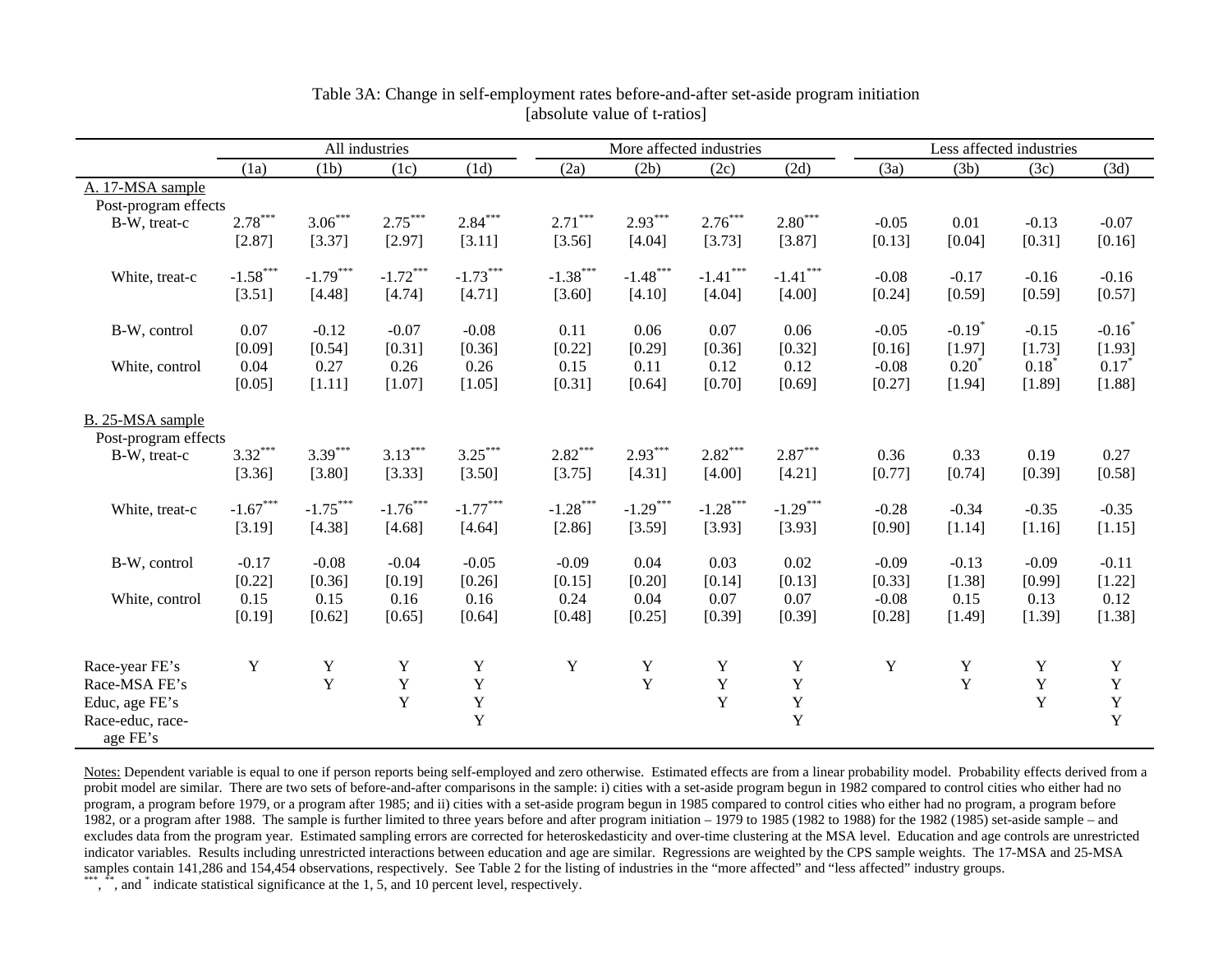|                      |                |                | All industries |                |                | More affected industries |                |                |                |                | Less affected industries |                   |
|----------------------|----------------|----------------|----------------|----------------|----------------|--------------------------|----------------|----------------|----------------|----------------|--------------------------|-------------------|
|                      | (1a)           | (1b)           | (1c)           | (1d)           | (2a)           | (2b)                     | (2c)           | (2d)           | (3a)           | (3b)           | (3c)                     | (3d)              |
| A. 17-MSA sample     |                |                |                |                |                |                          |                |                |                |                |                          |                   |
| Post-program effects |                |                |                |                |                |                          |                |                |                |                |                          |                   |
| B-W, treat-c         | $-0.12$        | 0.13           | $-0.70$        | $-1.00$        | $3.28***$      | $3.36***$                | $3.28***$      | $3.03***$      | $-3.40$ **     | $-3.23***$     | $-3.98***$               | $-4.03***$        |
|                      | [0.08]         | [0.11]         | [0.75]         | [1.18]         | [2.66]         | [2.81]                   | [2.61]         | [2.43]         | [2.17]         | [2.31]         | [2.85]                   | [2.82]            |
| White, treat-c       | 0.04           | 0.29           | 0.64           | 0.64           | 0.18           | 0.30                     | 0.48           | 0.46           | $-0.14$        | $-0.01$        | 0.16                     | 0.18              |
|                      | [0.06]         | [0.55]         | [1.10]         | [1.11]         | [0.28]         | [0.53]                   | [0.82]         | [0.76]         | [0.20]         | [0.01]         | [0.22]                   | [0.24]            |
|                      |                |                |                |                |                |                          |                |                |                |                |                          |                   |
| B-W, control         | $-1.68$        | $-0.81$        | $-0.62$        | $-0.59$        | $-0.70$        | $-0.48$                  | $-0.49$        | $-0.47$        | $-0.99$        | $-0.33$        | $-0.13$                  | $-0.12$           |
|                      | [1.22]         | [1.29]         | [1.37]         | [1.35]         | [0.93]         | [0.88]                   | [0.91]         | [0.89]         | [0.99]         | [0.58]         | [0.26]                   | [0.25]            |
| White, control       | 1.42           | 0.17           | 0.16           | 0.17           | 0.62           | 0.06                     | 0.13           | 0.14           | 0.80           | 0.12           | 0.03                     | 0.03              |
|                      | [1.00]         | [0.53]         | [0.52]         | [0.54]         | [0.63]         | [0.29]                   | [0.66]         | [0.68]         | [0.90]         | [0.40]         | [0.12]                   | [0.11]            |
| B. 25-MSA sample     |                |                |                |                |                |                          |                |                |                |                |                          |                   |
| Post-program effects |                |                |                |                |                |                          |                |                |                |                |                          |                   |
| B-W, treat-c         | $-0.10$        | $-0.01$        | $-0.60$        | $-0.96$        | $3.01***$      | $2.92***$                | $2.97***$      | $2.63***$      | $-3.11$        | $-2.93**$      | $-3.57***$               | $-3.58$ **        |
|                      | [0.06]         | [0.01]         | [0.66]         | [1.16]         | [2.60]         | [2.68]                   | [2.63]         | [2.32]         | [1.70]         | [2.13]         | [2.59]                   | [2.54]            |
|                      |                |                |                |                |                |                          |                |                |                |                |                          |                   |
| White, treat-c       | 0.24           | 0.45           | 0.69           | 0.69           | $-0.25$        | $-0.15$                  | $-0.02$        | $-0.04$        | 0.50           | 0.61           | 0.71                     | 0.73              |
|                      | [0.36]         | [0.75]         | [1.13]         | [1.14]         | [0.36]         | [0.25]                   | [0.03]         | [0.06]         | [0.54]         | [0.69]         | [0.84]                   | [0.85]            |
|                      |                |                |                |                |                |                          |                |                |                |                |                          |                   |
| B-W, control         | $-1.73$        | $-0.81$        | $-0.66$        | $-0.62$        | $-0.86$        | $-0.54$                  | $-0.59$        | $-0.54$        | $-0.87$        | $-0.27$        | $-0.07$                  | $-0.07$           |
| White, control       | [1.34]<br>1.25 | [1.41]<br>0.22 | [1.51]<br>0.18 | [1.49]<br>0.18 | [1.14]<br>0.76 | [0.99]<br>0.11           | [1.04]<br>0.18 | [1.00]<br>0.19 | [0.68]<br>0.49 | [0.48]<br>0.11 | [0.12]<br>0.00           | [0.14]<br>$-0.01$ |
|                      | [1.01]         | [0.69]         | [0.62]         | [0.63]         | [0.77]         | [0.53]                   | [0.83]         | [0.85]         | [0.42]         | [0.42]         | [0.00]                   | [0.03]            |
|                      |                |                |                |                |                |                          |                |                |                |                |                          |                   |
|                      |                |                |                |                |                |                          |                |                |                |                |                          |                   |
| Race-year FE's       | Y              | $\mathbf Y$    | Y              | $\mathbf Y$    | Y              | $\mathbf Y$              | $\mathbf Y$    | $\mathbf Y$    | Y              | $\mathbf Y$    | $\mathbf Y$              | $\mathbf Y$       |
| Race-MSA FE's        |                | $\mathbf Y$    | $\mathbf Y$    | Y              |                | $\mathbf Y$              | $\mathbf Y$    | $\mathbf Y$    |                | $\mathbf Y$    | $\mathbf Y$              | $\mathbf Y$       |
| Educ, age FE's       |                |                | $\mathbf Y$    | $\mathbf Y$    |                |                          | $\mathbf Y$    | $\mathbf Y$    |                |                | $\mathbf Y$              | $\mathbf Y$       |
| Race-educ, race-     |                |                |                | $\mathbf Y$    |                |                          |                | $\mathbf Y$    |                |                |                          | $\mathbf Y$       |
| age FE's             |                |                |                |                |                |                          |                |                |                |                |                          |                   |

| Table 3B: Change in employment rates before-and-after set-aside program initiation |  |
|------------------------------------------------------------------------------------|--|
| [absolute value of t-ratios]                                                       |  |

Notes: See notes to Table 3A. Dependent variable is equal to one if the person reports being employed and zero otherwise. <br>\*\*\*, \*\*, and \* indicate statistical significance at the 1, 5, and 10 percent level, respectively.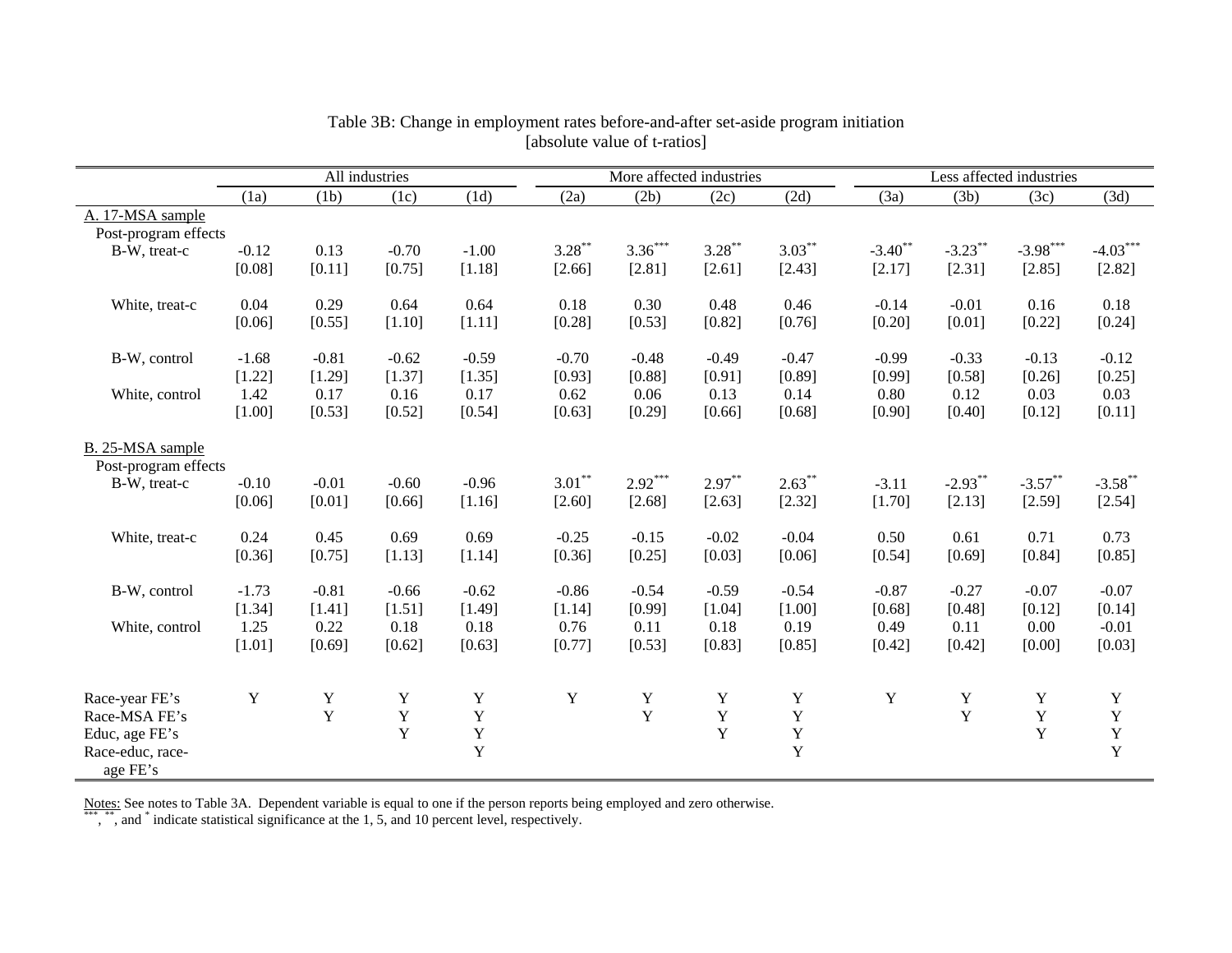|                        |                       | Self-employment |             |              | Employment   |             |
|------------------------|-----------------------|-----------------|-------------|--------------|--------------|-------------|
|                        | (1a)                  | (1b)            | (1c)        | (2a)         | (2b)         | (2c)        |
| A. 17-MSA sample       |                       |                 |             |              |              |             |
| Post-program B-W diffs |                       |                 |             |              |              |             |
| Year <sub>0</sub>      | $2.62***$             | $2.69***$       | $2.58***$   | 1.70         | 1.33         | 1.26        |
|                        | [3.58]                | [3.74]          | [3.44]      | [0.91]       | [0.67]       | [0.72]      |
| Years 1-2              | $2.47***$             | $2.72***$       | $2.56^{**}$ | $3.83***$    | $3.63***$    | $3.45***$   |
|                        | [2.50]                | [3.01]          | [2.62]      | [2.49]       | [2.09]       | [2.09]      |
| Years 3-4              | $2.36***$             | $2.76***$       | $2.66***$   | $6.62***$    | $6.62***$    | $6.33***$   |
|                        | [2.04]                | [2.37]          | [2.11]      | [2.63]       | [2.52]       | [2.69]      |
| Years 5-7              | $2.94***$             | $3.55***$       | $3.44***$   | $8.37***$    | $8.89***$    | $8.40***$   |
|                        | [2.12]                | [2.50]          | [2.25]      | [2.46]       | [2.63]       | [2.69]      |
| Pre-program            |                       |                 |             |              |              |             |
| B-W trend diff         | 0.077                 | $-0.002$        | 0.022       | $-0.889***$  | $-0.863***$  | $-0.855***$ |
|                        | [0.57]                | [0.01]          | [0.15]      | [4.13]       | [3.42]       | [3.74]      |
| White trend            | $-0.165$              | $-0.120$        | $-0.122$    | 0.113        | 0.131        | 0.125       |
|                        | [1.53]                | [0.97]          | [0.97]      | [0.82]       | [0.97]       | [0.92]      |
| <b>B-W</b> difference  | $-6.94***$            | $-5.54***$      |             | $-17.17$ *** | $-13.94$ *** |             |
|                        | [7.63]                | [6.60]          |             | [10.48]      | [8.59]       |             |
|                        |                       |                 |             |              |              |             |
|                        |                       |                 |             |              |              |             |
| B. 25-MSA sample       |                       |                 |             |              |              |             |
| Post-program B-W diffs |                       |                 |             |              |              |             |
| Year <sub>0</sub>      | $3.14***$             | $3.22***$       | $3.19***$   | 0.68         | 0.29         | 0.19        |
|                        | [4.59]                | [4.68]          | [4.55]      | [0.44]       | [0.18]       | [0.13]      |
| Years 1-2              | $2.26***$             | $2.53***$       | $2.48***$   | $2.94***$    | $2.81***$    | $2.61***$   |
|                        | [2.39]                | [2.90]          | [2.69]      | [2.38]       | [2.04]       | [2.00]      |
| Years 3-4              | $2.93***$             | $3.33***$       | $3.29***$   | $4.70^{**}$  | $4.57***$    | $4.32***$   |
|                        | [2.65]                | [2.95]          | [2.76]      | [2.26]       | [2.07]       | [2.19]      |
| Years 5-7              | $2.85***$             | $3.46***$       | $3.41***$   | $5.89**$     | $6.32***$    | $5.97**$    |
|                        | [2.34]                | [2.68]          | [2.47]      | [2.00]       | [2.18]       | [2.23]      |
| Pre-program            |                       |                 |             |              |              |             |
| B-W trend diff         | 0.081                 | 0.006           | 0.018       | $-0.587**$   | $-0.558***$  | $-0.543**$  |
|                        | [0.64]                | [0.04]          | [0.14]      | [2.32]       | [2.08]       | [2.17]      |
| White trend            | $-0.174$ <sup>*</sup> | $-0.125$        | $-0.127$    | 0.110        | 0.130        | 0.125       |
|                        | [1.79]                | [1.14]          | [1.13]      | [0.91]       | [1.08]       | [1.03]      |
| <b>B-W</b> difference  | $-7.14***$            | $-5.82***$      |             | $-15.57***$  | $-12.42$ *** |             |
|                        | [8.16]                | [6.81]          |             | [8.90]       | [7.24]       |             |
|                        |                       |                 |             |              |              |             |
|                        |                       |                 |             |              |              |             |
| Race-year FE's         | Y                     | $\mathbf Y$     | $\mathbf Y$ | Y            | Y            | $\mathbf Y$ |
| MSA FE's               | Y                     | Y               | $\mathbf Y$ | Y            | Y            | $\mathbf Y$ |
| Educ, age FE's         |                       | $\mathbf Y$     | Y           |              | Y            | Y           |
| Race-educ, race-age    |                       |                 | Y           |              |              | Y           |
| FE's                   |                       |                 |             |              |              |             |

Table 4: Changes in black-white self-employment and employment rate gaps after set-aside initiation, relative to pre-program trends [absolute value of t-ratios]

Notes: Sample is limited to observations that are no more than eight years before and seven years after the initiation year of a city's set-aside program. Pre-program trend based on data one-to-eight years before program initiation. Estimated sampling errors are corrected for heteroskedasticity and over-time clustering at the MSA level. Regressions are weighted by the CPS sample weights. The 17-MSA and 25-MSA samples contain 175,660 and 223,765 observations, respectively.<br>\*\*\*, \*\*, and \* indicate statistical significance at the 1, 5, and 10 percent level, respectively.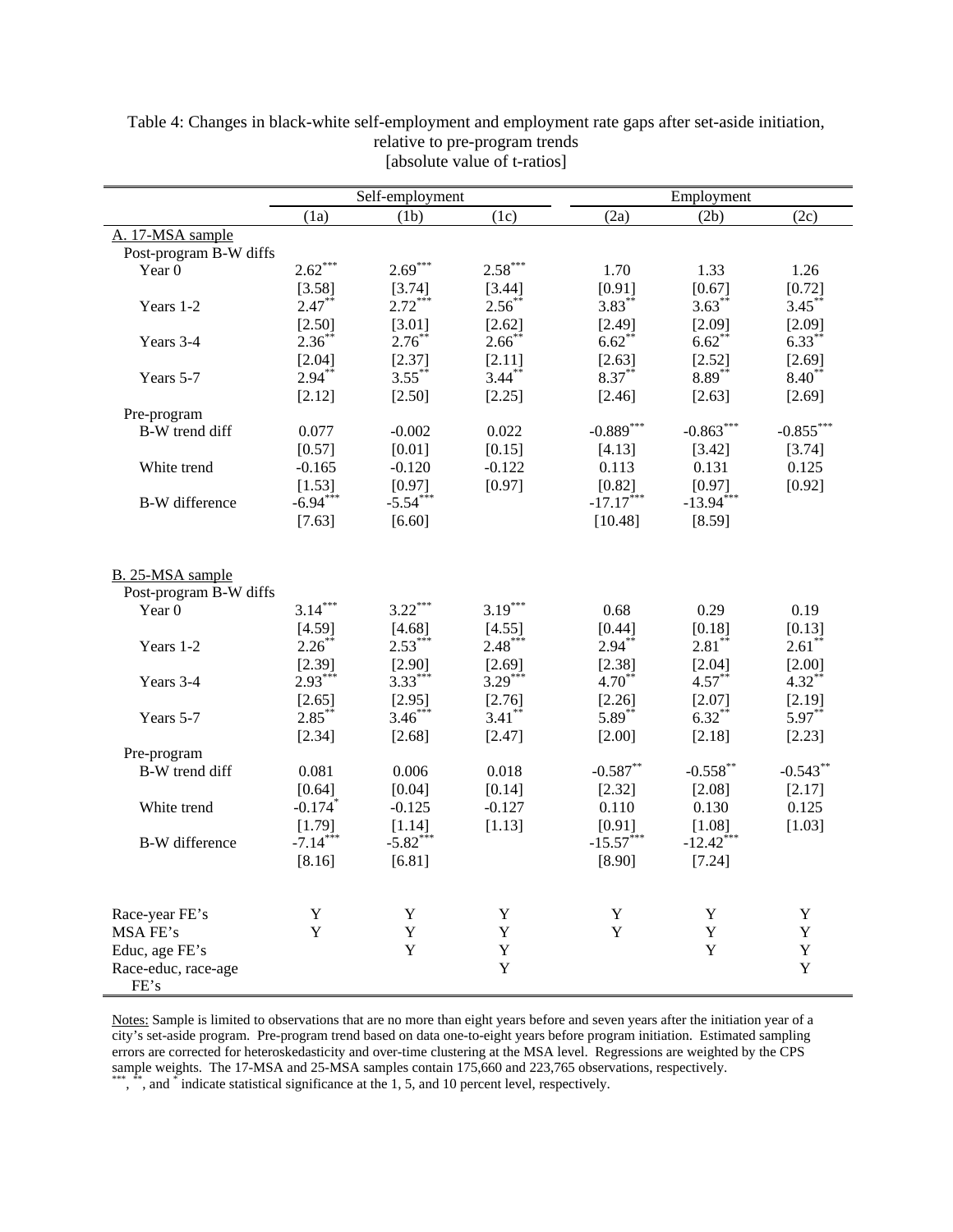|                               |                       |             | More affected industries |             |             |                      |              | Less affected industries |                      |                       |
|-------------------------------|-----------------------|-------------|--------------------------|-------------|-------------|----------------------|--------------|--------------------------|----------------------|-----------------------|
|                               | (1a)                  | (1b)        | (1c)                     | (1d)        | (1e)        | (2a)                 | (2b)         | (2c)                     | (2d)                 | (2e)                  |
| A. Self-employment            |                       |             |                          |             |             |                      |              |                          |                      |                       |
| Post-program effect (yrs 1-4) |                       |             |                          |             |             |                      |              |                          |                      |                       |
| <b>Black-white</b>            | $2.47***$             | $2.70***$   | $2.72***$                | $2.70***$   | $2.68***$   | 0.14                 | 0.17         | $-0.30$                  | 0.13                 | $-0.33$               |
|                               | [3.06]                | [3.62]      | [2.78]                   | [3.50]      | [2.69]      | [0.28]               | [0.34]       | [0.55]                   | [0.26]               | [0.61]                |
| White                         | $-0.51$               | $-0.48$     | 0.02                     | $-0.49$     | 0.02        | $-0.10$              | $-0.09$      | $-0.16$                  | $-0.09$              | $-0.16$               |
|                               | [1.02]                | [0.97]      | [0.04]                   | [0.97]      | [0.04]      | [0.47]               | [0.40]       | [0.68]                   | [0.41]               | [0.67]                |
| Pre-program                   |                       |             |                          |             |             |                      |              |                          |                      |                       |
| B-W trend diff                | $-0.048$              | $-0.099$    |                          | $-0.093$    |             | $0.113$ <sup>*</sup> | 0.104        |                          | $0.111$ <sup>*</sup> |                       |
|                               | [0.45]                | [0.95]      |                          | [0.87]      |             | [1.69]               | [1.58]       |                          | [1.73]               |                       |
| White trend                   | $-0.129$ <sup>*</sup> | $-0.100$    |                          | $-0.103$    |             | $-0.101$ ***         | $-0.090$ *** |                          | $-0.091$ ***         |                       |
|                               | [1.74]                | [1.28]      |                          | [1.30]      |             | [4.75]               | [4.19]       |                          | [4.14]               |                       |
| <b>B-W</b> difference         | $-4.80***$            | $-4.16***$  |                          |             |             | $-2.16***$           | $-1.43***$   |                          |                      |                       |
|                               | [6.04]                | [5.48]      |                          |             |             | [4.75]               | [3.23]       |                          |                      |                       |
| <b>B.</b> Employment          |                       |             |                          |             |             |                      |              |                          |                      |                       |
| Post-program effect (yrs 1-4) |                       |             |                          |             |             |                      |              |                          |                      |                       |
| Black-white                   | $4.15***$             | $4.27***$   | $3.96***$                | $4.02***$   | $3.87***$   | $-0.63$              | $-0.86$      | $-3.22$ **               | $-0.86$              | $-3.20$ <sup>**</sup> |
|                               | [2.27]                | [2.13]      | [2.19]                   | [2.12]      | [2.15]      | [0.41]               | [0.57]       | [2.21]                   | [0.57]               | [2.24]                |
| White                         | $-1.31$               | $-1.17$     | $-1.06$                  | $-1.16$     | $-1.08$     | 0.46                 | 0.71         | 0.98                     | 0.72                 | 0.99                  |
|                               | [1.42]                | [1.28]      | [1.43]                   | [1.28]      | [1.48]      | [0.58]               | [0.88]       | [1.42]                   | [0.89]               | [1.44]                |
| Pre-program                   |                       |             |                          |             |             |                      |              |                          |                      |                       |
| B-W trend diff                | $-0.403$ <sup>*</sup> | $-0.403$    |                          | $-0.390$    |             | $-0.137$             | $-0.110$     |                          | $-0.104$             |                       |
|                               | [1.76]                | [1.65]      |                          | [1.54]      |             | [0.57]               | [0.49]       |                          | [0.45]               |                       |
| White trend                   | $-0.209$              | $-0.173$    |                          | $-0.171$    |             | 0.232                | 0.226        |                          | 0.222                |                       |
|                               | [1.45]                | [1.15]      |                          | [1.17]      |             | $[1.67]$             | [1.60]       |                          | [1.55]               |                       |
| <b>B-W</b> difference         | $-9.40$ ***           | $-8.77***$  |                          |             |             | $-6.08***$           | $-3.58$ **   |                          |                      |                       |
|                               | [5.49]                | [5.63]      |                          |             |             | [3.89]               | [2.30]       |                          |                      |                       |
|                               | $\mathbf Y$           | $\mathbf Y$ | $\mathbf Y$              | $\mathbf Y$ | Y           | $\mathbf Y$          | $\mathbf Y$  | $\mathbf Y$              | $\mathbf Y$          | $\mathbf Y$           |
| Race-year FE's<br>MSA FE's    | Y                     | $\mathbf Y$ | $\mathbf Y$              | $\mathbf Y$ | $\mathbf Y$ | $\mathbf Y$          | $\mathbf Y$  | $\mathbf Y$              | $\mathbf Y$          | $\mathbf Y$           |
|                               |                       | Y           | $\mathbf Y$              | $\mathbf Y$ | $\mathbf Y$ |                      | Y            | $\mathbf Y$              | $\mathbf Y$          | $\mathbf Y$           |
| Educ, age FE's                |                       |             |                          | $\mathbf Y$ | $\mathbf Y$ |                      |              |                          | $\mathbf Y$          | $\mathbf Y$           |
| Race-educ, race-age           |                       |             | $\mathbf Y$              |             | $\mathbf Y$ |                      |              | $\mathbf Y$              |                      | $\mathbf Y$           |
| Race-MSA FE's                 |                       |             | $\mathbf Y$              |             | Y           |                      |              | $\mathbf Y$              |                      | $\mathbf Y$           |
| Race-MSA trends               |                       |             |                          |             |             |                      |              |                          |                      |                       |

#### Table 5: Average change in self-employment and employment rates one-to-four years after program initiation, relative to pre-program trends [absolute value of t-ratios]

Notes: See notes to Table 4. Based on 25-MSA sample and contains 223,765 observations.<br>\*\*\*, \*\*, and \* indicate statistical significance at the 1, 5, and 10 percent level, respectively.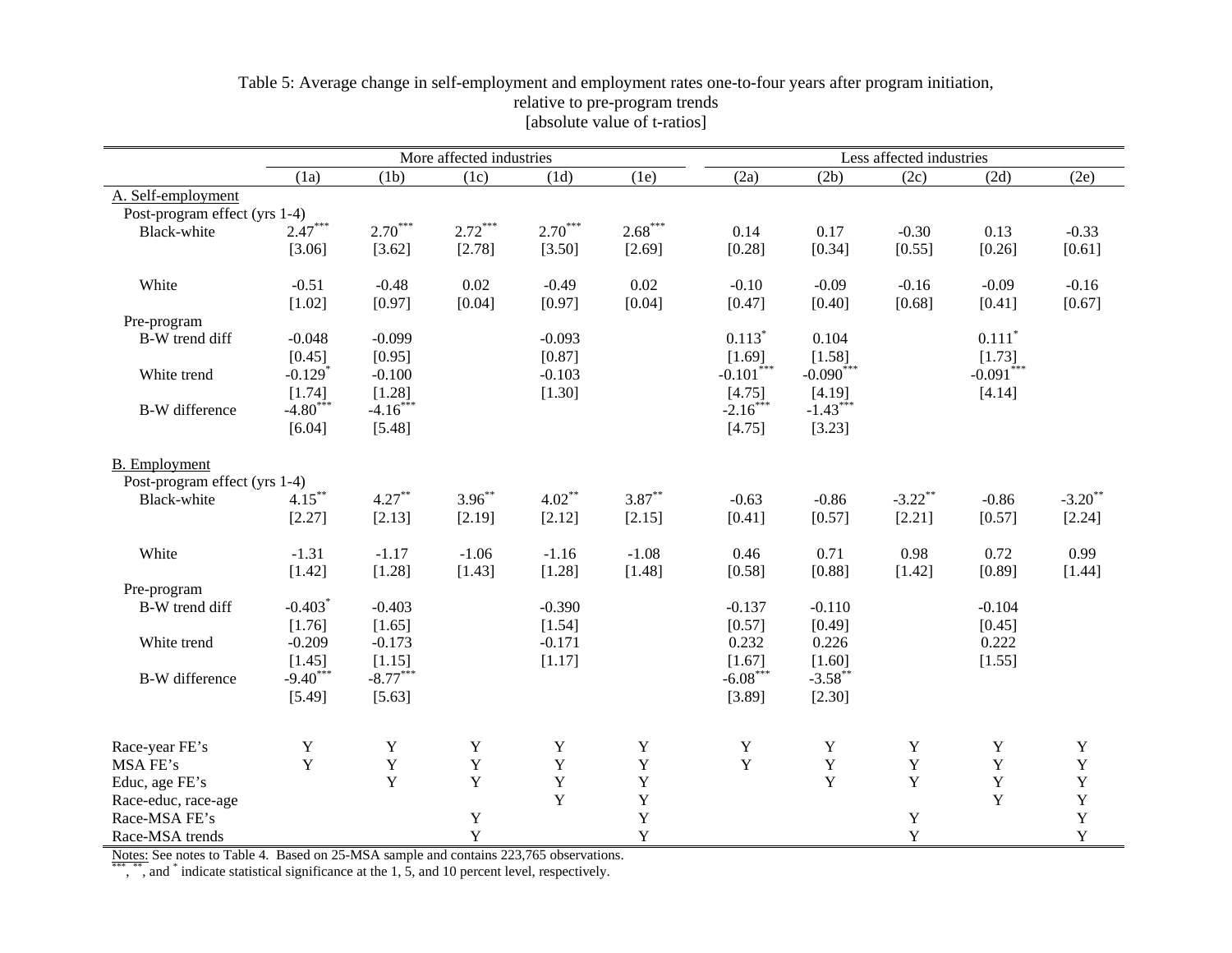|                      | Older, skilled |                                 |             | Young, skilled      |             | Young, unskilled   | Older, unskilled |             |
|----------------------|----------------|---------------------------------|-------------|---------------------|-------------|--------------------|------------------|-------------|
|                      |                | Age 30+, Educ 12+               |             | Age 20-29, Educ 12+ |             | Age 20-29, Educ<12 | Age 30+, Educ<12 |             |
|                      | (1a)           | (1b)                            | (2a)        | (2b)                | (3a)        | (3b)               | (4a)             | (4b)        |
| A. Self-employment   |                |                                 |             |                     |             |                    |                  |             |
| Post-program effects |                |                                 |             |                     |             |                    |                  |             |
| B-W, treat-control   | $1.93***$      | $2.02***$                       | $0.62***$   | $0.58***$           | $-0.05$     | $-0.05$            | 0.31             | 0.32        |
|                      | [4.33]         | [4.76]                          | [2.60]      | [2.56]              | [0.56]      | [0.58]             | [1.43]           | [1.62]      |
| White, treat-control | $-1.08***$     | $\textbf{-1.08}^{\ast\ast\ast}$ | $-0.14$     | $-0.13$             | 0.03        | 0.03               | $-0.09$          | $-0.11$     |
|                      | [3.70]         | [3.76]                          | [0.80]      | [0.79]              | [0.31]      | [0.29]             | [1.01]           | [1.27]      |
| B-W, control         | $-0.09$        | $-0.08$                         | 0.02        | 0.03                | $-0.01$     | $-0.01$            | 0.11             | 0.09        |
|                      | [0.60]         | [0.54]                          | [0.26]      | [0.29]              | [0.31]      | [0.44]             | [1.37]           | [1.18]      |
| White, control       | 0.04           | 0.04                            | 0.04        | 0.04                | 0.02        | 0.02               | $-0.04$          | $-0.03$     |
|                      | [0.28]         | [0.25]                          | [0.81]      | [0.82]              | [1.00]      | [1.01]             | [0.99]           | [0.91]      |
| <b>B.</b> Employment |                |                                 |             |                     |             |                    |                  |             |
| Post-program effects |                |                                 |             |                     |             |                    |                  |             |
| B-W, treat-control   | 0.08           | 0.06                            | $2.89***$   | $2.59***$           | 0.13        | 0.16               | $-0.13$          | $-0.17$     |
|                      | [0.09]         | [0.06]                          | [5.45]      | [5.45]              | [0.42]      | [0.54]             | [0.17]           | [0.24]      |
| White, treat-control | $-0.42$        | $-0.42$                         | 0.09        | 0.09                | 0.03        | 0.02               | 0.29             | 0.27        |
|                      | [0.66]         | [0.66]                          | [0.23]      | [0.26]              | [0.15]      | [0.14]             | [1.57]           | [1.45]      |
| B-W, control         | $-0.29$        | $-0.28$                         | $-0.13$     | $-0.08$             | $0.21*$     | $0.20*$            | $-0.39$          | $-0.39$     |
|                      | [0.85]         | [0.85]                          | [0.74]      | [0.47]              | [1.90]      | [1.87]             | [1.10]           | [1.09]      |
| White, control       | 0.33           | 0.33                            | $-0.09$     | $-0.08$             | 0.01        | 0.01               | $-0.08$          | $-0.07$     |
|                      | [1.18]         | [1.18]                          | [0.63]      | [0.58]              | [0.25]      | [0.26]             | [0.74]           | [0.68]      |
|                      |                |                                 |             |                     |             |                    |                  |             |
| Race-year FE's       | $\mathbf Y$    | $\mathbf Y$                     | Y           | $\mathbf Y$         | $\mathbf Y$ | $\mathbf Y$        | $\mathbf Y$      | $\mathbf Y$ |
| Race-MSA FE's        | Y              | Y                               | $\mathbf Y$ | $\mathbf Y$         | $\mathbf Y$ | $\mathbf Y$        | $\mathbf Y$      | $\mathbf Y$ |
| Educ, age FE's       | Y              | Y                               | $\mathbf Y$ | Y                   | $\mathbf Y$ | $\mathbf Y$        | $\mathbf Y$      | $\mathbf Y$ |
| Race-educ, race-age  |                | $\mathbf Y$                     |             | $\mathbf Y$         |             | $\mathbf Y$        |                  | $\mathbf Y$ |

#### Table 6: Change in self-employment and employment rates before-and-after set-aside program initiation, in more affected industries by skill group [absolute value of t-ratios]

Notes: See notes to Tables 3A and B. Results based on 25-MSA sample.<br>\*\*\*, \*\*, and \* indicate statistical significance at the 1, 5, and 10 percent level, respectively.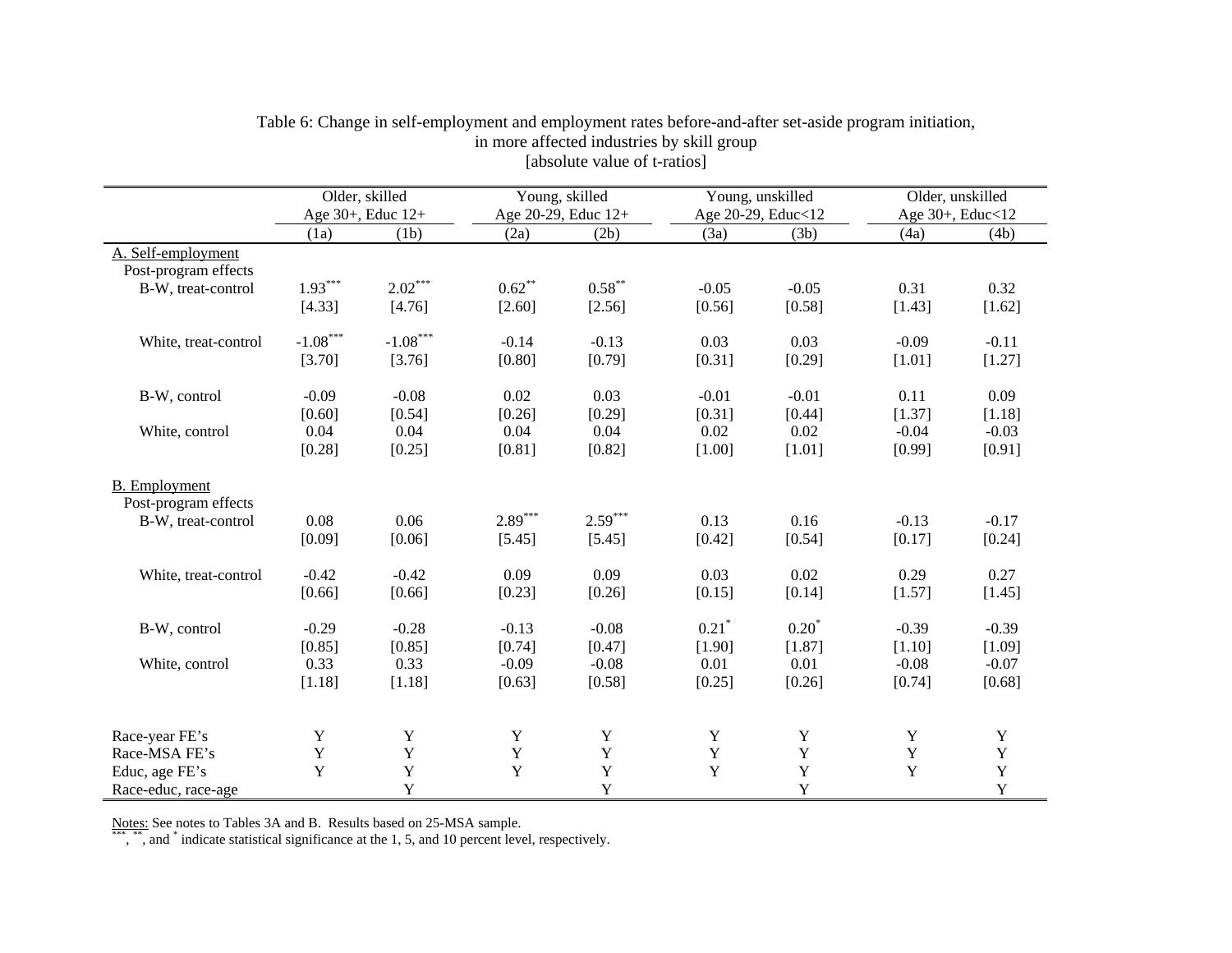|                      |             |                   |                                             |                     | Employment in more |                      |
|----------------------|-------------|-------------------|---------------------------------------------|---------------------|--------------------|----------------------|
|                      |             |                   | Self-employment in more affected industries |                     |                    | affected industries  |
|                      |             | Older, skilled    |                                             | Young, skilled      |                    | Young, skilled       |
|                      |             | Age 30+, Educ 12+ |                                             | Age 20-29, Educ 12+ |                    | Age 20-29, Educ 12+  |
|                      | Central     | Outside           | Central                                     | Outside             | Central            | Outside              |
|                      | city reside | central city      | city reside                                 | central city        | city reside        | central city         |
|                      | (1a)        | (1b)              | (2a)                                        | (2b)                | (3a)               | (3b)                 |
|                      |             |                   |                                             |                     |                    |                      |
| Post-program effects |             |                   |                                             |                     |                    |                      |
| B-W, treat-control   | $0.65*$     | $1.38***$         | $0.42***$                                   | 0.15                | $1.85***$          | 0.73                 |
|                      | [1.71]      | [2.70]            | [3.80]                                      | [1.13]              | [4.05]             | [1.03]               |
|                      |             |                   |                                             |                     |                    |                      |
| White, treat-control | $-0.16$     | $-0.92$ **        | $-0.05$                                     | $-0.09$             | 0.43               | $-0.34$              |
|                      | [0.65]      | [2.59]            | [0.51]                                      | [0.87]              | [1.10]             | [0.99]               |
|                      |             |                   |                                             |                     |                    |                      |
| B-W, control         | $-0.05$     | $-0.03$           | 0.01                                        | 0.01                | $-0.28$            | 0.21                 |
|                      | [0.41]      | [0.25]            | [0.24]                                      | [0.16]              | [1.14]             | [0.97]               |
| White, control       | $-0.04$     | 0.08              | $-0.00$                                     | 0.04                | 0.15               | $-0.23$ <sup>*</sup> |
|                      | [0.41]      | [0.73]            | [0.06]                                      | [0.93]              | [1.20]             | [1.77]               |
|                      |             |                   |                                             |                     |                    |                      |
| Race-year FE's       | Y           | Y                 | Y                                           | Y                   | Y                  | Y                    |
| Race-MSA FE's        | Y           | Y                 | Y                                           | Y                   | Y                  | Y                    |
| Educ, age FE's       | Y           | Y                 | Y                                           | Y                   | Y                  | Y                    |
| Race-educ, race-age  | Y           | Y                 | Y                                           | Y                   | Y                  | Y                    |

Table 7: Change in self-employment and employment rates before-and-after set-aside program initiation, in more affected industries by central city residence [absolute value of t-ratios]

Notes: See notes to Tables 3A and 3B. Results based on 25-MSA sample.<br>\*\*\*, \*\*, and \* indicate statistical significance at the 1, 5, and 10 percent level, respectively.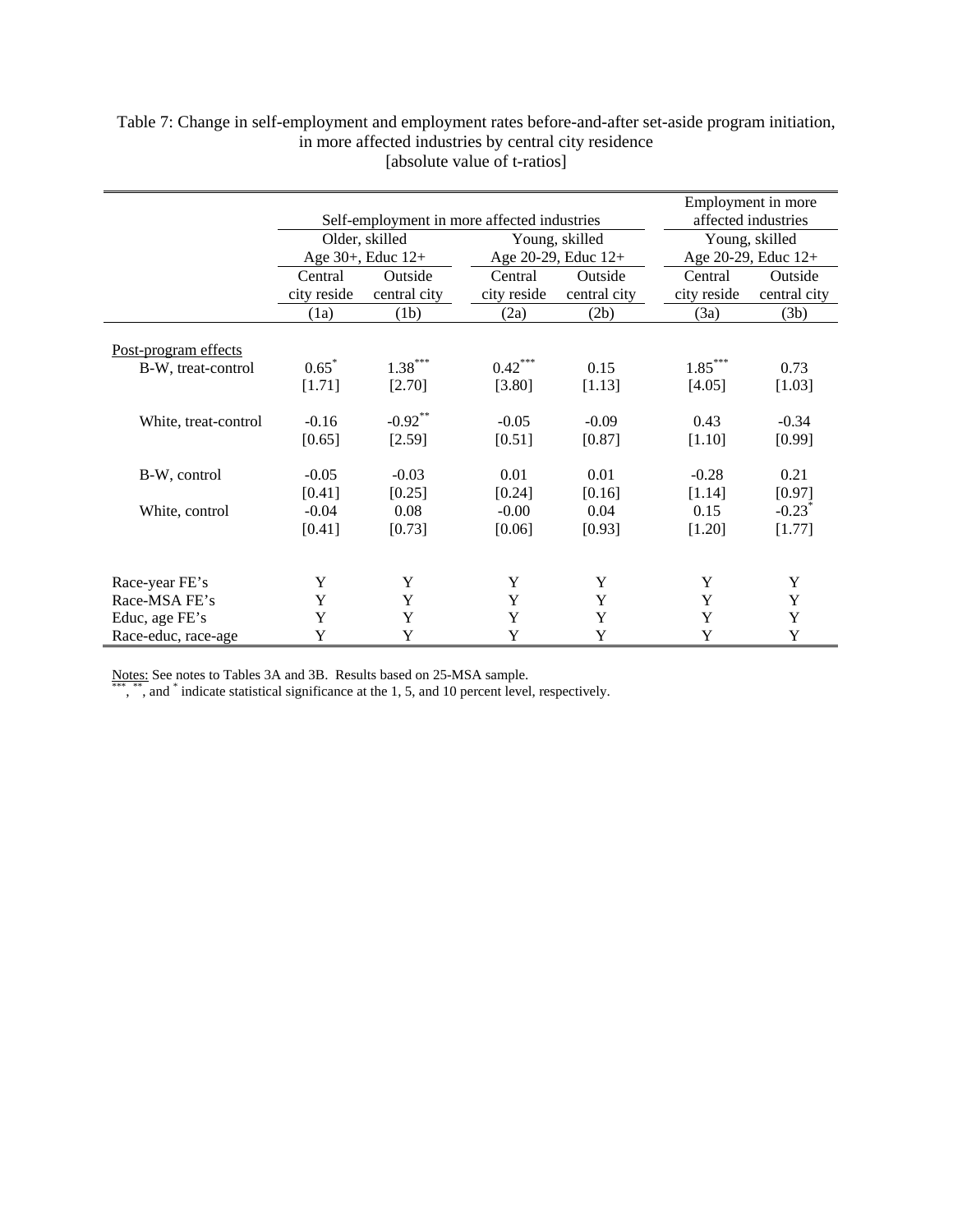|                      |                   |                   |                      |                     |                        | Employment in less affected industries |                      |                   |                                                 |                     |
|----------------------|-------------------|-------------------|----------------------|---------------------|------------------------|----------------------------------------|----------------------|-------------------|-------------------------------------------------|---------------------|
|                      |                   |                   | By age and education |                     |                        | Central city vs. outside               |                      |                   | By age and education for central city residents |                     |
|                      | Older,<br>skilled | Young,<br>skilled | Young,<br>unskilled  | Older,<br>unskilled | Central<br>city reside | Outside<br>central city                | Older,<br>skilled    | Young,<br>skilled | Young,<br>unskilled                             | Older,<br>unskilled |
|                      | (1a)              | (1b)              | (1c)                 | (1d)                | (2a)                   | (2b)                                   | (3a)                 | (3b)              | (3c)                                            | (3d)                |
| Post-program effects |                   |                   |                      |                     |                        |                                        |                      |                   |                                                 |                     |
| B-W, treat-control   | $-1.61$           | $-1.07$           | $-0.31$              | $-0.60$             | $-4.10$ **             | 0.51                                   | $-1.42$ <sup>*</sup> | $-1.85***$        | $-0.19$                                         | $-0.63$             |
|                      | [1.50]            | $[1.28]$          | [0.85]               | [1.20]              | [2.29]                 | [0.44]                                 | [1.72]               | [3.07]            | [0.64]                                          | [1.09]              |
| White, treat-control | 0.75<br>[1.30]    | $-0.02$<br>[0.05] | 0.21<br>[1.30]       | $-0.21$<br>[0.76]   | 0.58<br>[0.71]         | 0.15<br>[0.13]                         | 0.24<br>[0.38]       | 0.10<br>[0.36]    | 0.10<br>$[1.52]$                                | 0.13<br>[0.47]      |
| B-W, control         | 0.66<br>[1.48]    | $-0.61$<br>[1.69] | $-0.06$<br>[0.57]    | $-0.05$<br>[0.23]   | 0.36<br>[0.70]         | $-0.44$<br>[0.82]                      | 0.75<br>[1.61]       | $-0.29$<br>[1.29] | $-0.10$<br>[1.13]                               | 0.00<br>[0.00]      |
| White, control       | $-0.18$<br>[0.80] | 0.16<br>[0.86]    | 0.03<br>[0.74]       | $-0.02$<br>[0.16]   | 0.14<br>[0.68]         | $-0.15$<br>[0.43]                      | 0.03<br>[0.17]       | 0.05<br>[0.64]    | 0.00<br>$[0.21]$                                | 0.05<br>[0.77]      |
| Race-year FE's       | Y                 | Y                 | Y                    | Y                   | Y                      | Y                                      | Y                    | Y                 | Y                                               | Y                   |
| Race-MSA FE's        | Y                 | $\mathbf Y$       | $\mathbf Y$          | $\mathbf Y$         | $\mathbf Y$            | $\mathbf Y$                            | Y                    | Y                 | Y                                               | Y                   |
| Educ, age FE's       | Y                 | Y                 | Y                    | $\mathbf Y$         | Y                      | Y                                      | Y                    | Y                 | Y                                               | Y                   |
| Race-educ, race-age  | Y                 | Y                 | Y                    | $\mathbf Y$         | Y                      | Y                                      | Y                    | Y                 | Y                                               | $\mathbf Y$         |

#### Table 8: Change in employment rates before-and-after set-aside program initiation, in less affected industries [absolute value of t-ratios]

Notes: See notes to Table 3B. Results based on 25-MSA sample.<br>\*\*\*, \*\*, and \* indicate statistical significance at the 1, 5, and 10 percent level, respectively.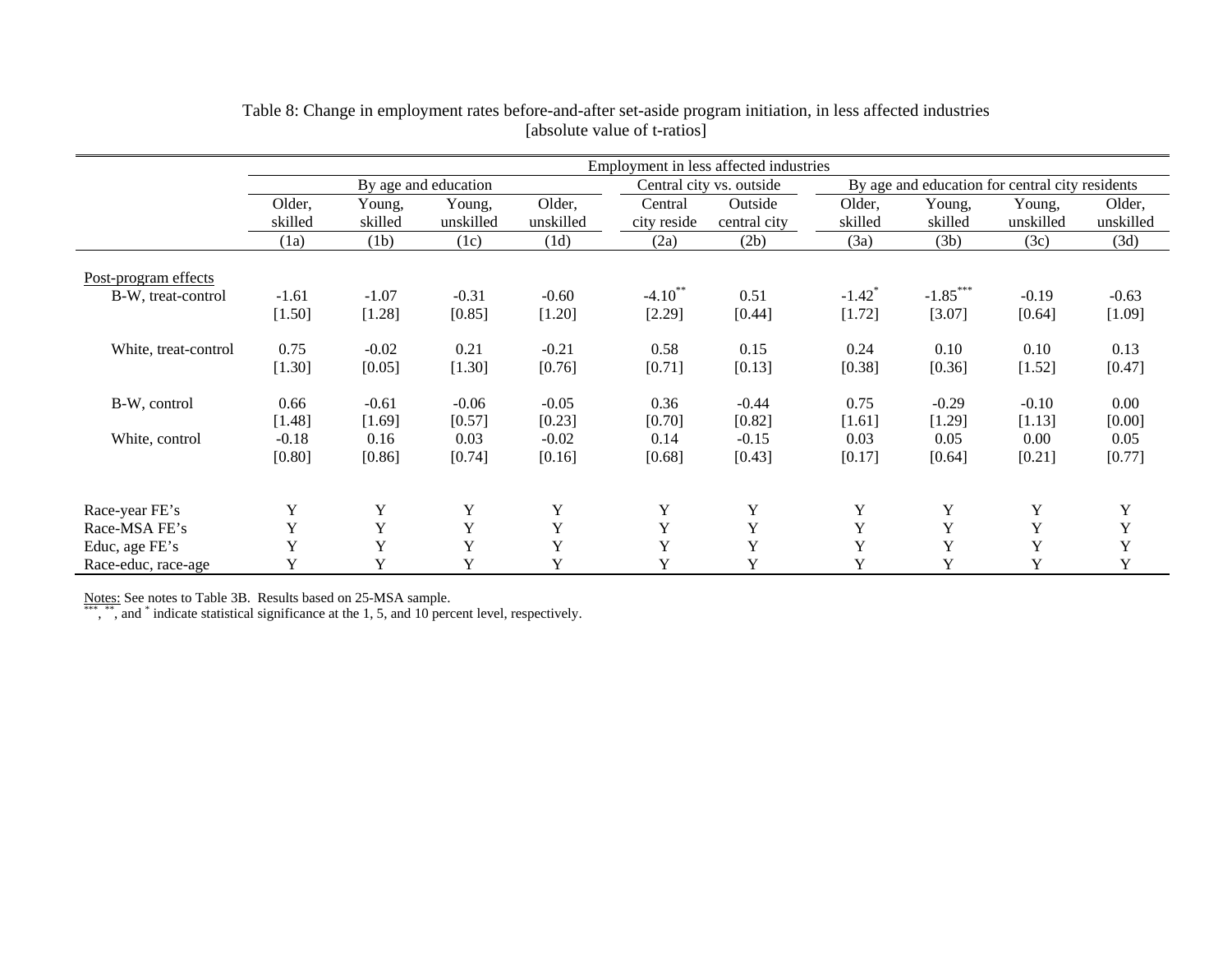|                    |                |                       |                          |                          | Year of initiation of city set-aside program from various sources |                |                     |
|--------------------|----------------|-----------------------|--------------------------|--------------------------|-------------------------------------------------------------------|----------------|---------------------|
|                    | <b>CPS</b>     |                       | <b>JCPES</b> (1993)      |                          |                                                                   |                | Assigned year of    |
| Name of MSA        | Rank of MSA    | <b>MBELDEF</b> (1988) | Ordinance                | Enacted                  | City record                                                       | Court case     | Set-aside program   |
| Akron, OH          | 49             | 1984                  | $---$                    | $---$                    | $---$                                                             | $\overline{a}$ | $1984^{b}$          |
| Albany, NY         | 46             | 1984                  | $---$                    | $---$                    | 1984                                                              | $---$          | $1984^a$            |
| Anaheim, CA        | 19             | 1985                  | $---$                    | $---$                    | No program                                                        | $---$          | $---$               |
| Atlanta, GA        | 21             | 1982                  | 1970s                    | 1991                     | 1975                                                              | 1982           | $---$               |
| Baltimore, MD      | 12             | 1982                  | 1987                     | 1988                     | $\overline{\phantom{a}}$                                          | 1986           | ---                 |
| Birmingham, AL     | 45             | 1980                  | $---$                    | $---$                    | $---$                                                             | 1977           | $1977^{\text{a}}$   |
| Boston, MA         | $\,8\,$        | 1987                  | 1987                     | 1987                     | 1987                                                              | $\overline{a}$ | $1987^{\text{a}}$   |
| Buffalo, NY        | 25             | $---$                 | $\overline{a}$           | $\overline{\phantom{a}}$ | $---$                                                             | $---$          | ---                 |
| Chicago, IL        | 3              | $---$                 | 1985                     | 1985                     | 1985                                                              | 1985           | $1985^a$            |
| Cincinnati, OH     | 22             | 1983                  | 1978                     | 1978                     | $\hspace{0.05cm} \ldots \hspace{0.05cm}$                          | $---$          | $---$               |
| Cleveland, OH      | 13             | 1984                  | 1982                     | 1982                     | 1994                                                              | $---$          | $---$               |
| Columbus, OH       | 36             | 1983                  | 1980                     | 1981                     | $---$                                                             | 1981           | $---$               |
| Dallas, TX         | 17             | $---$                 | 1984                     | 1984                     | $---$                                                             | $---$          | $1984^{b}$          |
| Denver, CO         | 28             | $---$                 | 1983                     | 1983                     | 1983                                                              | 1983           | 1983 <sup>a</sup>   |
| Detroit, MI        | 5              | $---$                 | 1983                     | 1983                     | $---$                                                             | 1983           | $1983^a$            |
| Fort Worth, TX     | 44             | $---$                 | 1986                     | 1986                     | 1988                                                              | $---$          | $---$               |
| Gary, IN           | 53             | $---$                 | $---$                    | $\hspace{0.05cm} \ldots$ | $---$                                                             | $---$          | $---$               |
| Greensboro, NC     | 57             | $---$                 | $---$                    | $\hspace{0.05cm} \ldots$ | 1985                                                              | $---$          | $1985^a$            |
| Houston, TX        | 14             | $---$                 | 1981                     | 1981                     | 1984                                                              | $---$          | $---$               |
| Indianapolis, IN   | 30             | $---$                 | 1984                     | 1984                     | $---$                                                             | 1987           | $---$               |
| Kansas City, MO    | 27             | $---$                 | 1981                     | 1981                     | $---$                                                             | $---$          | $1981^{b}$          |
| Los Angeles, CA    | $\sqrt{2}$     | 1983                  | 1983                     | 1983                     | 1987                                                              | 1983           | $---$               |
| Miami, FL          | 26             | 1985                  | $\overline{a}$           | $\overline{\phantom{a}}$ | 1985                                                              | $\overline{a}$ | $1985^a$            |
| Milwaukee, WI      | 20             | 1987                  | 1989                     | 1989                     | $\overline{\phantom{m}}$                                          | $---$          | $---$               |
| Minneapolis, MN    | 16             | $---$                 | 1980                     | 1980                     | $---$                                                             | $---$          | 1980 <sup>b</sup>   |
| Nassau, NY         | 9              | $---$                 | $\overline{\phantom{a}}$ | $\hspace{0.05cm} \ldots$ | No program                                                        | $---$          | No program          |
| New Orleans, LA    | 32             | $---$                 | 1984                     | 1984                     | $\hspace{0.05cm}---\hspace{0.05cm}$                               | $---$          | $1984^{b}$          |
| New York, NY       | 1              | $---$                 | 1991                     | 1992                     | 1992                                                              | 1992           | $1992^a$            |
| Newark, NJ         | 15             | 1984                  | $---$                    | $\hspace{0.05cm} \ldots$ | $\overline{a}$                                                    | $---$          | $1984^{b}$          |
| Norfolk, VA        | 48             | $---$                 | $---$                    | $---$                    | No program                                                        | $---$          | No program          |
| Passaic, NJ        | 23             | $\overline{a}$        | $---$                    | $---$                    | No program                                                        | $---$          | No program          |
| Philadelphia, PA   | $\overline{4}$ | 1984                  | 1982                     | 1983                     | 1982                                                              | 1982           | $1982^{\rm a}$      |
| Pittsburgh, PA     | 10             | $---$                 | $---$                    | $---$                    | 1980                                                              | $---$          | $1980^a$            |
| Portland, OR       | 34             | $---$                 | ---                      | ---                      | 1977                                                              | $---$          | $1977^a$            |
| Rochester, NY      | 38             | $---$                 | ---                      | ---                      | 1980                                                              | $---$          | $1980^a$            |
| Sacramento, CA     | 42             | 1985                  | $---$                    | $---$                    | $---$                                                             | $---$          | $1985^{\rm b}$      |
| Saint Louis, MO    | 11             | $---$                 | $---$                    | $---$                    | $---$                                                             | ---            | $---$               |
| San Bernardino, CA | 29             | $---$                 | $---$                    | $---$                    | $---$                                                             | ---            | $---$               |
| San Diego, CA      | 24             | $---$                 | 1986                     | 1986                     | 1985                                                              | $---$          | $1985^a$            |
| San Francisco, CA  | $6\,$          | 1984                  | 1984                     | 1984                     | 1984                                                              | 1984           | $1984^a$            |
| San Jose, CA       | 31             | 1983                  | 1983                     | 1983                     | 1984                                                              | 1983           | 1983 <sup>a</sup>   |
| Seattle, WA        | 18             | 1986                  | 1980                     | 1980                     | Before 1984                                                       | $---$          | $\qquad \qquad - -$ |
| Tampa, FL          | 33             | 1985                  | $---$                    | $---$                    | $---$                                                             | $---$          | $1985^{\rm b}$      |
| Washington DC      | $\tau$         | 1980                  | 1975                     | 1975                     | $---$                                                             | 1977           | $1977^{\rm a}$      |
|                    |                |                       |                          |                          |                                                                   |                |                     |

Table A1: Dates of Set-Aside programs in United States cities from four different sources

Notes: See text for details on the data sources.<br><sup>a</sup> Included in the "17-MSA" and "25-MSA" samples.<br><sup>b</sup> Included in only the "25-MSA" sample.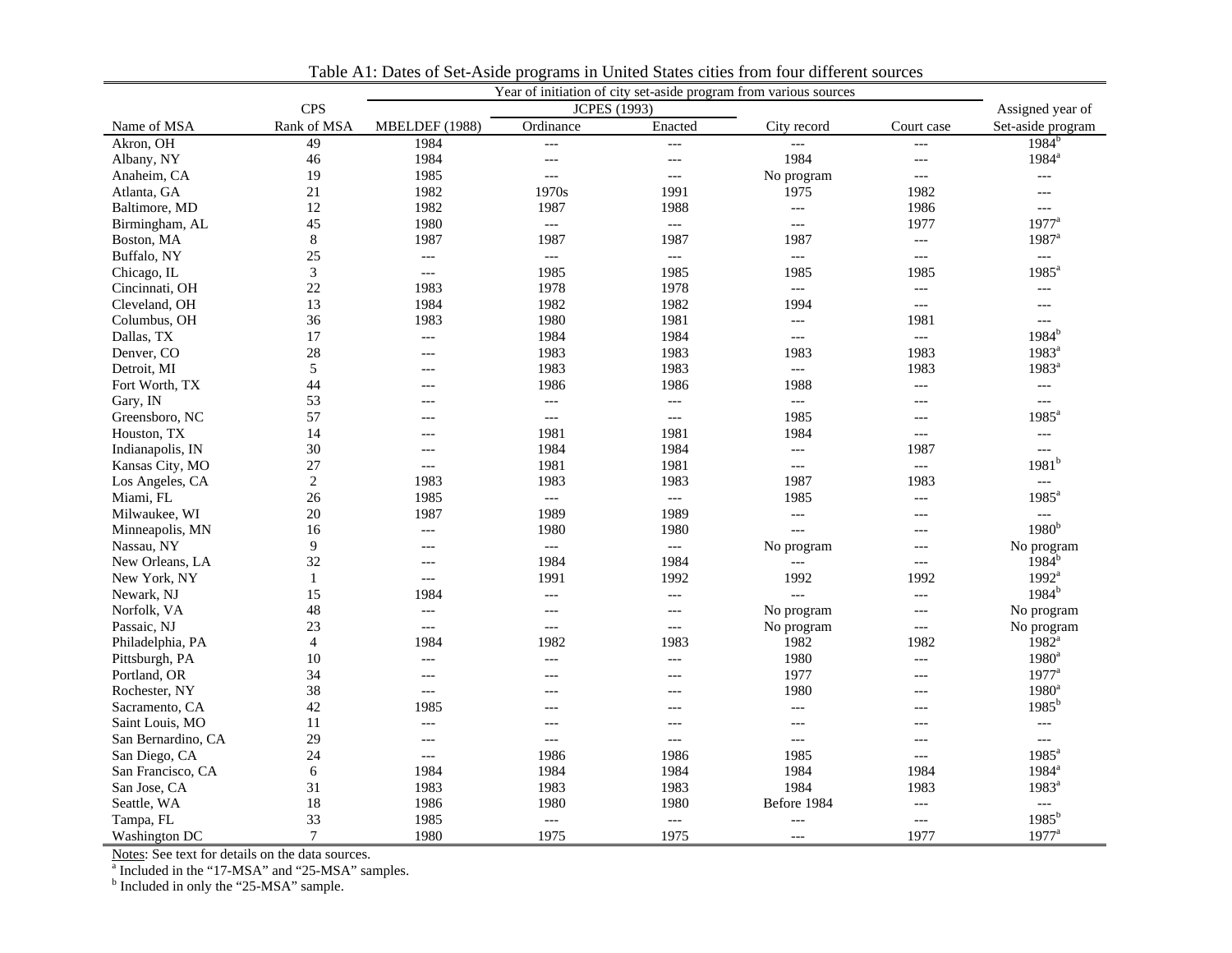|                                             |                     |                     | Effects for different samples of MSAs |                       |                     |
|---------------------------------------------|---------------------|---------------------|---------------------------------------|-----------------------|---------------------|
|                                             | (1)                 | (2)                 | (3)                                   | (4)                   | (5)                 |
| Number of MSAs                              | 25                  | 28                  | 32                                    | 38                    | 21                  |
|                                             |                     |                     |                                       |                       |                     |
| A. Self-employment                          |                     |                     |                                       |                       |                     |
| Post-program B-W diffs<br>Year <sub>0</sub> | $3.31***$           | $3.54***$           | $3.22***$                             | $2.15***$             | $3.01***$           |
|                                             |                     |                     |                                       |                       |                     |
| Year 1                                      | [4.68]<br>$2.97***$ | [5.31]<br>$3.35***$ | [4.78]<br>$2.93***$                   | [2.99]<br>$2.20***$   | [4.84]<br>$2.53***$ |
|                                             | [3.02]              | [3.75]              | [3.38]                                | [2.54]                | $[2.67]$            |
|                                             |                     |                     |                                       |                       |                     |
| Pre-program                                 |                     |                     |                                       |                       |                     |
| B-W trend diff                              | 0.003               | $-0.099$            | $-0.126$                              | $-0.131$              | $0.741***$          |
|                                             | [0.02]              | [0.69]              | [1.10]                                | [1.07]                | [2.48]              |
|                                             |                     |                     |                                       |                       |                     |
|                                             |                     |                     |                                       |                       |                     |
| <b>B.</b> Employment                        |                     |                     |                                       |                       |                     |
| Post-program B-W diffs                      |                     |                     |                                       |                       |                     |
| Year <sub>0</sub>                           | 0.76                | 0.20                | 0.68                                  | 0.22                  | 0.92                |
| Year 1                                      | [0.47]<br>2.04      | [0.13]<br>1.22      | [0.49]<br>1.53                        | [0.18]<br>0.96        | [0.64]              |
|                                             | [1.17]              | [0.73]              | [0.88]                                | [0.77]                | 1.46<br>[1.13]      |
| Year 2                                      | $4.68***$           | $3.88***$           | $3.92***$                             | $2.85***$             | $3.64***$           |
|                                             | [2.29]              | [2.11]              | [2.67]                                | [2.17]                | $[2.52]$            |
| Year 3                                      | $5.55***$           | $4.81***$           | $4.83***$                             | $3.19*$               | $4.61$ **           |
|                                             | [2.10]              | [2.09]              | [2.86]                                | [1.94]                | [2.34]              |
| Year 4                                      | $5.42*$             | $4.68*$             | $4.45***$                             | 2.80                  | $5.14***$           |
|                                             | [1.92]              | [1.91]              | [2.49]                                | [1.51]                | [2.08]              |
| Year 5                                      | $7.55***$           | $6.79***$           | $6.46***$                             | $6.40***$             | $6.76***$           |
|                                             | [2.42]              | [2.37]              | [3.11]                                | [3.75]                | [2.06]              |
| Year 6                                      | 4.72                | 4.08                | 3.64                                  | $3.80*$               | 5.30                |
|                                             | [1.36]              | [1.26]              | [1.42]                                | [1.77]                | [1.21]              |
| Year 7                                      | $11.16***$          | $10.70^{**}$        | $10.04***$                            | $8.28***$             | $11.87**$           |
|                                             | [2.21]              | [2.38]              | [2.85]                                | [2.56]                | [2.55]              |
|                                             |                     |                     |                                       |                       |                     |
| Pre-program<br>B-W trend diff               | $-0.703***$         | $-0.780$ **         | $-0.588$ **                           | $-0.485$ <sup>*</sup> | $-1.304$            |
|                                             |                     |                     |                                       | [1.94]                |                     |
|                                             | [2.08]              | [2.24]              | [2.18]                                |                       | [1.41]              |
|                                             |                     |                     |                                       |                       |                     |
| Race-year FE's                              | Y                   | Y                   | Y                                     | Y                     | Y                   |
| MSA FE's                                    | Y                   | Y                   | Y                                     | Y                     | Y                   |
| Educ, age FE's                              | Y                   | Y                   | Y                                     | Y                     | Y                   |
| Race-educ, race-age FE's                    | Y                   | Y                   | Y                                     | Y                     | Y                   |
| Number of observations                      | 223,765             | 239,242             | 253,783                               | 300,233               | 191,286             |

Table A2: Changes in black-white gaps after set-aside initiation, relative to pre-program trend [absolute value of t-ratios]

Notes: See notes to Table 4. Column (1) is based on the 25-MSA sample; column (2) adds MSAs with no programs (Nassau, Norfolk, Passaic); column (3) also adds MSAs where no program was found (Buffalo, Gary, Saint Louis, San Bernardino); column (4) further adds MSAs with conflicting program dates and uses court case or city records for dates (Los Angeles, Houston, Indianapolis, Columbus, Fort Worth). Column (5) excludes MSAs with program dates either before or after the 1979 to 1989 period (Washington, D.C., Portland, Birmingham, New York City). Estimated sampling errors are corrected for heteroskedasticity and over-time clustering at the MSA level, and regressions are weighted by the CPS sample weights.  $i$ <sup>\*</sup>,  $i$ <sup>\*</sup> and  $i$ <sup>\*</sup> indicate statistical significance at the 1, 5, and 10 percent level, respectively.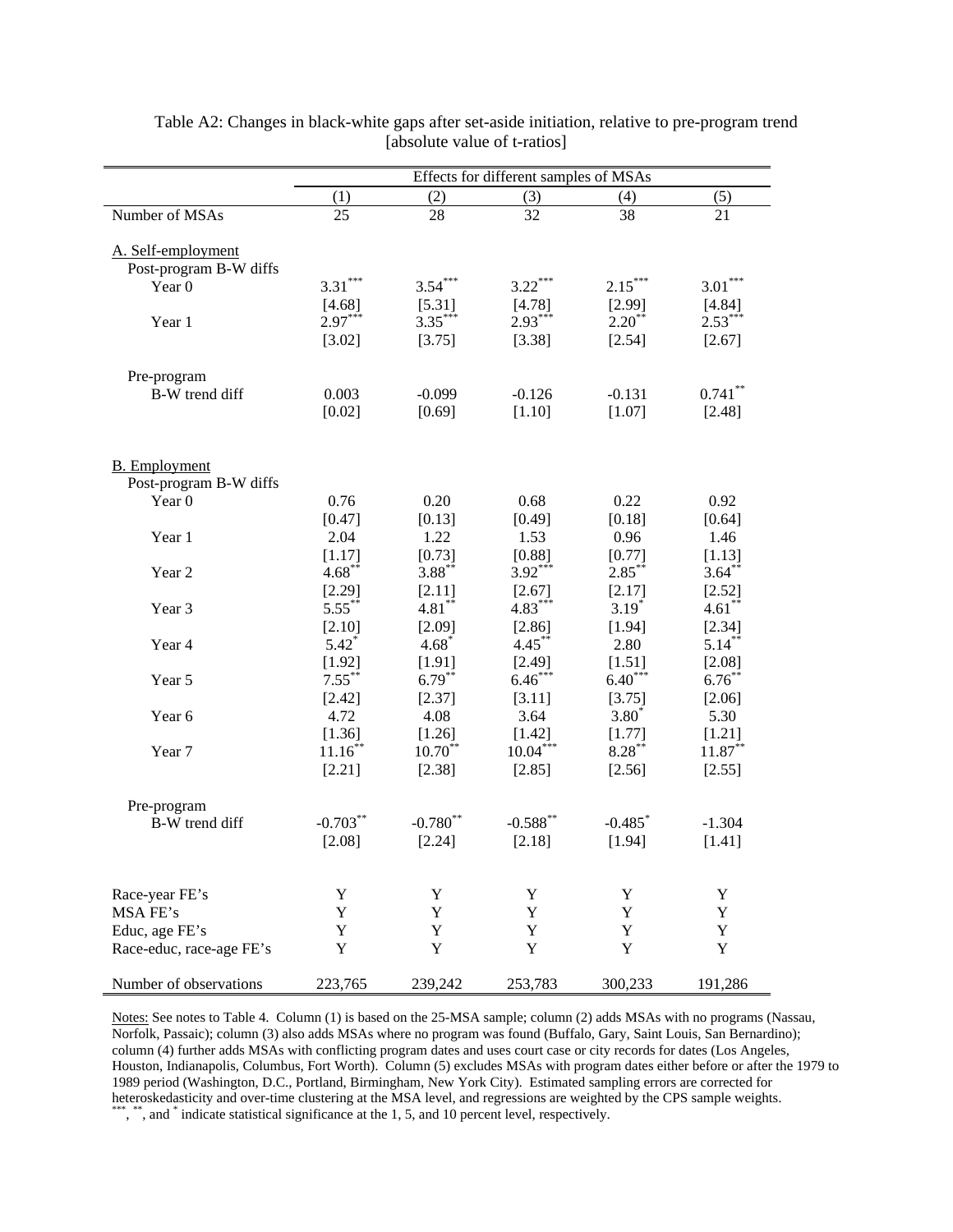

Figure 1: Black and white self-employment and employment rates from 1979 to 1989

A. Self-employment rates (in percent) in entire United States and in U.S. cities

B. Employment rates (in percent) in entire United States and in U.S. cities

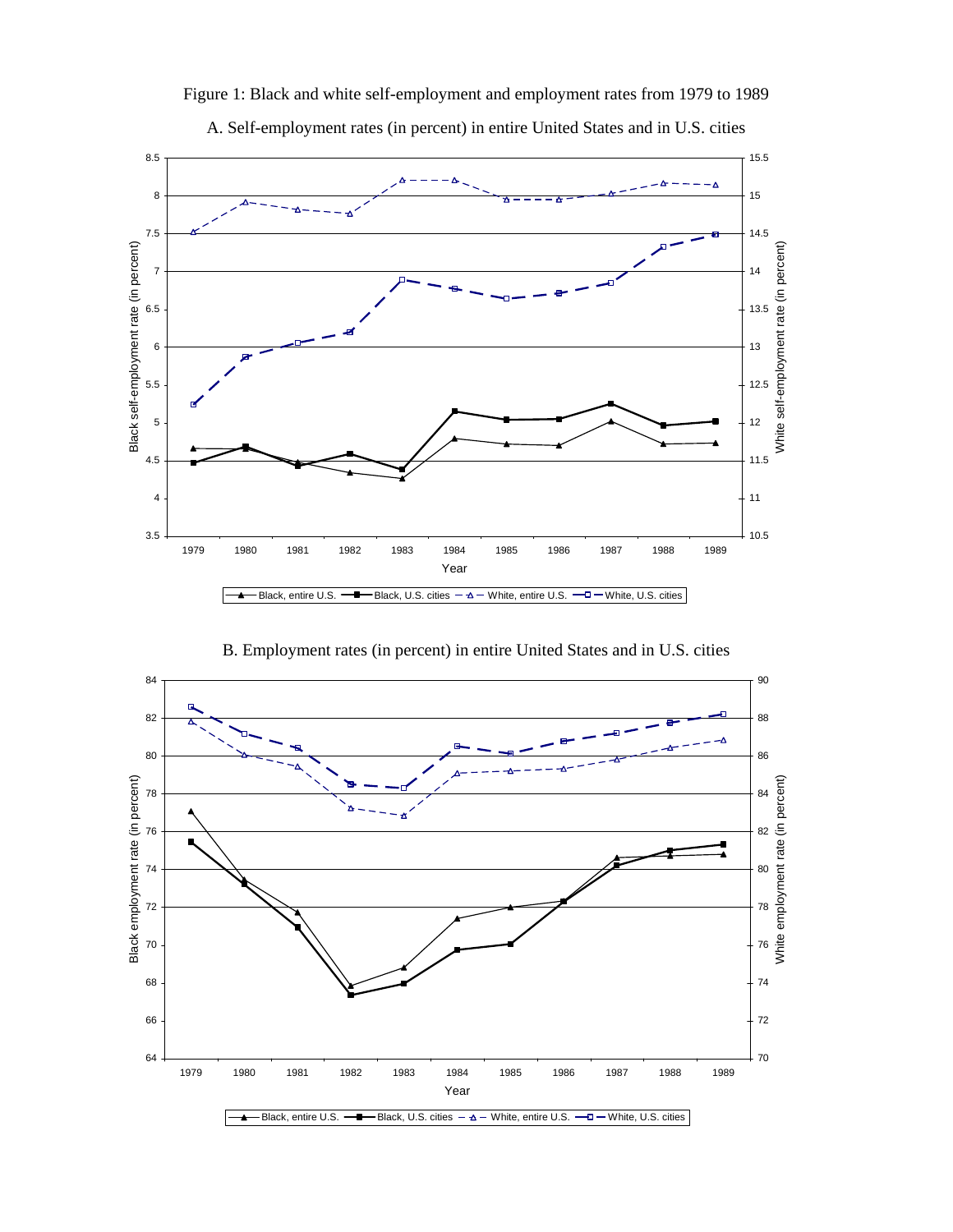Figure 2: Difference in black-white differences in self-employment rates between cities initiating set-asides program in 1985 and those not



A. Self-employment difference-in-differences

B. Self-employment difference-in-differences, by industry group



All industries  $\leftarrow$  More affected  $\rightarrow$  Less affected

Notes: Panel A plots differences between MSAs that: i) do not have a set-aside program during the period (New York, Nassau, Passaic, Norfolk – 48,946 observations); ii) started a program in 1980 or before (Washington DC, Pittsburgh, Minneapolis, Portland, Rochester, Birmingham – 52,988 obs); iii) began one in 1985 (Chicago, San Diego, Miami, Tampa, Sacramento, Greensboro – 53,210 obs). In Panel B, contrasts are between MSAs that began a program in 1985 and the other two groups of MSAs. "More affected" and "less affected" industries are defined in Table 2. Panel B results are from regressions that include education and age dummies, race-specific MSA effects, race-specific year effects, and a 1985 program dummy interacted with year effects. The  $\pm$  1 standard error bands shown are corrected for heteroskedasticity and over-time, MSA-level clustering.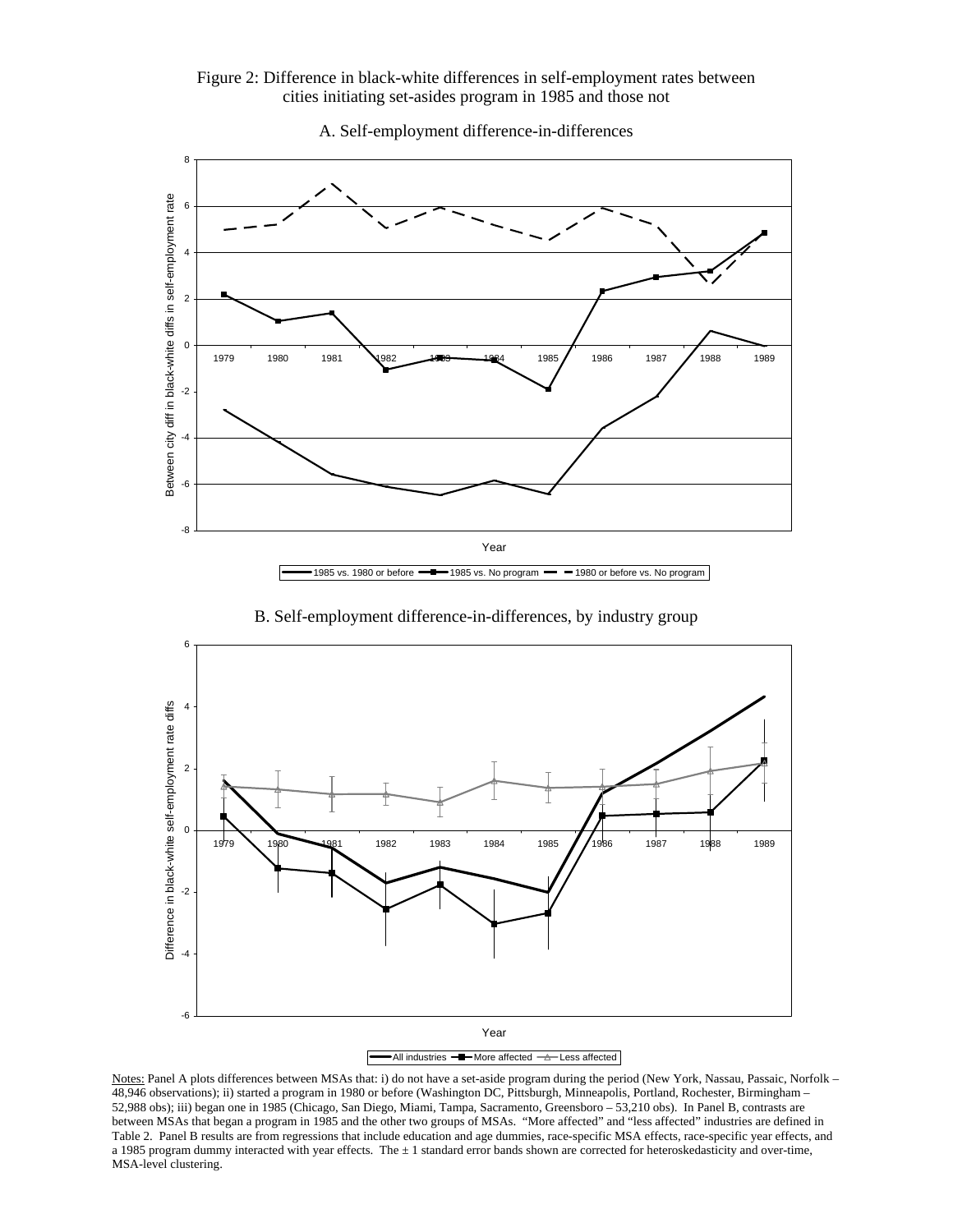

Figure 3: Event study results for black-white differences in self-employment and employment rates

A. Event study for 17-MSA sample

Year relative to program initiation date

B. Event study for 25-MSA sample



Year relative to program initiation date

Notes: Series come from linear probability models that include MSA fixed-effects, race-specific year effects, unrestricted indicators for education and age, and program time fixed-effects. Regressions are weighted by CPS sampling weights. The  $\pm 1$  standard error bands are shown and are corrected for heteroskedasticity and over-time clustering at the MSA level.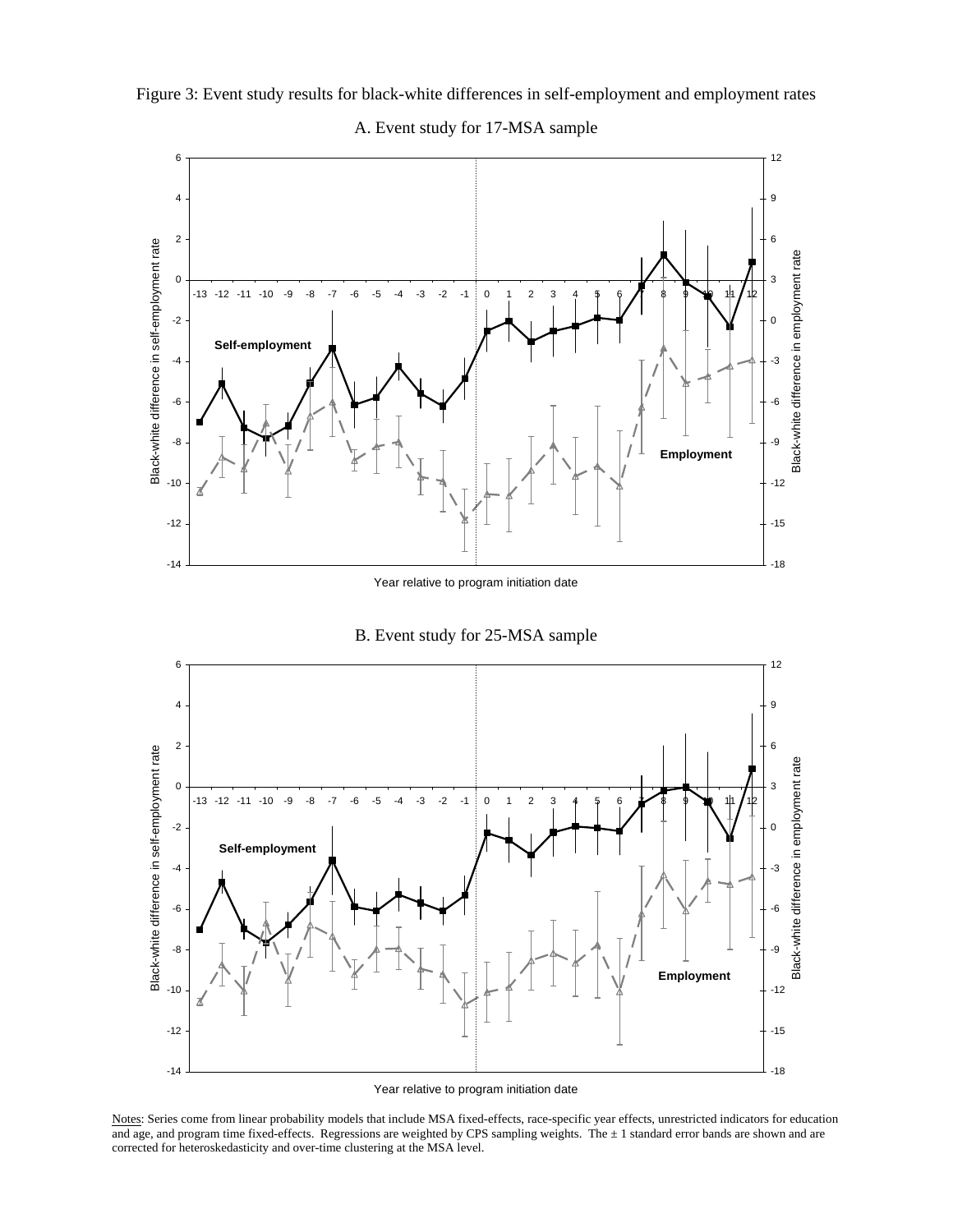Figure 4: Black-white differences in self-employment and employment rates for more and less affected industry groups, 25-MSA sample



A. Self-employment, adjusted



More affected industries  $\longrightarrow$  Less affected industries



Notes: Series come from linear probability models that include MSA fixed-effects, race-specific year effects, unrestricted indicators for education and age, and program time fixed-effects. Dependent variables are indicators equal to one if person is self-employed (or employed) in more affected (or less affected) industries. Regressions are weighted by CPS sampling weights.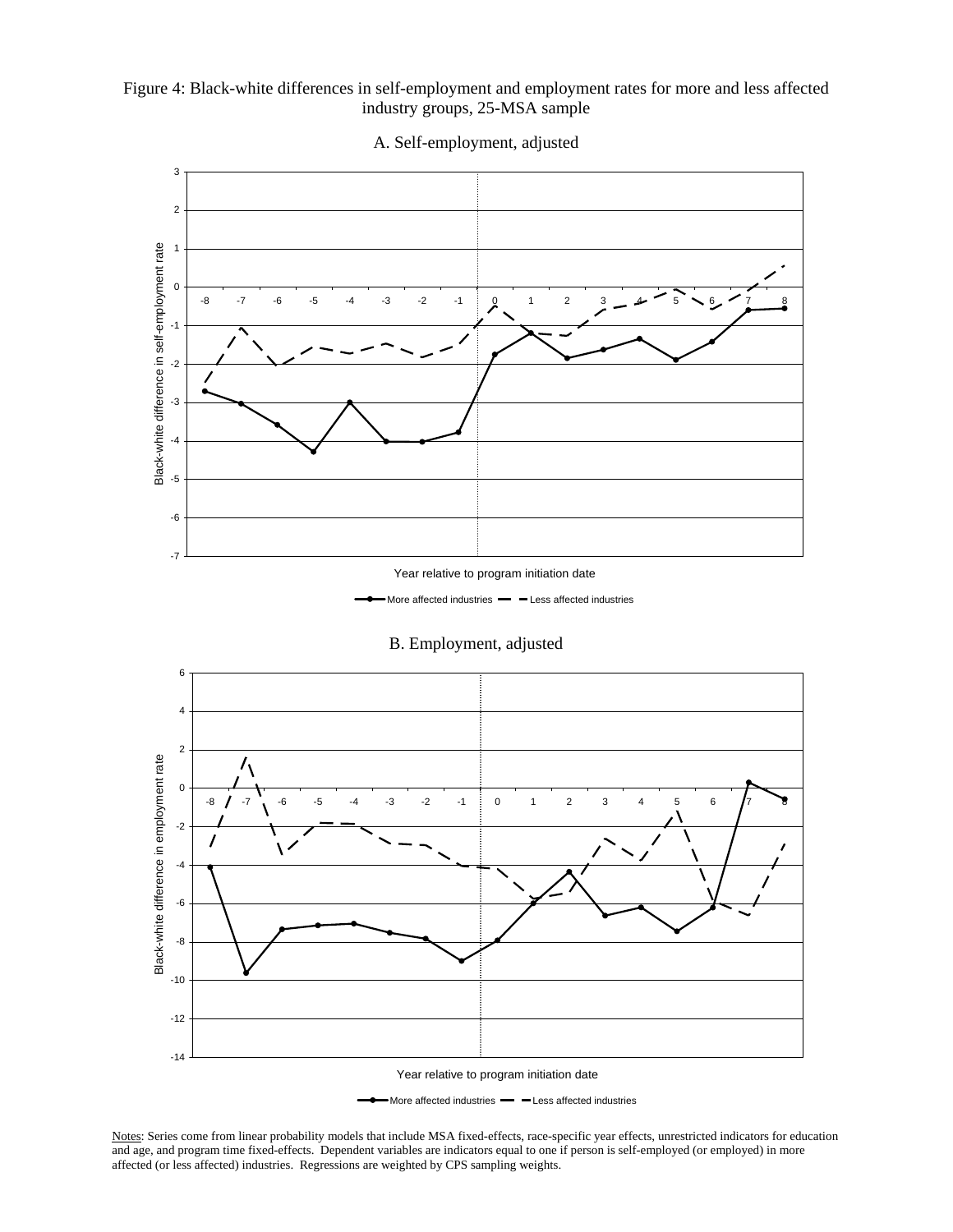

Figure 5: Aggregate self-employment and employment rates for the 25-MSA sample

A. Overall self-employment and employment



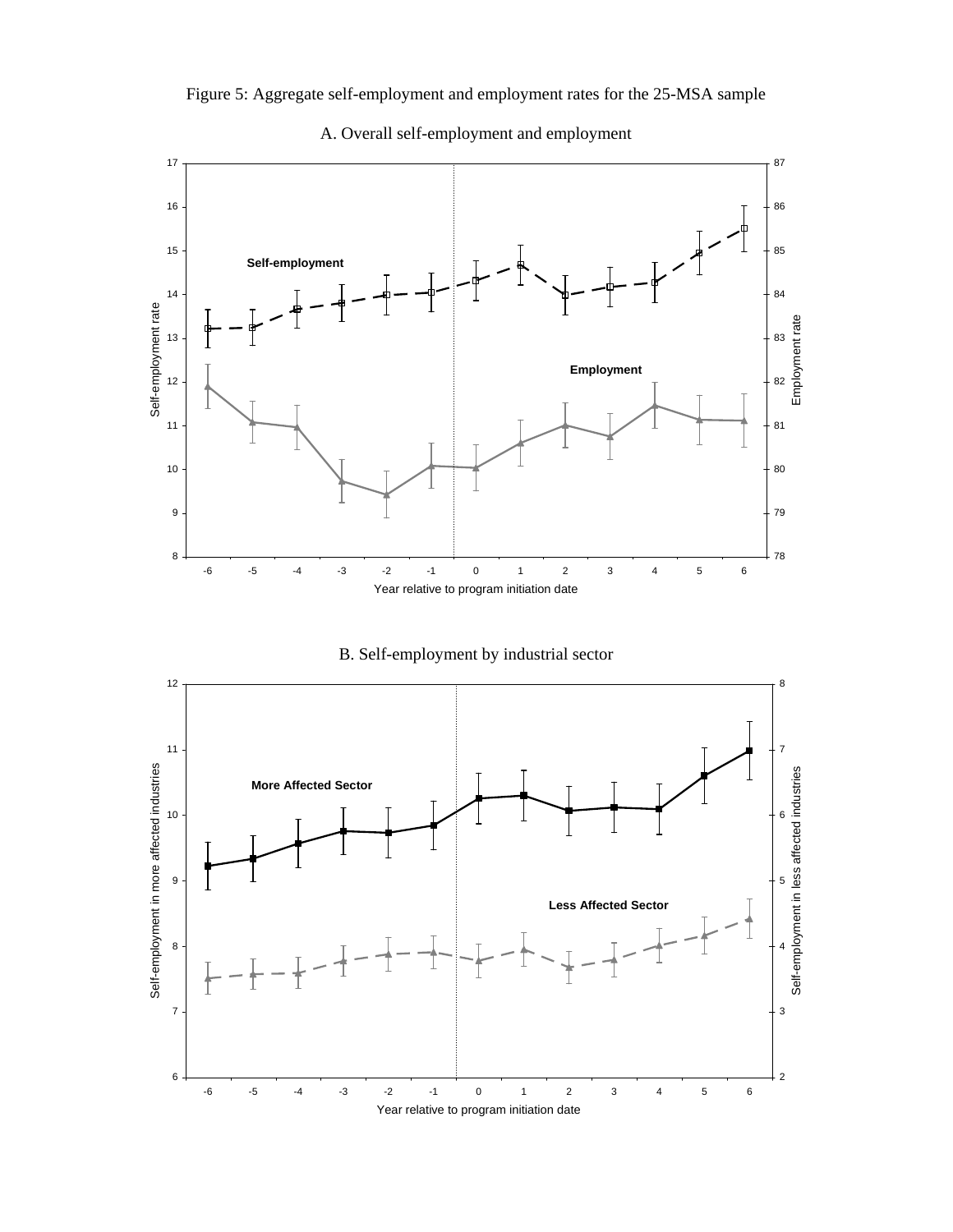#### C. Employment by industrial sector



Notes: Series come from linear probability models that include MSA fixed-effects and program time fixed-effects, which are plotted. Dependent variables are indicators equal to one if person is self-employed (or employed) in more affected (or less affected) industries. Regressions weighted by CPS sampling weights. The  $\pm 1$  standard error bands are shown and are corrected for heteroskedasticity.